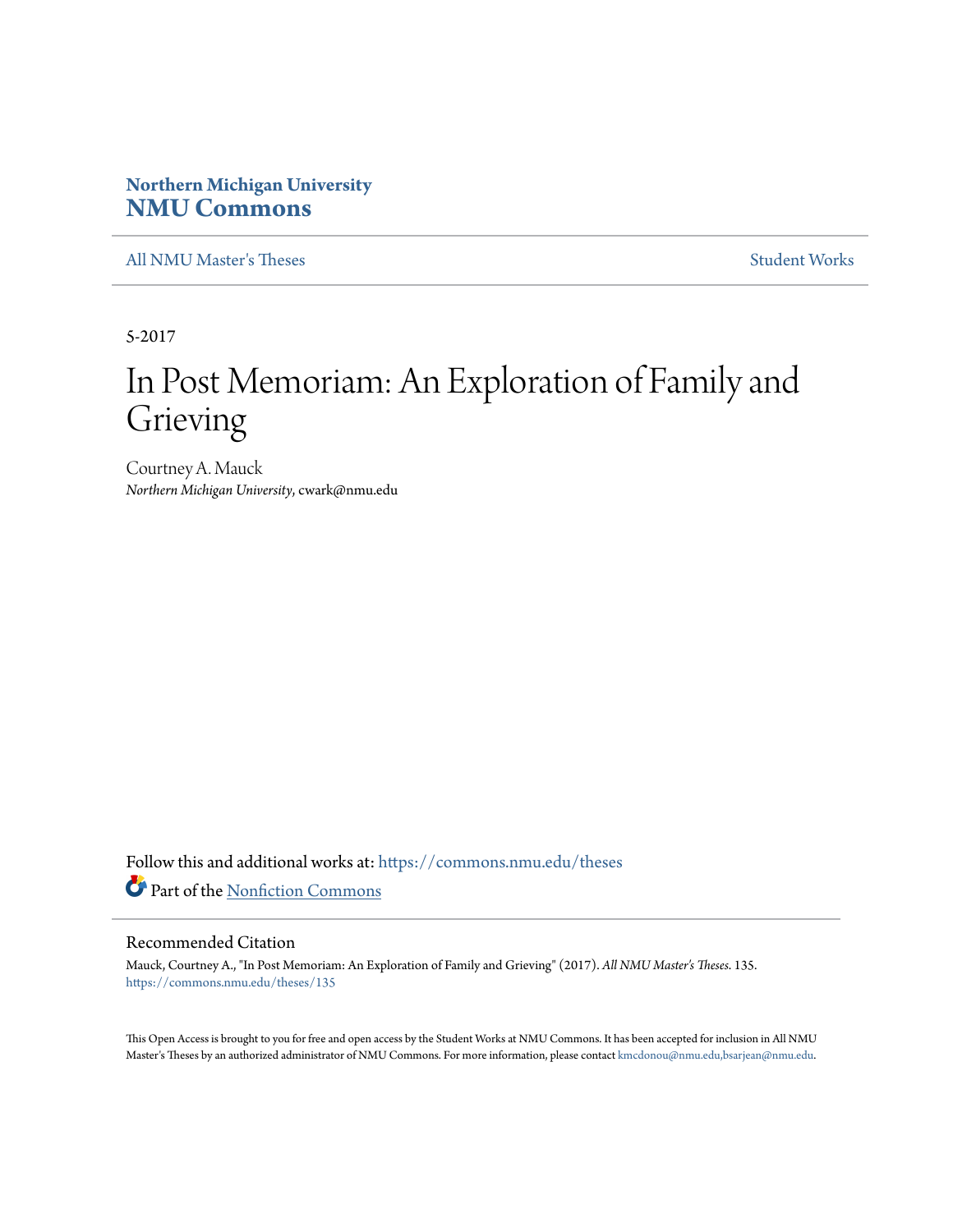## IN POST MEMORIAM: AN EXPLORATION OF FAMILY AND GRIEVING

By

Courtney Anne Mauck

## THESIS

Submitted to Northern Michigan University In partial fulfillment of the requirements For the degree of

## MASTER OF ARTS

Office of Graduate Education and Research

May 2017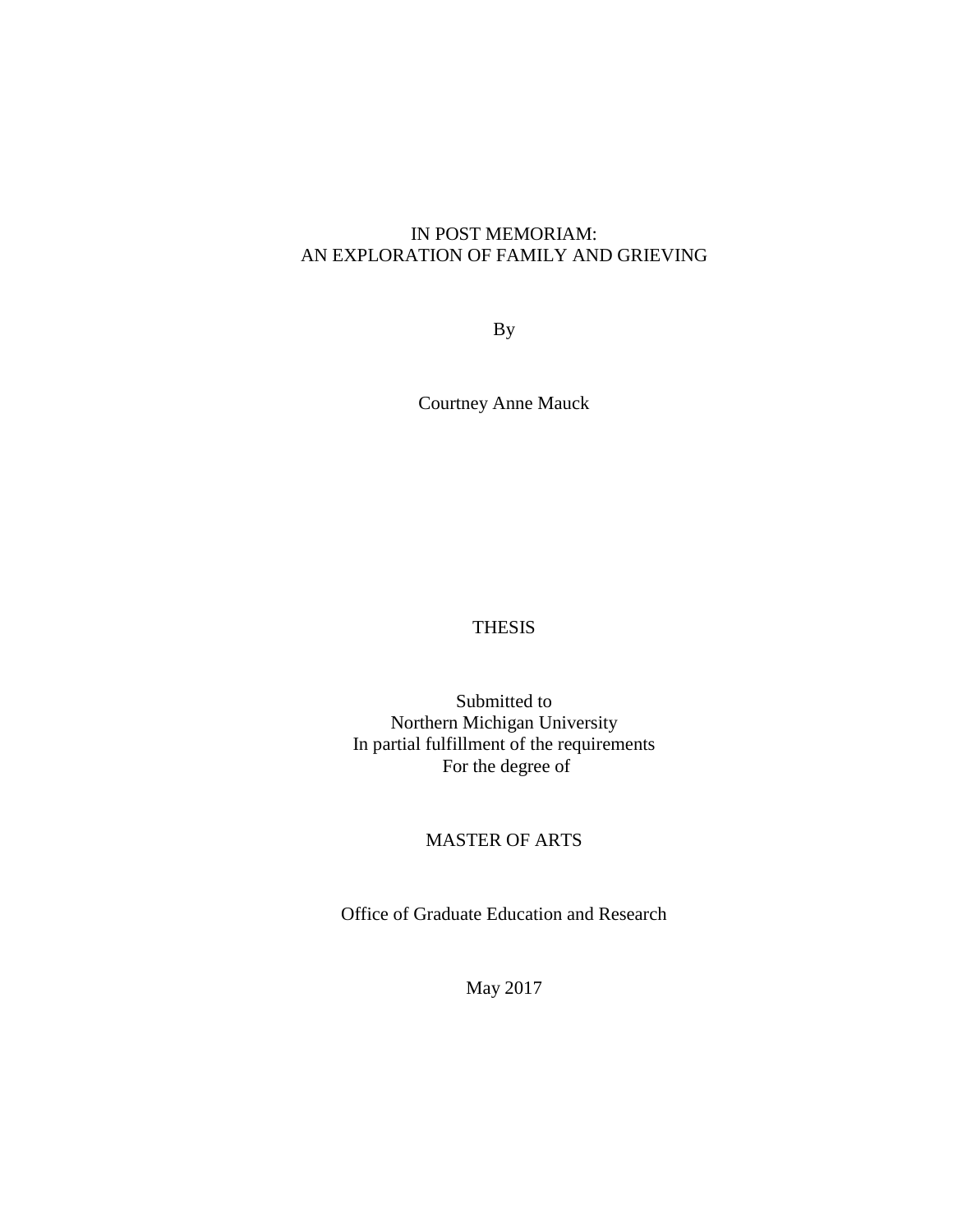## SIGNATURE APPROVAL FORM

## IN POST MEMORIAM: AN EXPLORATION OF FAMILY AND GRIEVING

This thesis by Courtney Anne Mauck is recommended for approval by the student's Thesis Committee and Department Head in the Department of English and by the Interim Director of Graduate Education.

| Committee Chair: Jon Billman           | Date |
|----------------------------------------|------|
|                                        |      |
|                                        |      |
|                                        |      |
| First Reader: Rachel May               | Date |
|                                        |      |
|                                        |      |
|                                        |      |
| Second Reader (if required):           | Date |
|                                        |      |
|                                        |      |
|                                        |      |
|                                        |      |
| Department Head: Dr. Lynn Domina       | Date |
|                                        |      |
|                                        |      |
|                                        |      |
| Dr. Lisa Eckert                        | Date |
| Interim Director of Graduate Education |      |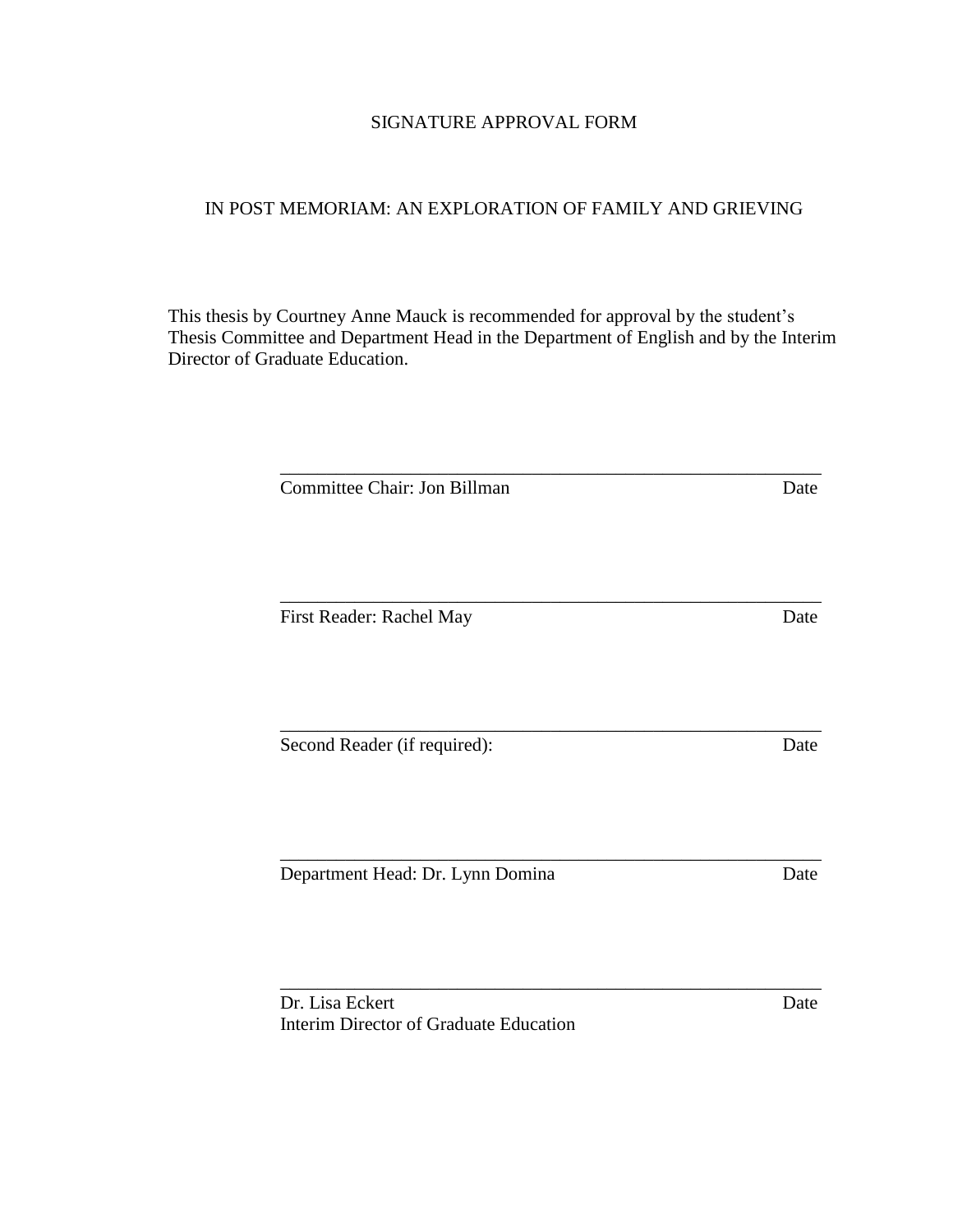#### ABSTRACT

#### IN POST MEMORIAM:

### AN EXPLORATION OF FAMILY AND GRIEVING

By

#### Courtney Anne Mauck

This collection of essays, poems, and fiction details the author's exploration of familial trauma and grief. The author wrestles with the concept of "postmemory" as theorized by Marianne Hirsch and questions what it means to have the experiences of someone else passed down through generations. The collection includes essays on the connection between eggs and ovarian cancer, the exploration of animal magnetism, as well as a fictional recreation of a familial story. By braiding several forms of writing together, the work aims to create an interwoven narrative that questions the very concept of memory.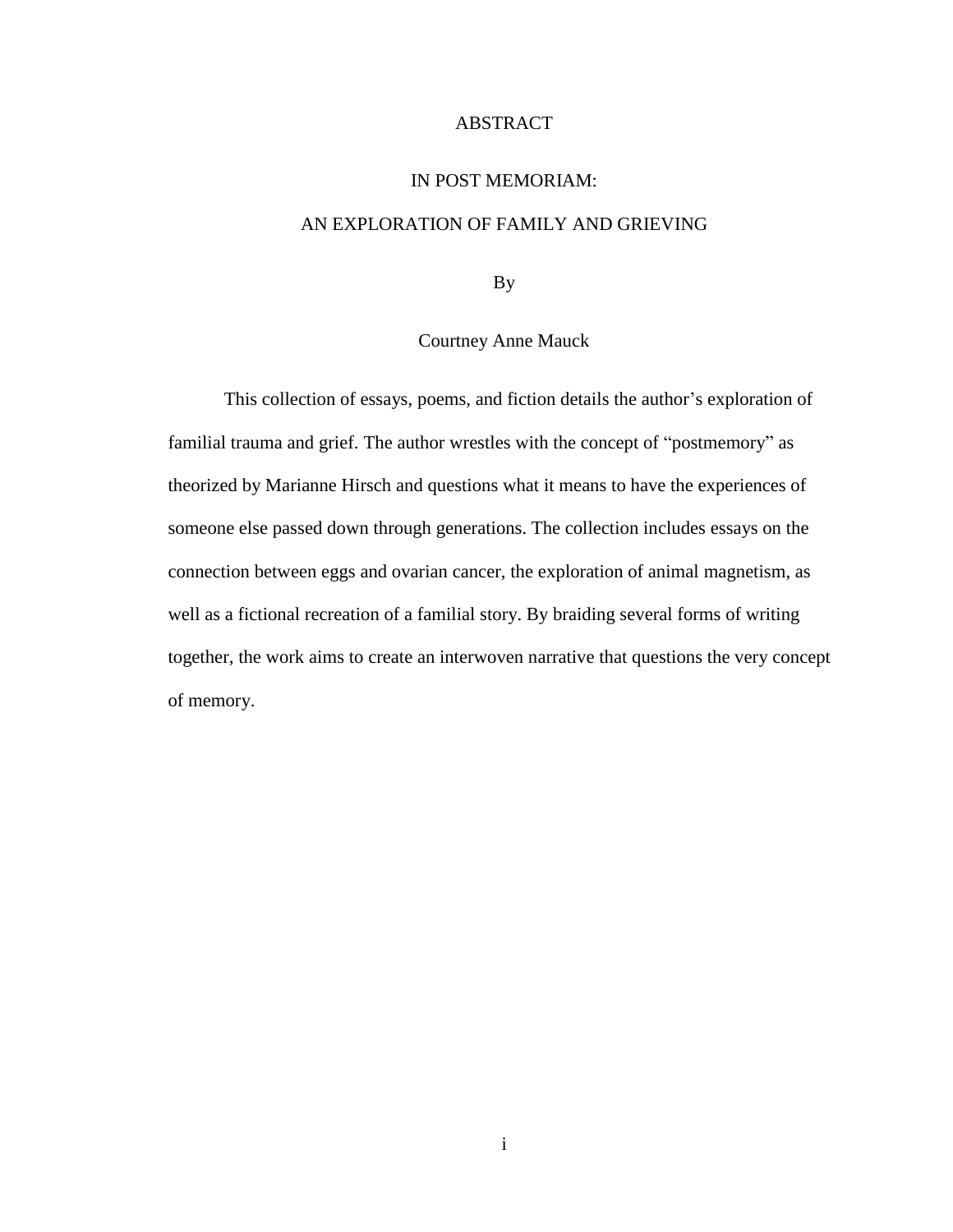Copyright COURTNEY ANNE MAUCK 2017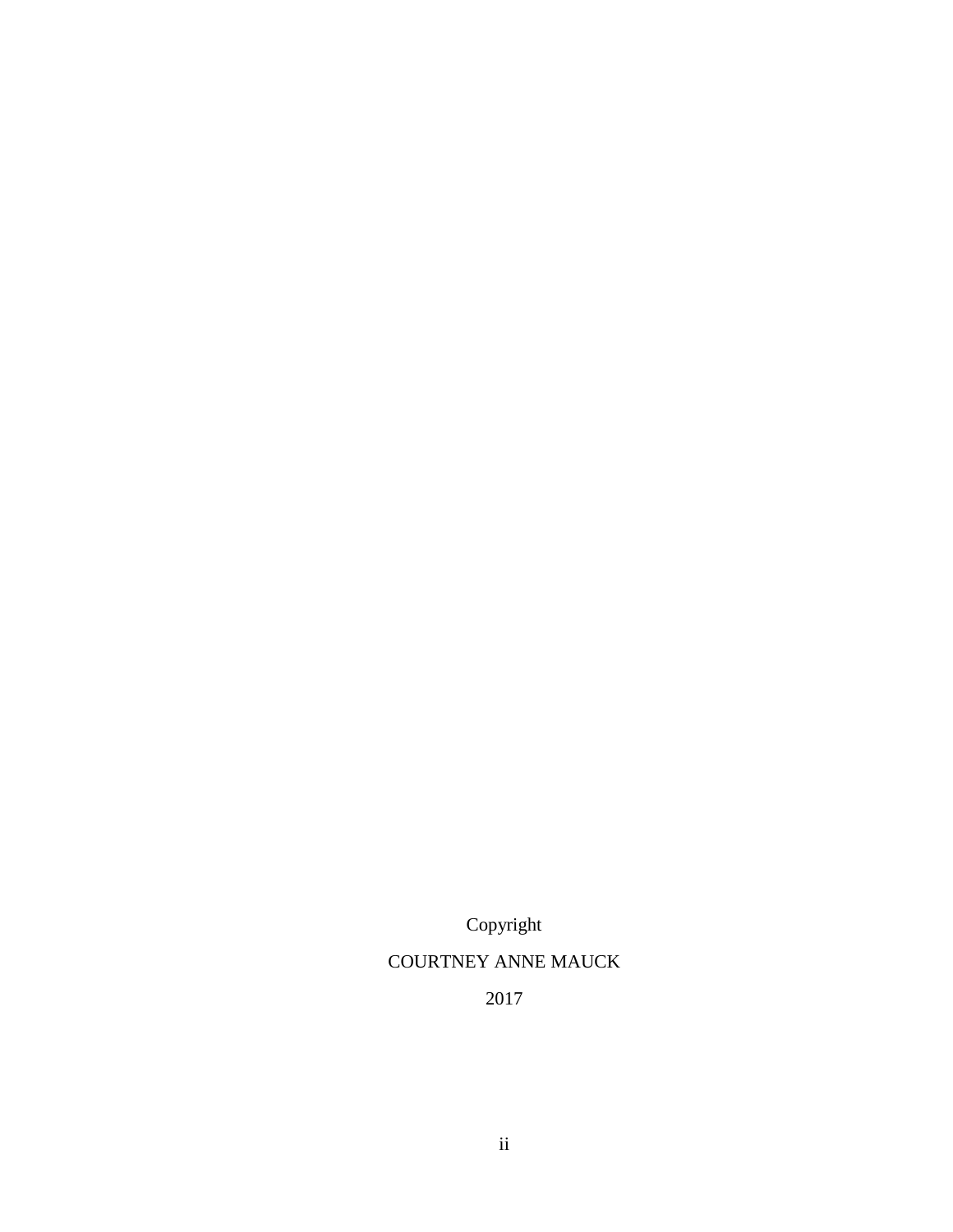# DEDICATION

To my Nan, who never ceases to inspire me, even in death.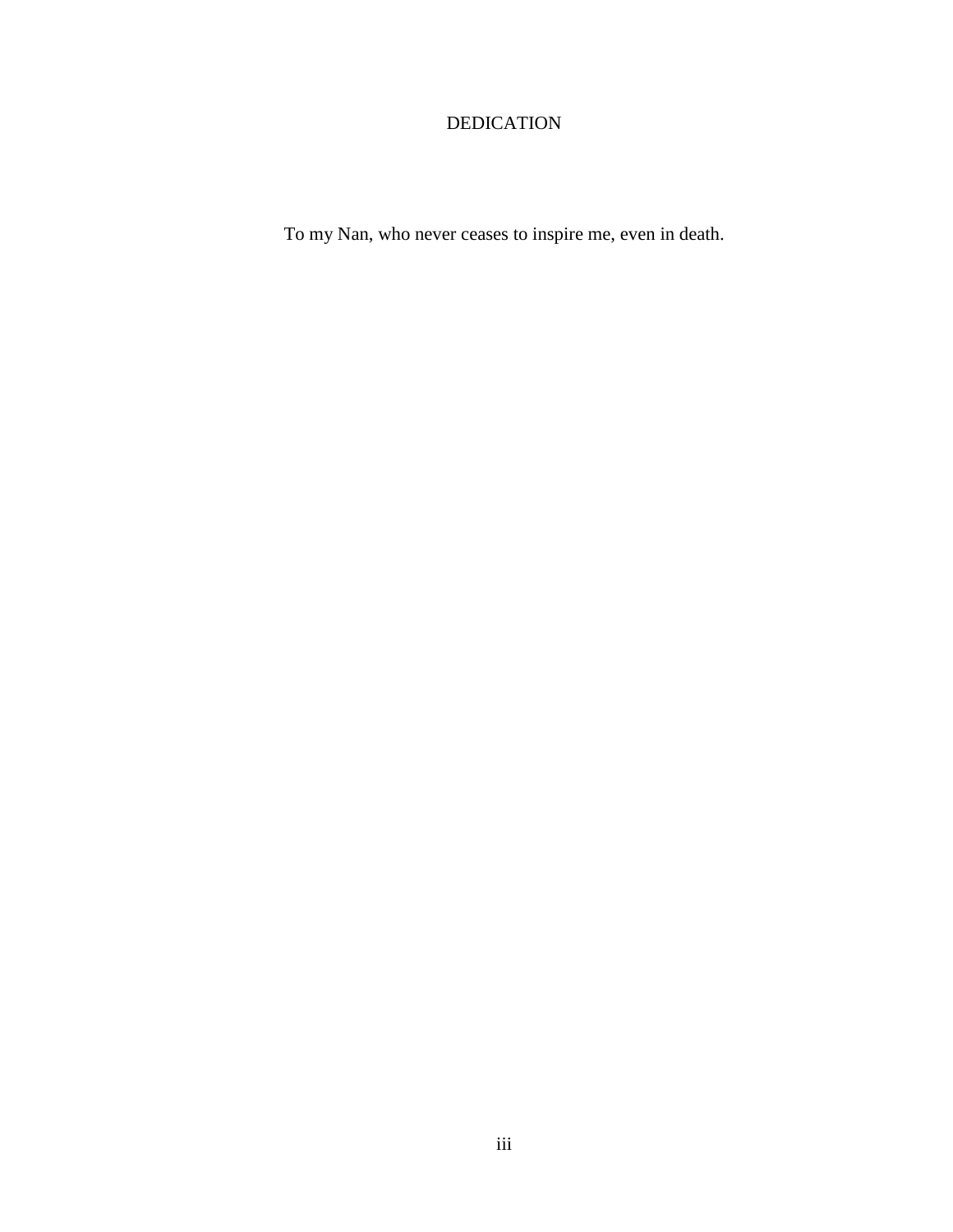#### ACKNOWLEDGEMENTS

I would like to thank my friends and family who continue to encourage my creative endeavors even when I am filled with doubt. Specifically, I'd like to thank my husband who changed his life plans without question and moved from Pennsylvania to the Upper Peninsula to support me during this project.

I would also like to thank Professor Jon Billman, for guiding me during this project and reminding me why writing is fun; Professor Rachel May, for invaluable feedback and support as a thesis reader; and all writing instructors, past and present, who sparked in me a belief that writing matters.

This thesis follows the format prescribed by the MLA Style Manual and the Department of English.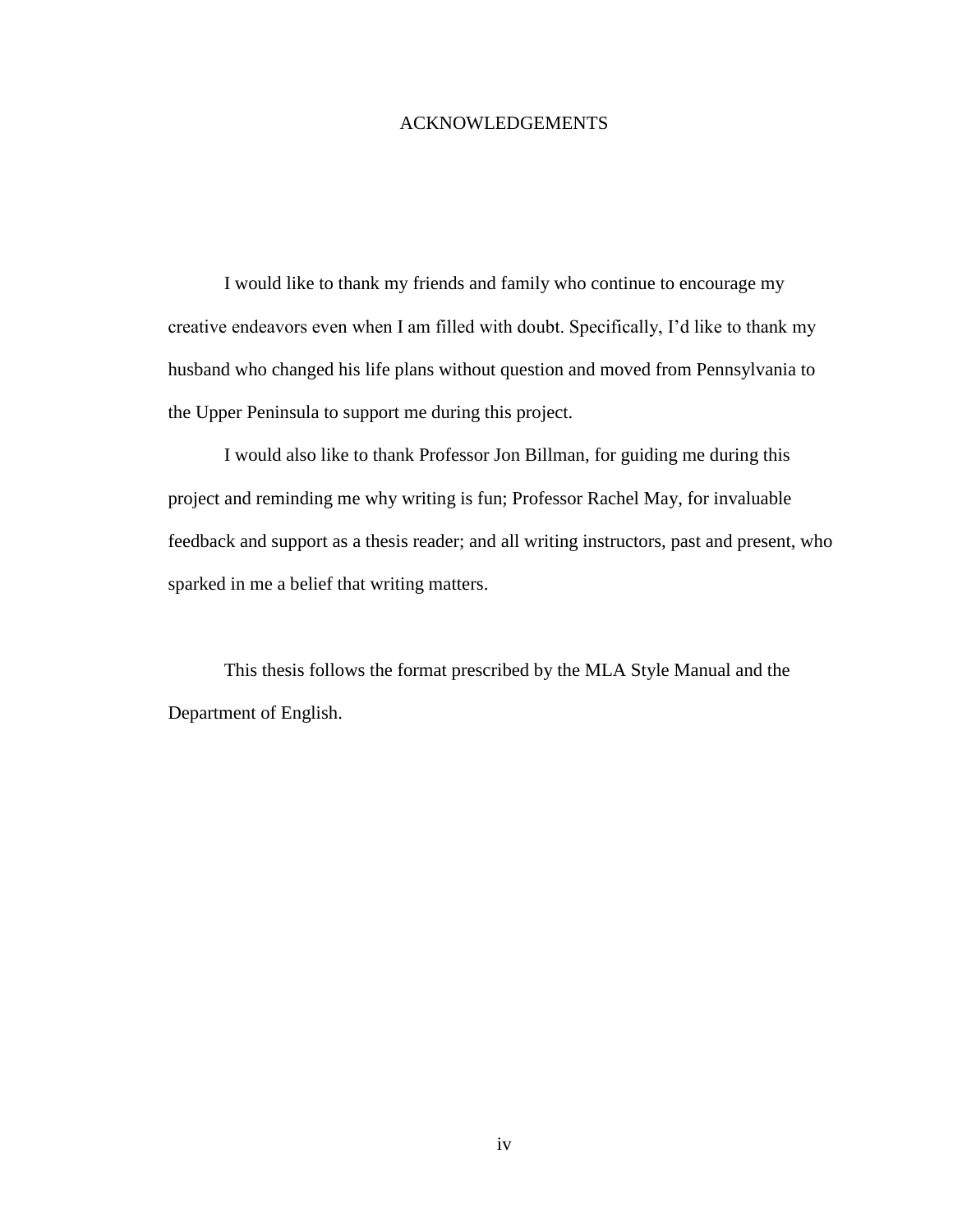# TABLE OF CONTENTS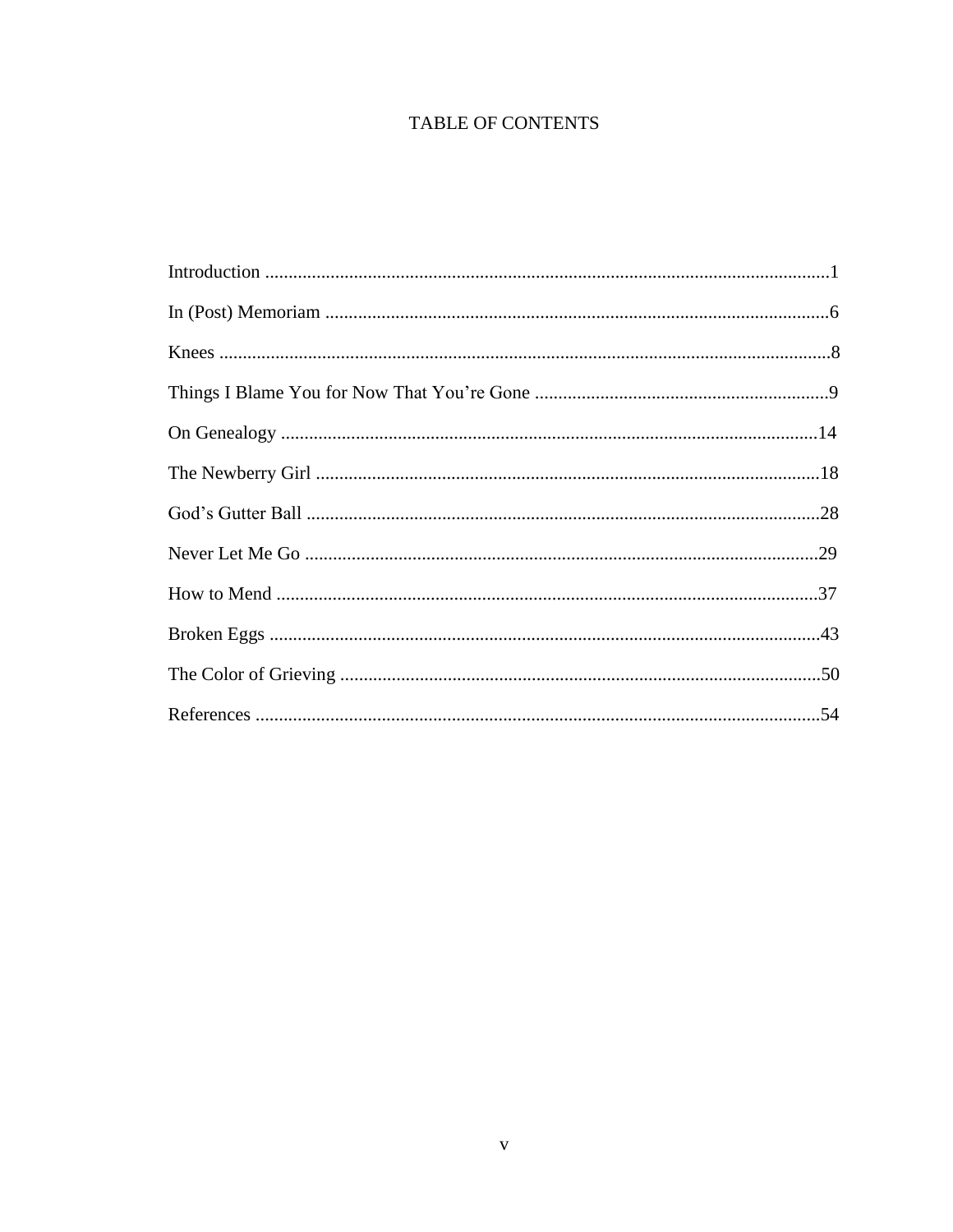#### INTRODUCTION

"The mind of the subject will desperately struggle to create memories where none exist." –Rosalind Lutece

When my grandmother died in January 2011, I was still an adolescent who was not equipped with the proper resources to process the feelings. Her death was sudden, unexpected, and fell shortly after Christmas. In short, it was devastating to the entire family. As I grew older, graduating high school, then college, I realized the depth of the impact my grandmother had had on the lives of those around her, especially me. As a child, my grandmother helped raise me. I spent most of my formative years in her living room watching old movies and listening to her stories and life lessons. It took me a long time to realize how much I absorbed these things.

In her essay, "The Generation of Postmemory," Marianne Hirsch explores the concept of collective memory and collective trauma and how those things can be passed down through generations. Specifically, she looks at the children of Holocaust survivors who, despite having been born after the horrific events, have a deep connection to the trauma that was experienced by their parents and thus effectively passed down to them. In her essay, Hirsch defines it as such:

> Postmemory describes the relationship that the generation after those who witnessed cultural or collective trauma bears to the experiences of those who came before, experiences that they "remember" only by means of the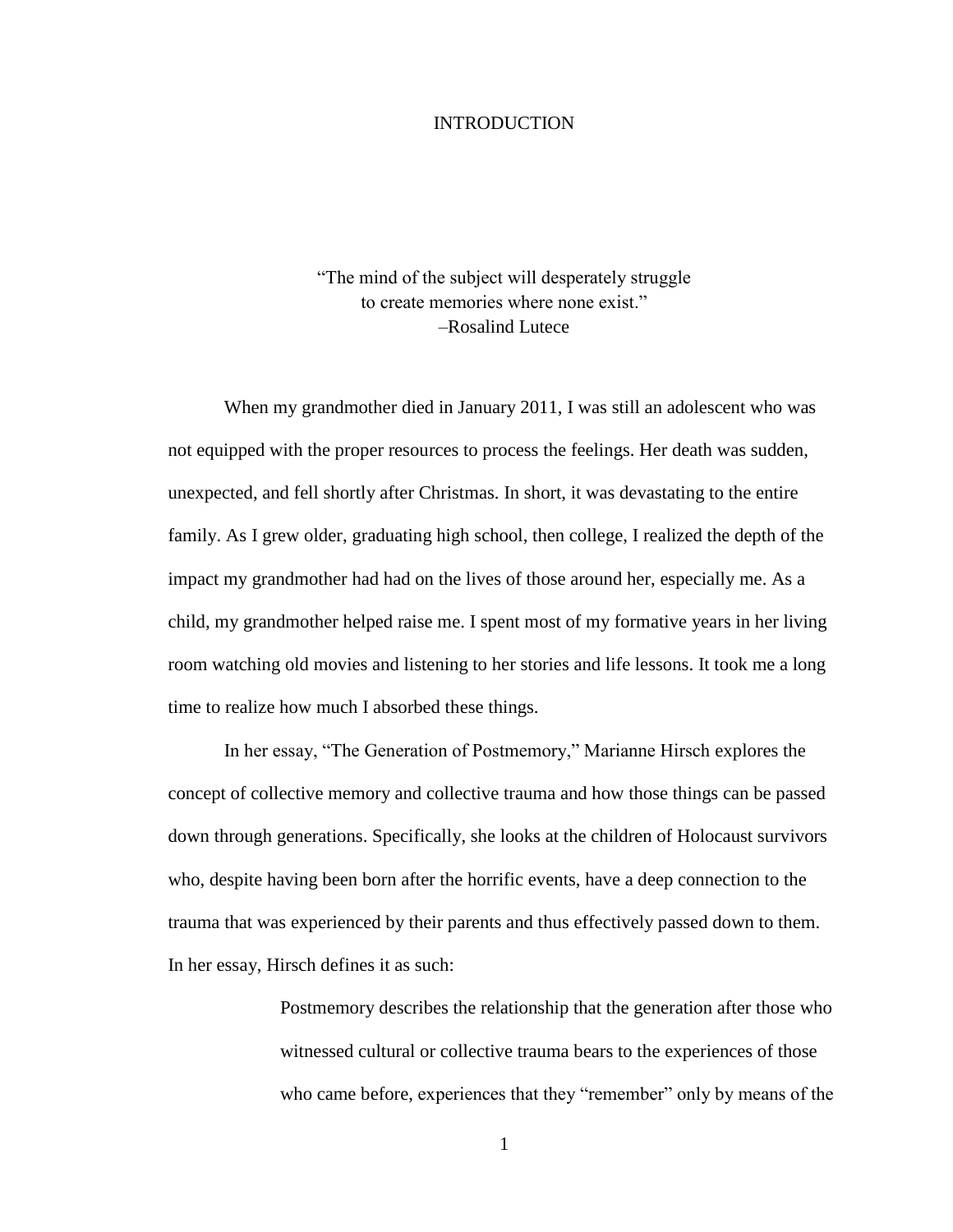stories, images, and behaviors among which they grew up. But these experiences were transmitted to them so deeply and affectively as to seem to constitute memories in their own right. (Hirsch 106-107)

Essentially, Hirsch seeks to examine the transmission of familial memory and the development of these "secondhand" memories, which she calls postmemory.

In essence, this is what my project wishes to explore. This collection of essays, poems, and fiction are a product of trying to understand the memories that have been passed down to me from my grandmother. The study of memories is endlessly complicated and the research on postmemory is often contested. The very idea of taking an experience or trauma that is not your own and calling it "memory" continues to be criticized and questioned. And though these theories go by many names, the first time I encountered this concept I did not have a name for it. In a literature class themed around gender, sexuality, and identity, the class was asked to create a memoir project that explored those themes. I found myself incapable of talking about those topics without also talking about the history of my grandmother.

At a young age, my grandmother shared stories with me about being raped, miscarrying a child, discovering the man who fathered her children was gay, experiencing porn and masturbation, and surviving ovarian cancer. At the time, I shrugged off the stories and their many retellings because I was a child and did not want to think too deeply about the implications of these things. However, as I developed into a writer, I realized their lasting influence on my relationship with my own body, sexuality, and overall identity. My realization, unfortunately, came well after the death of my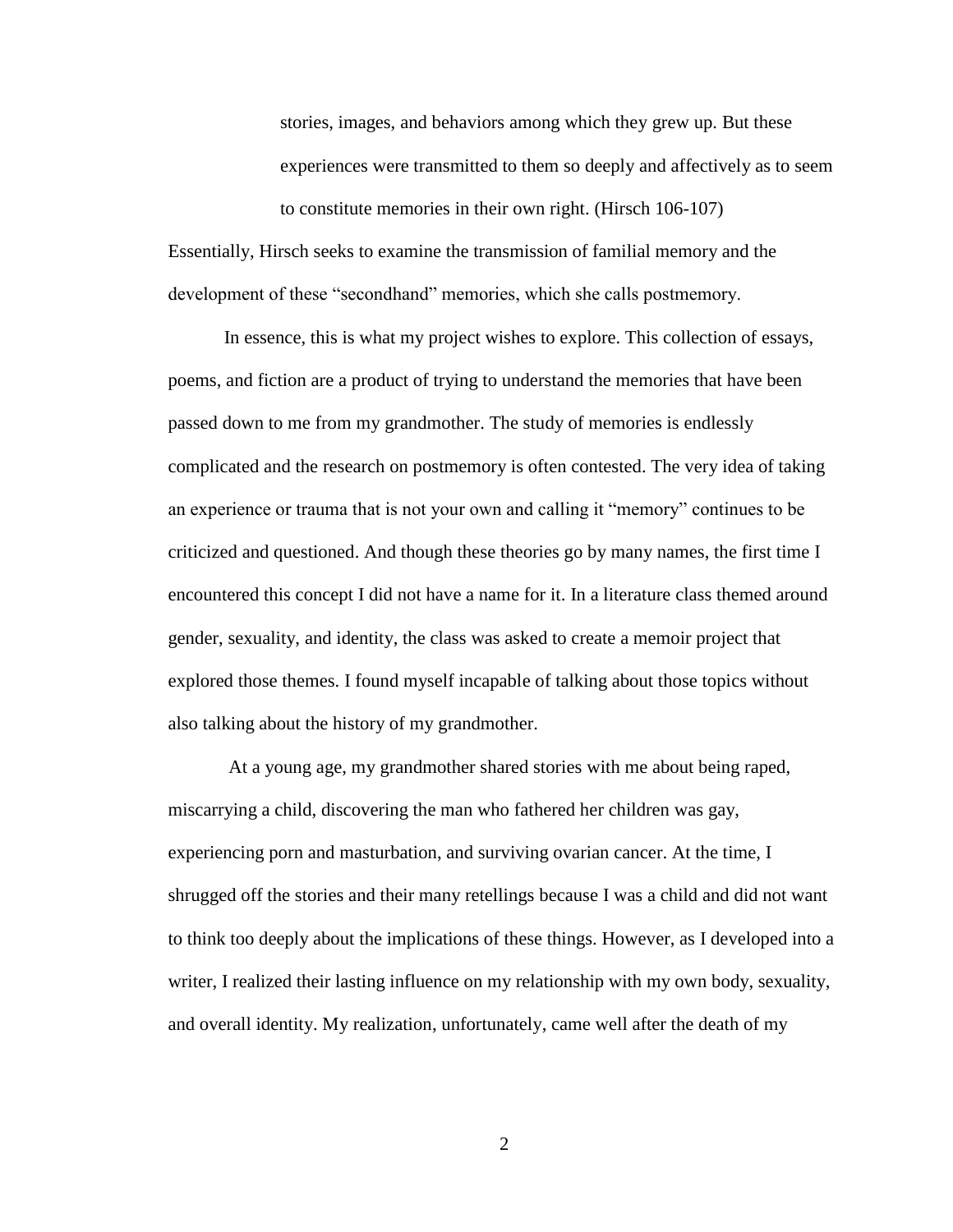grandmother. Thus, the influence of these stories was reduced to memories of memories, which is exactly what this project is intended to grapple with.

For a while, I felt like what I was trying to do with this project did not make sense. Though I had the theories of postmemory at my fingertips, the fear of remembering something wrong consumed me. Many people obsess over the widespread cases of the Mandela Effect or false memories. Yet, my writing remained stuck between fiction and nonfiction. I felt the need to categorize the project as one or the other, but it seemed dishonest to label it either way. The writing is based almost entirely on true accounts, real stories that happened, but those stories rely on memories of stories told to me in childhood. Thankfully, the instructors I worked with during this project encouraged hybridization and blurring the lines between genres.

As I began writing, I was inspired by Maggie Nelson's *Jane: A Murder* and *The Red Parts: Autobiography of a Trial.* In *Jane,* Nelson explores the life of her Aunt Jane, an assumed victim of a brutal rape and murder near the University of Michigan in 1960, through a collection of poems, essays, and found writing from Jane's journal. The case remained unsolved until it was reopened in 2004. Out of the trial, Nelson birthed *The Red Parts,* which she categorizes as a memoir. Nelson's work proved to me that on some level, what I was trying to create made sense and was possible. Nelson never met her Aunt Jane, but instead told the story of her through research and stories that other's told her. At the beginning of *The Red Parts*, Nelson writes "This book is a memoir, which is to say that it relies on my memory and consists primarily of my personal interpretations of events and, where indicated, my imaginative recreation of them" (Nelson). This spoke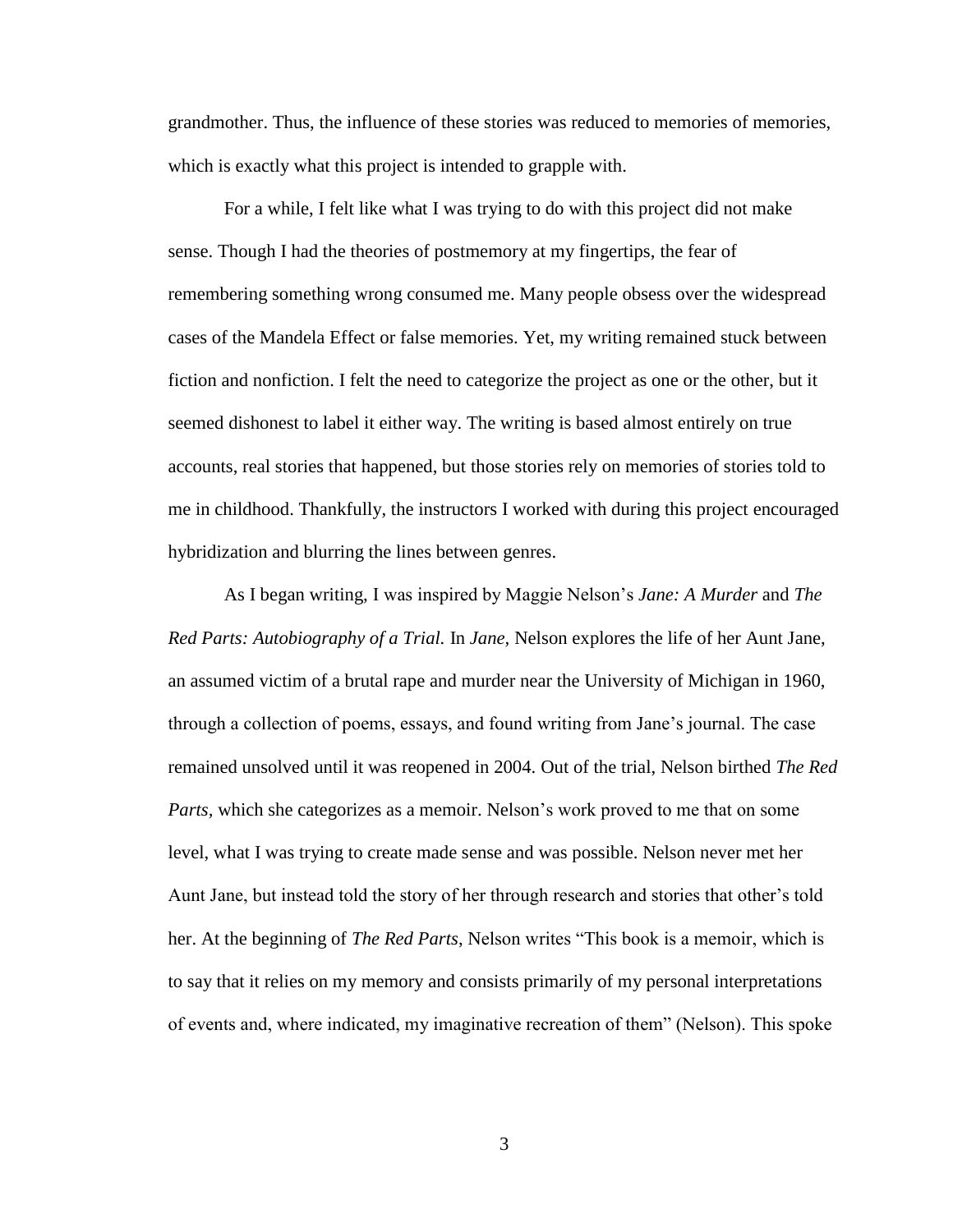directly to my fears in working on this project, and reminded me that the fallibility of memory is not a hindrance, but an underlying element of the project as a whole.

In the later stages of this project, I drew inspiration from authors like Leslie Marmon Silko and Pam Houston. Silko, in her novel *Almanac for the Dead,* weaves together the stories of several characters that take place across time in a nonlinear format. This is something that interested me because often times the ways in which things are remembered is nonlinear. Houston, in her essay "How to Talk to a Hunter," expanded my understanding of what the second person perspective is capable of doing for an essay. This inspired the creation of "How to Mend," an essay that I never anticipated writing for this project. I also relied on the brutal honesty and realism on Sylvia Plath's *The Bell Jar*  and the structural threads found in Elena Passarello's *Animals Strike Curious Poses.* 

The biggest challenge with this project was the actual exploration into family history and genetics. Putting these memories and events down on paper felt like, in some way, a betrayal of family. Though my grandmother is dead, many people who care about her, as well as other people mentioned in this project, are still very much alive. At first, this indicated to me that I needed to tread carefully with this project. I feared misrepresenting or offending someone simply through the way I remembered them. It became very hard to put experiences into words when I was constantly questioning if someone who had shared the experience remembered it differently. I rewrote "Broken Eggs" several times because of this problem. The essay features my grandmother, my mother, and my husband as characters—all of which I initially wrote in as the second person "you" out of fear of naming them separately. I figured if no one could distinguish *exactly* who I was talking about, then it was fair game. It was not until after a lengthy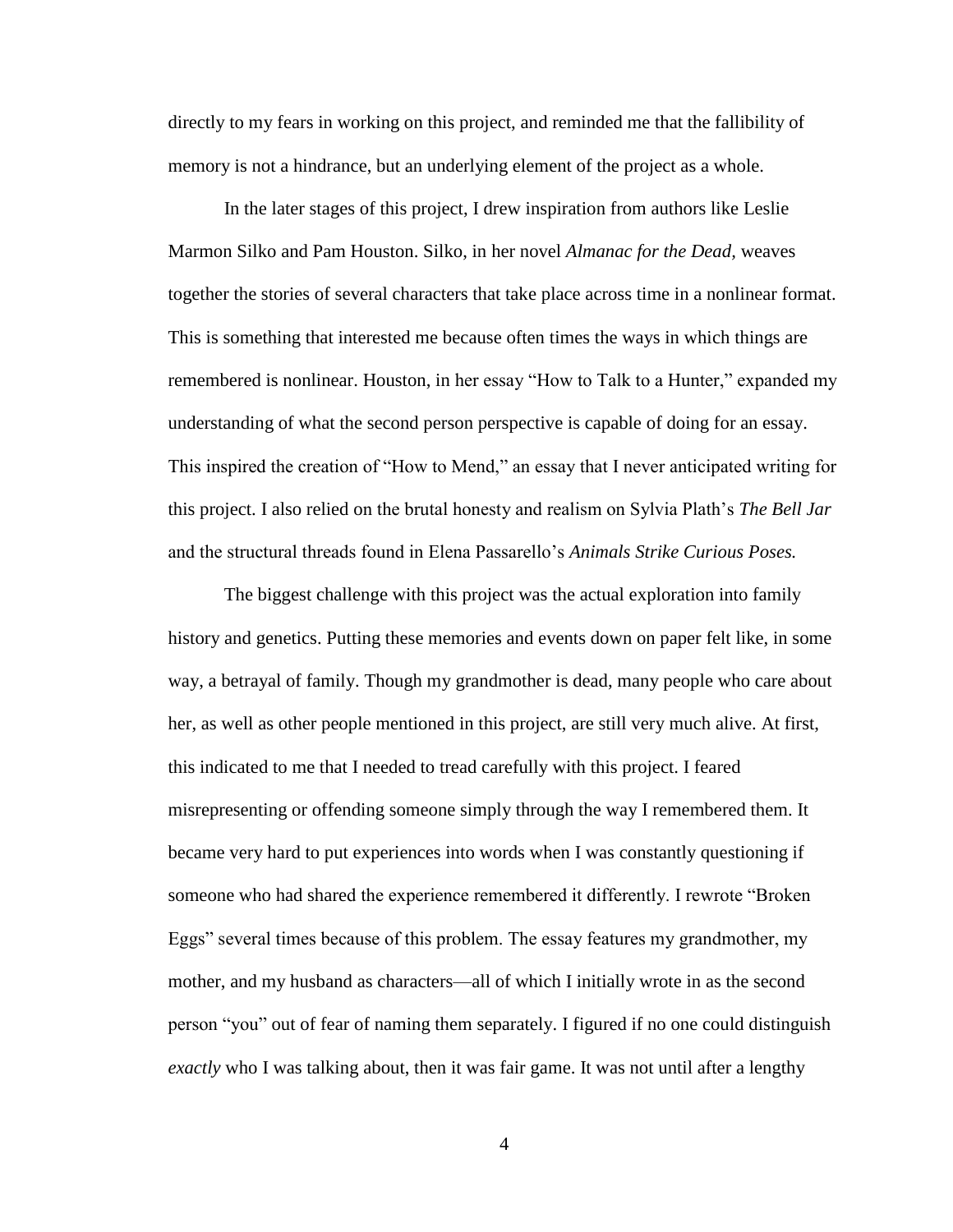workshop discussion about the truth in memory that I realized this was not the way to go about this project. There is truth in how I remember something and there is truth in how someone else remembers something, but those truths did not have to be mutually exclusive. This realization opened up the project to a whole new realm of possibilities.

Ultimately, this collection of essays, poems, and stories was never wholly about one thing or one person, but about the underlying threads that connect them all together. This project, overall, is about memory and grief. However, in the grand scheme of things, it feels like so much more than that. It's about Harambe, factory farms, and Pennsylvania winters. It's about family and trauma, animal magnetism, and the human experience. This project became so much more than I ever thought possible, but deep down at the very core, it will always be about my grandmother.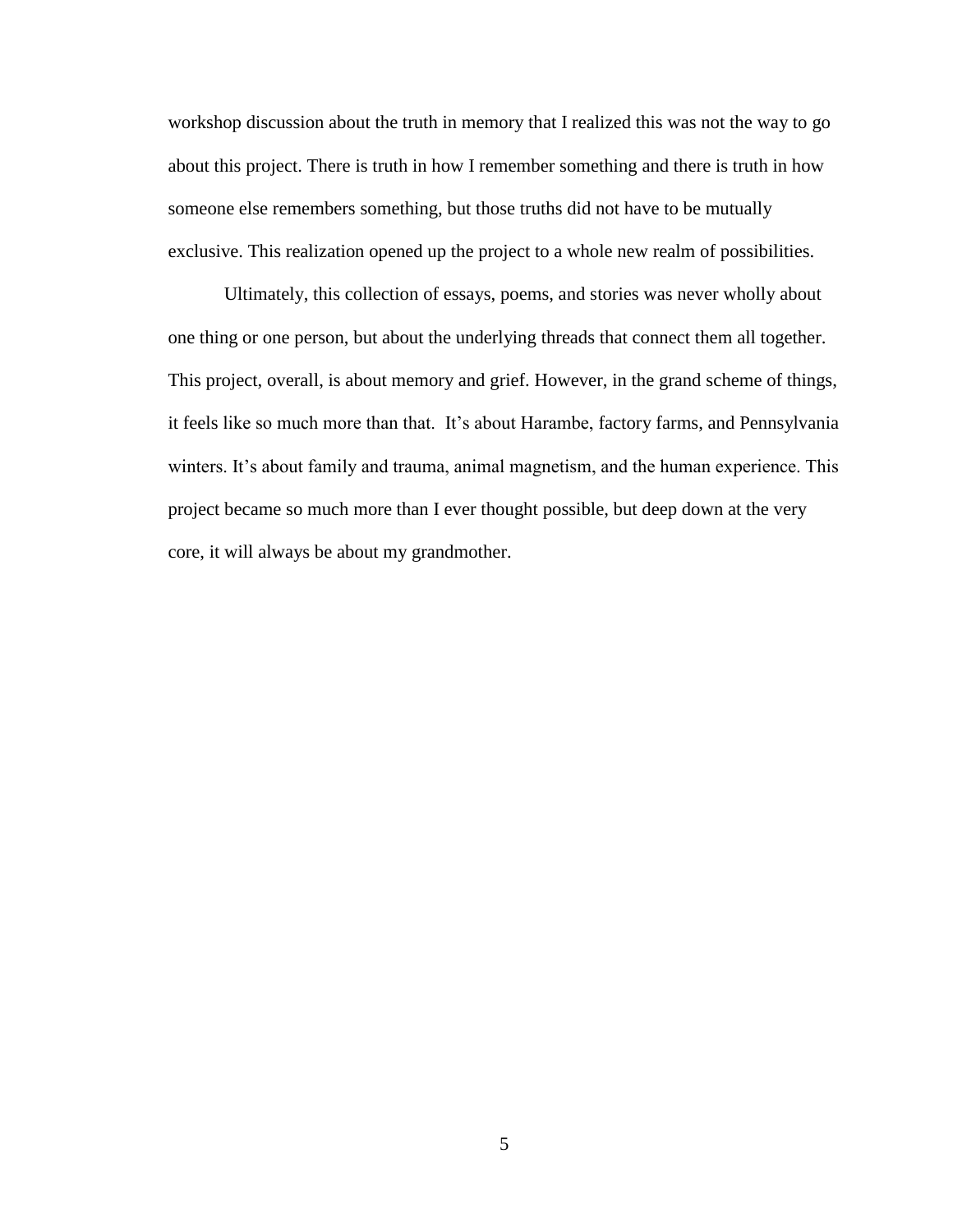#### IN (POST) MEMORIAM

My body has been possessed by traumas it has never experienced.

This is to say: When my grandmother told me she was raped by her first fiancé, I imagined her fear in every hand gripped too tightly on my forearm.

> Judith Anne Newberry-Englert, 69, of Lock Haven, passed away on January  $22<sup>nd</sup>$ , 2011, in McElhattan.

Statistically, one out of six women has been victim of an attempted or completed rape in her lifetime. This feels like a morbid game of "eeny meeny miney mo" on the train to Chicago or late at night next to Lake Superior. Statistically, it feels like a probability, like something just lying in wait. Genetically, it is something my body has been prepared for, like the way my ovaries are likely to contract the cancer from the BRCA1 and BRCA2 passed down in familial cells.

> Visitation will be from 6:00 PM to 8:00 PM at Donald G. Walker Funeral Home. This won't matter, though, because you will spend the entire two hours by the door, hugging people you have never met before.

The concept of a funeral or a burial ritual has existed since at least 60,000 BC. Often, people buried their loved ones with their own hands. They dug up the dirt, built the coffin, and decorated their grave. Now, funerals are commercialized. On average,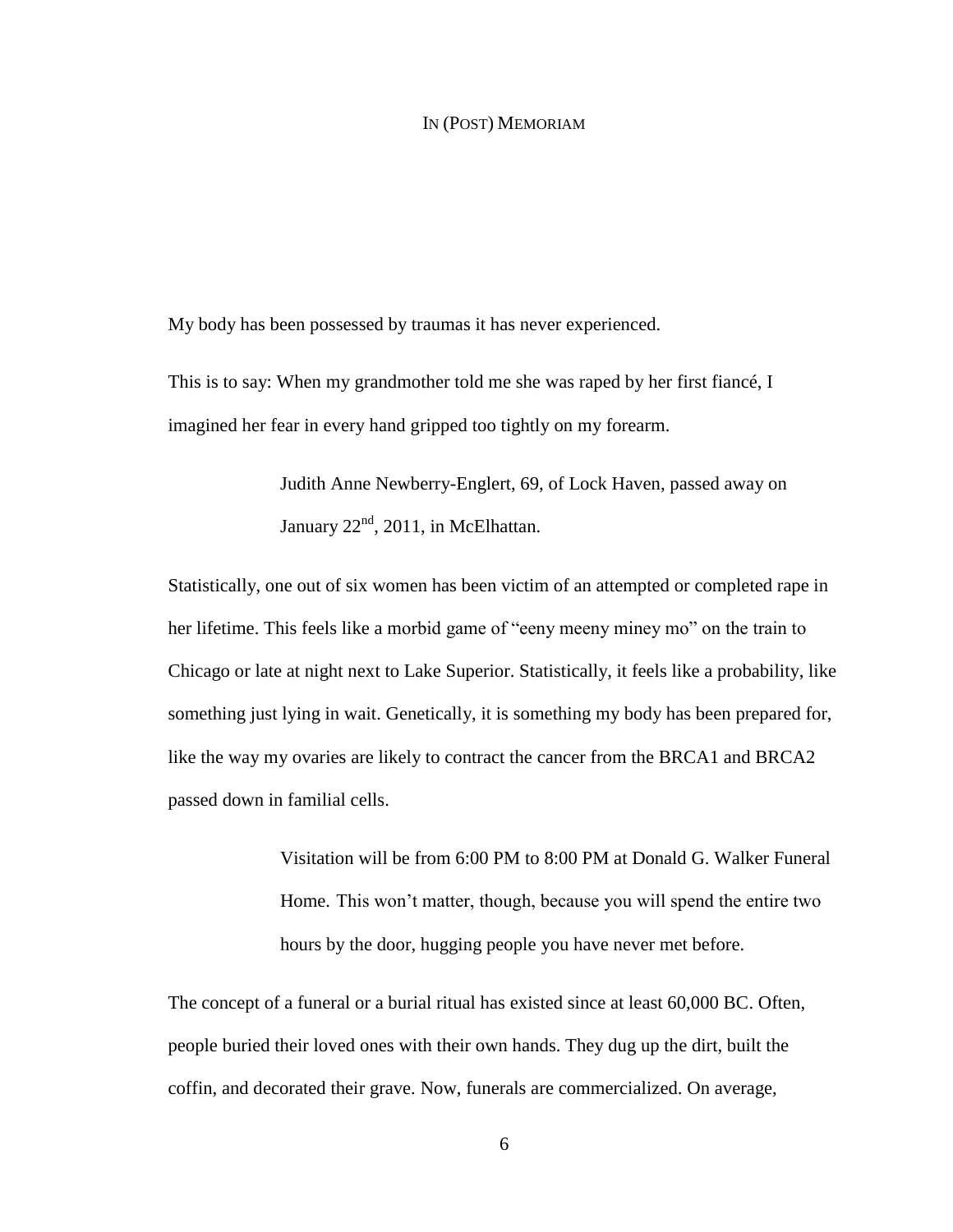families spend close to \$10,000 on funeral services because no one wants to say "give me the cheapest thing you've got."

> Funeral services will be held 9:00AM Thursday, January  $27<sup>th</sup>$  at Donald G. Walker Funeral Home with your cousin Sgt. Hilty officiating. He will stutter the entire time as he reads overused passages from the Bible about ashes and dust. He will preach to the audience about the power of Jesus Christ and will say very little about the power of your grandmother. The burial will follow but no one will go because it is January and the ground is frozen and the air is bitter. When you see the globules of mud against the harsh white snow you will vomit until nothing but the aching emptiness is left. Arrangements are by Donald G. Walker.

I was the last person to see my grandmother alive, but I wasn't the last person to touch her knees. Years later, my mom will tell me that she regrets the funeral. That she regrets all the makeup and staging artists that are meant to make the corpse look less dead. She will tell me, "I wish she had looked more like herself." I won't tell her that it's impossible for a corpse to look like anything other than death. I won't tell her my regrets.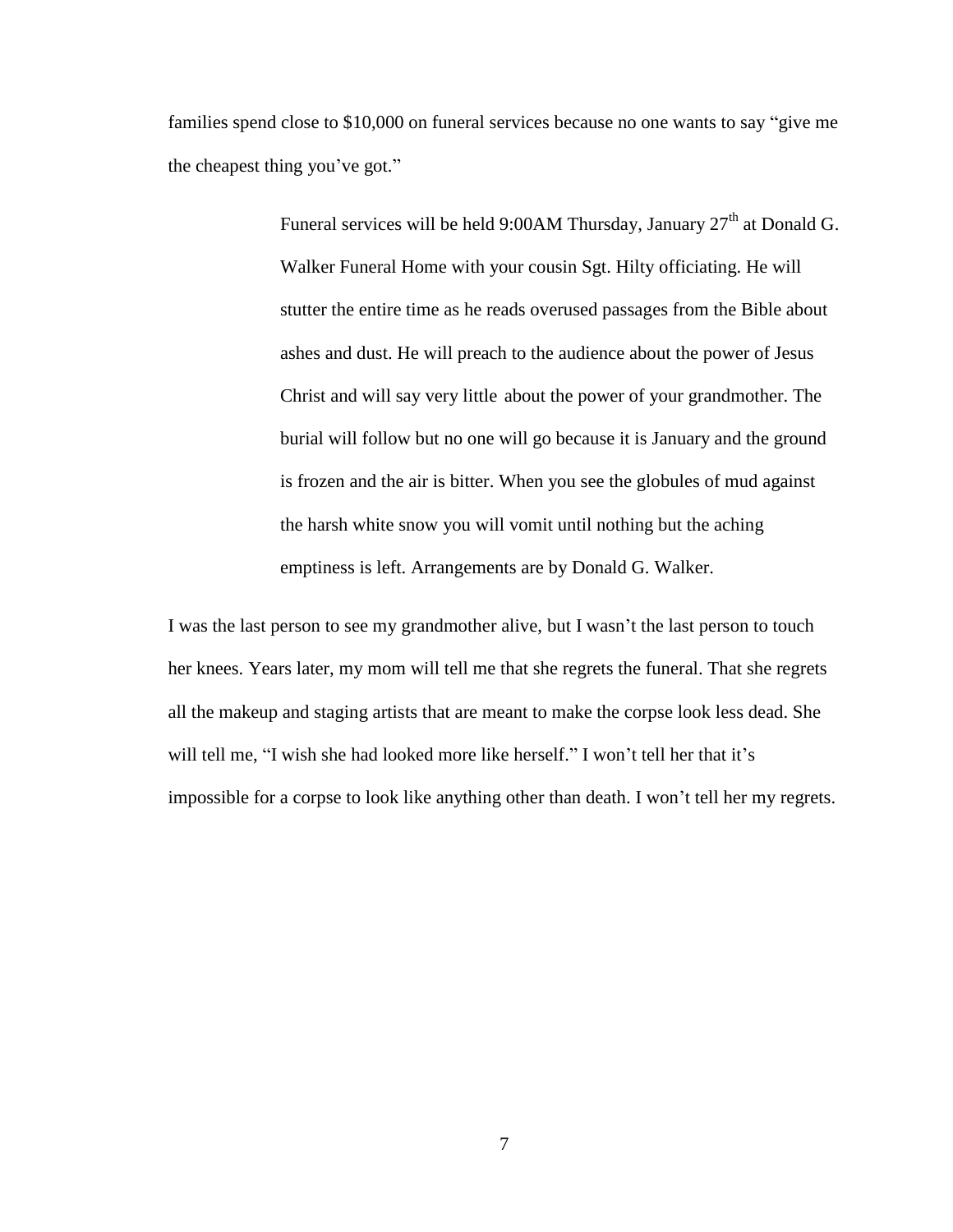#### **KNEES**

When I was five you sat me on your knee frail and wobbling from all those years at the car factory and you said, "Sweetie, you better marry young because I won't make it to seventy."

And I laughed because it didn't make much sense. But when you sat me down again, ten years later, your knees too weak to hold me, your skunked hair pulled in its ponytail, I cried because how could someone

who survived so much be so willing to die? But now I know that after what he did to you you would never let another man make a decision for you not even God.

He knocked you down on your knees, laughing in your face as he ripped your un-ripened petals one by one. You tossed him out the way he so easily tossed your commitment but you were already wilted.

When you died on your  $69<sup>th</sup>$  birthday I helped them cover your knees with your favorite duvet. And I didn't laugh or even cry because I knew you were right again.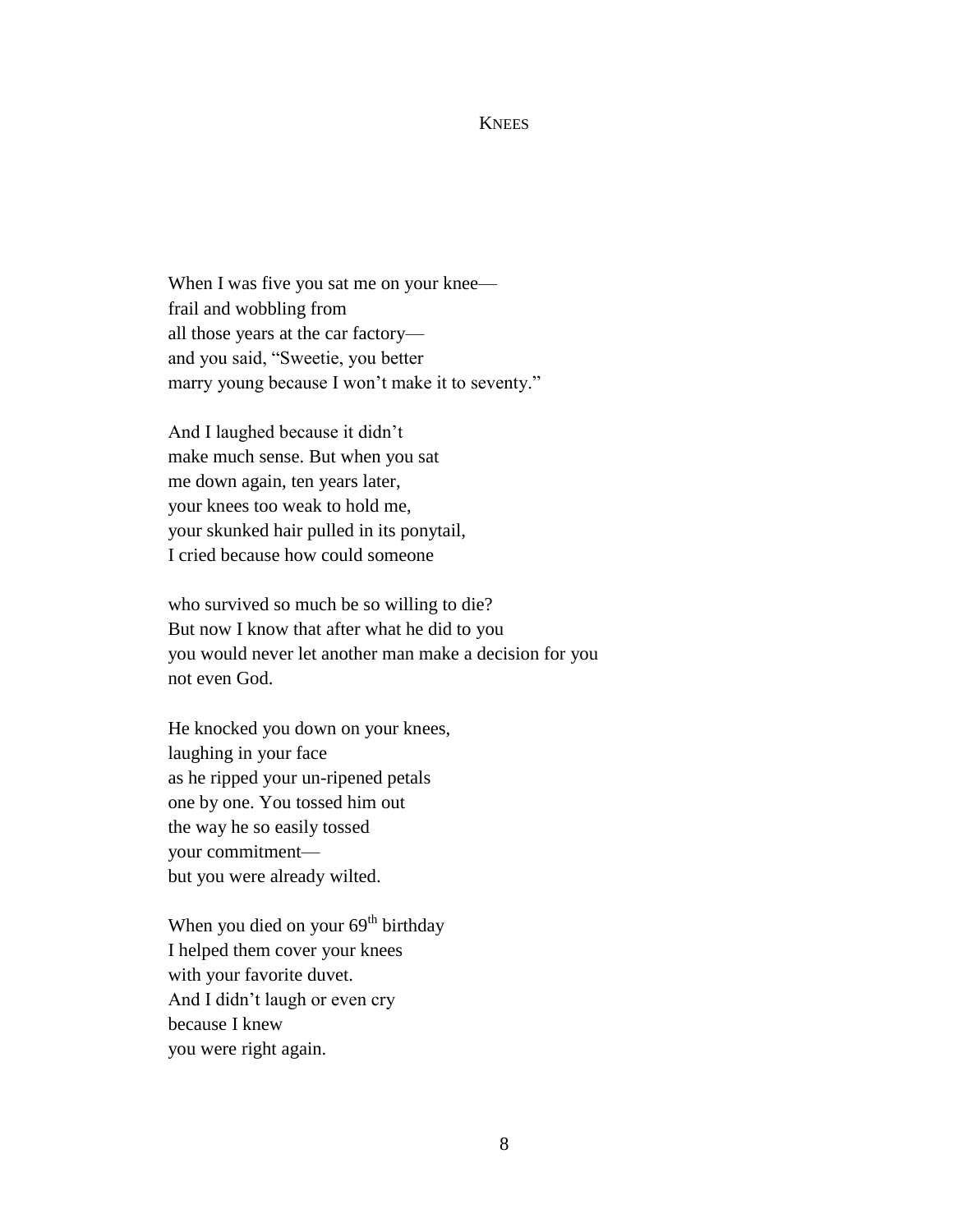#### THINGS I BLAME YOU FOR NOW THAT YOU'RE GONE

I try to write a poem about your knees but people tell me I can't come right out and say that you were raped. *Why are her knees so important?* They tell me I have to hide the facts behind images of funeral flowers.

You used to sit me on your knees and bounce me. Your knees were a private roller coaster. That is my earliest memory of you. Your boney knees between my legs, your swollen and veiny hands tucked gently in my armpits as you jiggle me up and down. That was before your knees became too weak to hold me after all those years working at Champion Parts rebuilding fuel systems. There, your hands held carburetors and turbochargers and moved them along rollercoasters of conveyor belts and deafening machines. You remanufactured, reconstructed, rebuilt. You put back together what came to you broken but your hands couldn't mend the trace he left on your bones.

I blame you for a lot of things once you are dead. The white sheet in the closet that I'll never fold and the broken glass on your front porch and the fine china that I'll never use.

They tear down McGhee elementary the year after you die. The headline reads: "McGhee Elementary put to rest." They wouldn't let us recover the brick with your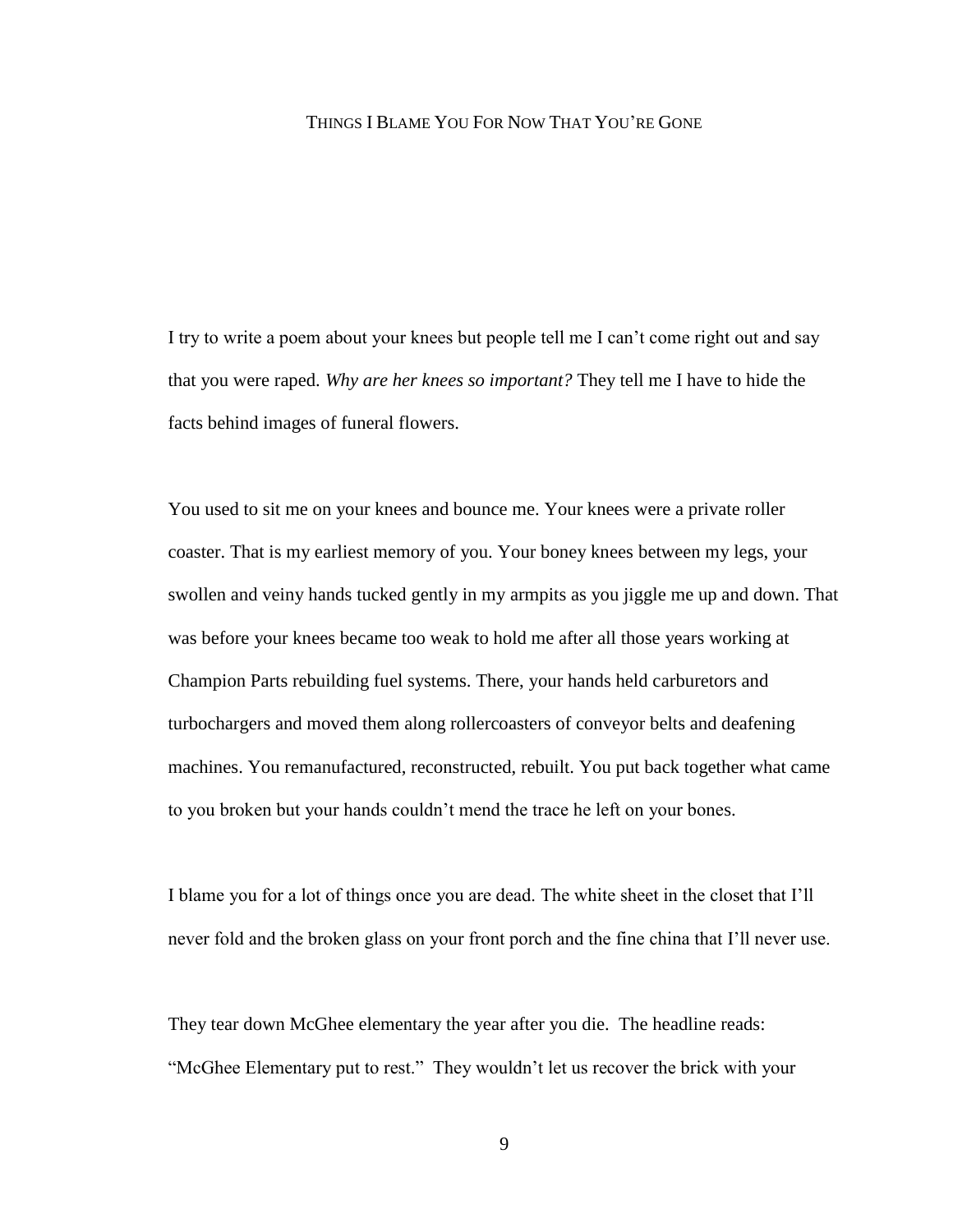name carved neatly on the surface. On the day the school opens, the principal places it there, brick against brick, as the bellows of your accordion oscillate under the promise of fame. Of *something*. But it's gone now. Proof of your existence turns from brick to dust.

I stop pretending that I believe in the sort of God who doesn't let children say goodbye.

You visit me in a dream, lying on your faded blue and white couch, wearing a striped pastel night gown that falls just past your knees. In the fog of the dream, I still know you are dead, but you are not quite a corpse yet. Your knees look thinner than before, more knobby and frail. They curve, ever so gently resting against the back of the couch. I rouse you from your apparent slumber and you tell me it's not my fault. I couldn't have known that was the last night you had. I couldn't have sensed with my eyes that your organs were failing. You whisper, "Never let me go."

I paint those words between my shoulders.

Only later do I find out that it is just a line from your favorite Elvis song. The song that crooned from the funeral home speakers as they ushered us out for mourning too long. A comforting hand placed on weak shoulders. *The next family is waiting.* It was never a message meant for me.

I never heard you play the accordion.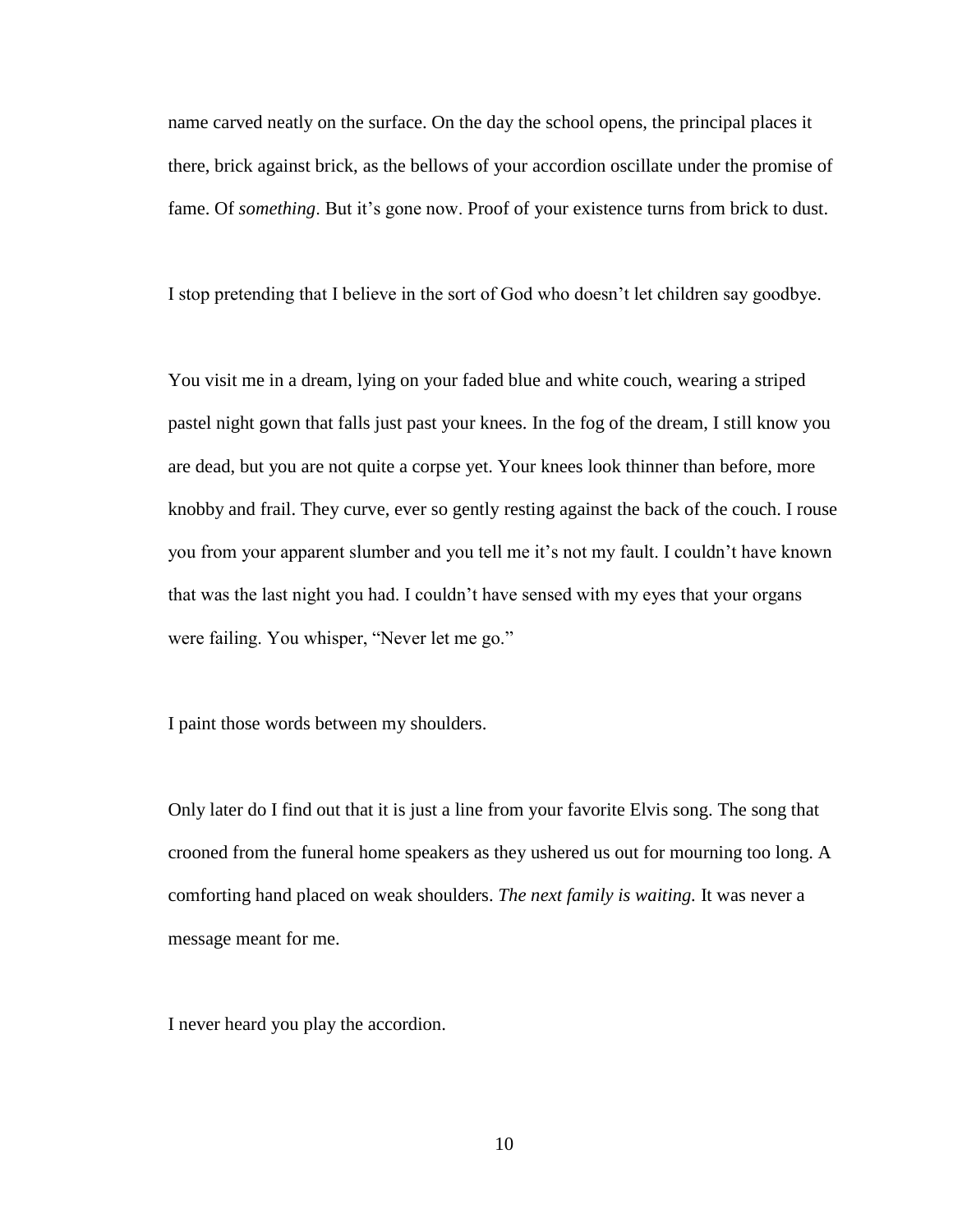After you're gone, my mom never stops thinking I'm going to kill myself. I taste the weight of her thoughts in soggy cereal and feel the burden in the way she watches me put knives in the dishwasher. I start seeing a therapist to make things easier for her. She drives me to Dr. Newburg once a week and we sit on beige couches in the waiting room and pretend we aren't thinking of you. She always pulls some silly supernatural romance novel from her ugly purple purse, and I always make fun of her for it until they call my name. I think, maybe, this routine—me and her pretending you're not dead—makes things easier.

I think that people grieve in different colors.

You light a fire under my dormant daddy issues. You tell me my *real* dad is better, my *real* dad is an artist, my *real* dad wrote stories just like me. I didn't know any better. You are the only reason I have images of my biological father in my head. You remind me of our connection by saying "you have *his* ass" whenever you hem my pants. So, I hate my stepdad just for you. When you are gone, I tell him I love him for the first time.

I can't stop writing about the sheet that covered your knees as the paramedics took you away.

I tell Dr. Newburg about my dream. She tells me it'd be easier to cope with your loss if I just believed in God. I want to tell her she's wrong, to tell her to fuck off, to tell her that prayers to God don't fix warped and forgotten accordions in the corners of attics. But I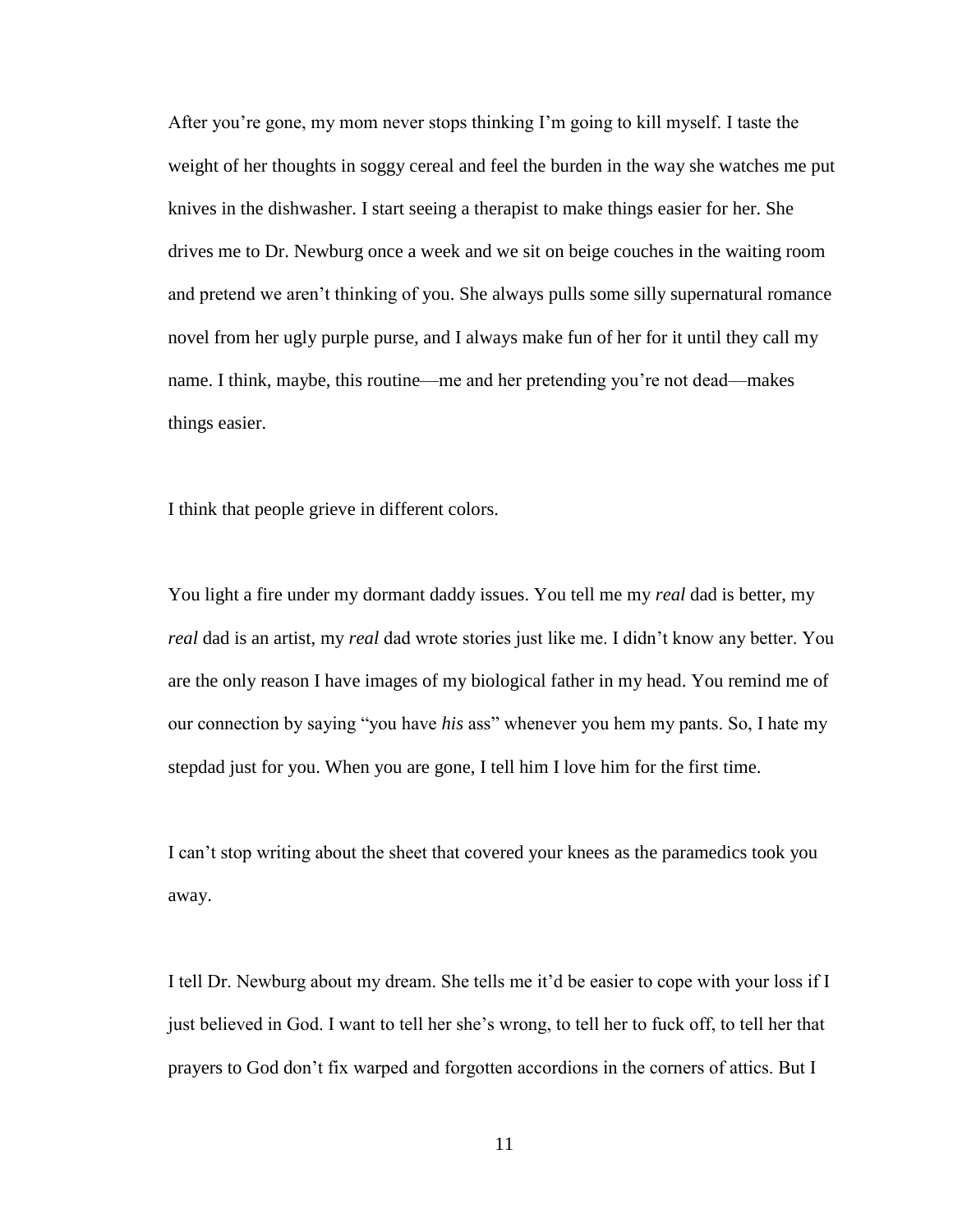don't. Instead, I nod. Instead, I stare at the wooden ducks on the table as I take the *Signs You Have Depression* test. Instead, I make eye contact with the mallard as I circle wrong answers for each question.

I wonder if I only married a musician because of you.

You take me to the last company picnic before Champion Parts closes. A man in a Santa suit skydives while crowds of people watch. The newspaper publishes a blurry photo: "Skydiving Santa makes his annual stop." No one in the crowd knows this is the last time we'll celebrate Christmas in July. 7UP in hand, you sing along with the band and tell me that it could've been you on that stage. The sun is too bright for anyone to look up long. The clouds are absent today. I tell you I don't believe in Santa anymore but you make me take a picture anyway.

I see death in the pebbles I crush beneath my boots, in the soup bowls in my kitchen cabinet.

You tell me, "Sweetie, you better marry young 'cause I won't make it to seventy." I find your bones in the clouds on my wedding day. We light a candle for you but it's not enough. You die on your  $69<sup>th</sup>$  birthday. The clouds hold no rain. The candle burns longer than it should.

I listen for your heartbeat in the strum of his guitar, but hear only sirens.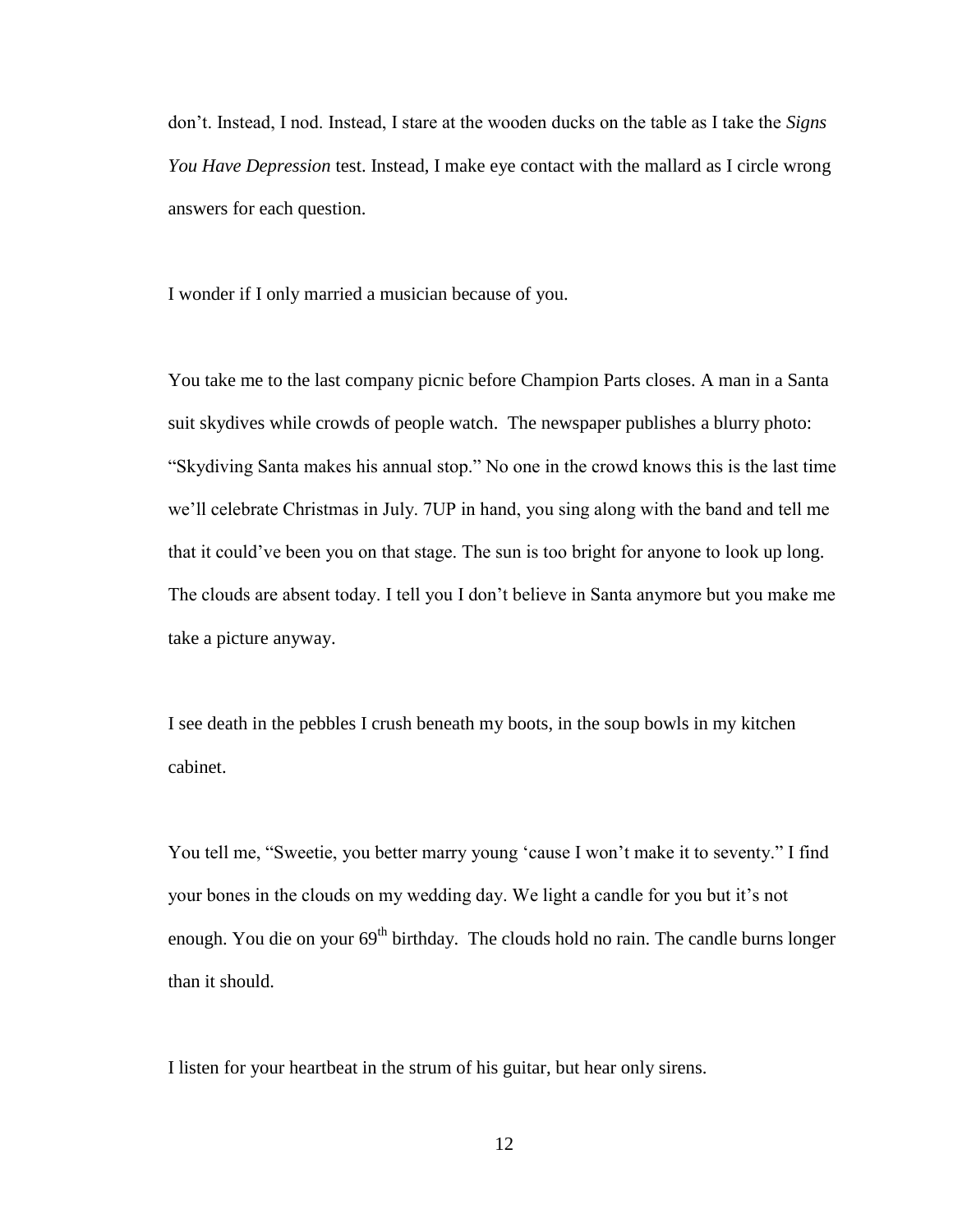Your kids qualify your absence by the meals you'll never make. Five missing pumpkin pies on Thanksgiving. Four missing gallons of eggnog on Christmas. We try to replicate recipes so we can feel your memory on our tongues. We try, but the nutmeg is all wrong so we throw the pie in the trash.

No one notices when I stop eating again. I play with food on apple-patterned plates, I talk, I redirect, I feed it to the dog. I stop going to therapy.

I don't know what the headlines say on the day that you die. I never read your obituary and I stop listening to "Hey Jude."

We move your piano into our house. I sit on the creaky black bench and pick at the peeling paint with my thumb. You painted everything black, even me. Your laugh is the music of my breathing. I press on out of tune keys. Fingers to imitation ivory. *Dust.*  Three notes form the only song that you taught me. I feel the hum of the sound in red and blue lights flashing.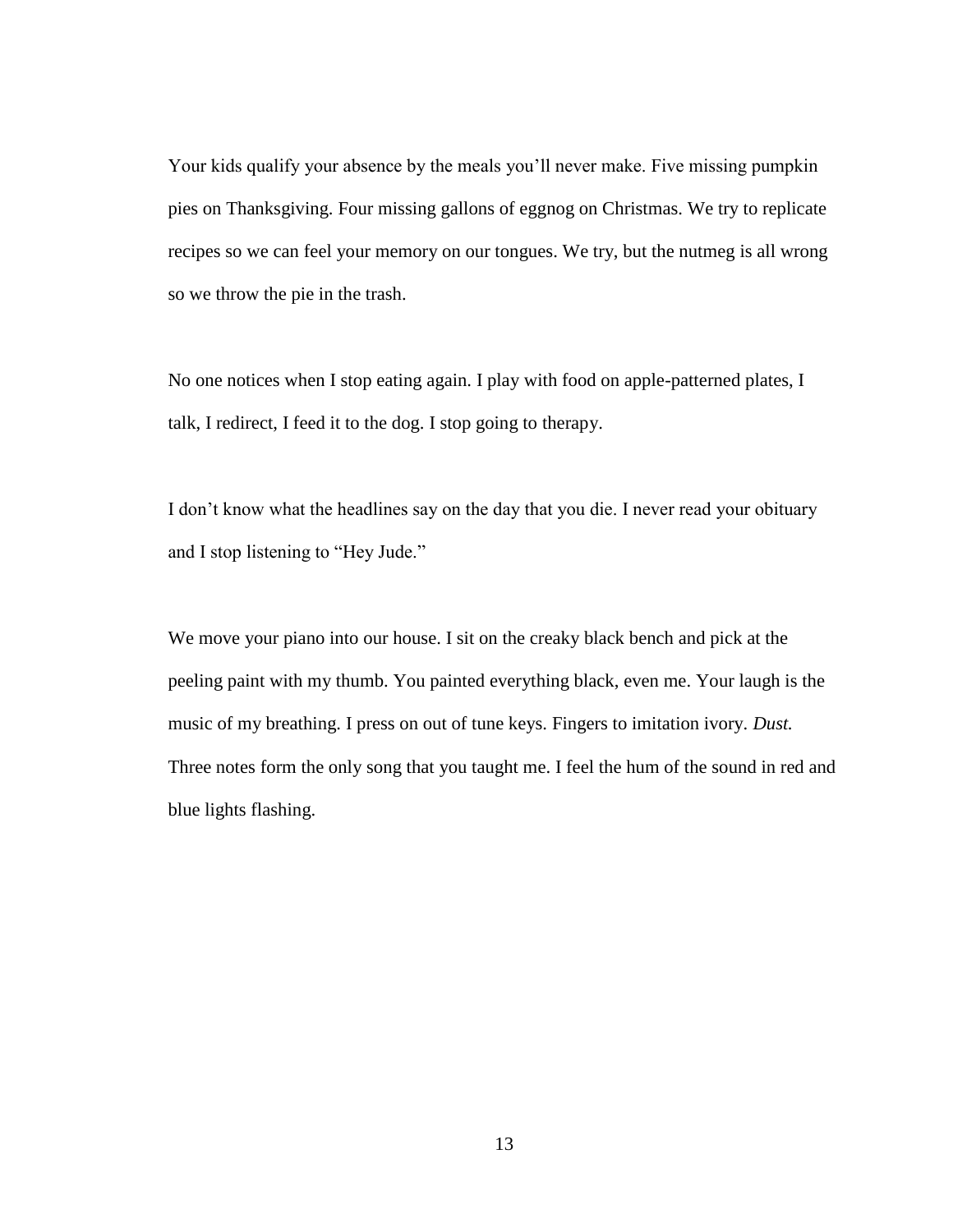#### ON GENEALOGY

When I was five our kindergarten teacher had us create family trees as presents for our parents. I made branches for our nuclear family: Mom, Dad, Sister, Brother. Above Mom, I drew lines for You and Pap. Above Dad, Grandma and Pop. I drew in the tire swing that hung from our chestnut tree in the backyard. I drew in Sammy, our black lab.

You were always obsessed with family trees, and I never knew why. To me, it was as simple as these crude branches I made out of construction paper and crayons.

On the website for Ancestry.com, they tempt me with the phrase: "Discover what makes you uniquely you." They boldly claim that they can help me uncover my "ethnic mix" and "distant relatives." But I wonder, can they tell me what percent chance I have of developing the cancerous cells you passed on to me? Can they tell me if I'll miscarry or find a lump in my breast? Can they tell me how much of my DNA is uniquely you?

This is all I have left of family trees. The place in our family book where you wrote my name. The parts of you that are also parts of me.

When I was eleven I found a picture in your desk drawer of my mom with a man I didn't recognize. I was in the picture, smiling a gap-tooth grin, maybe three or four. It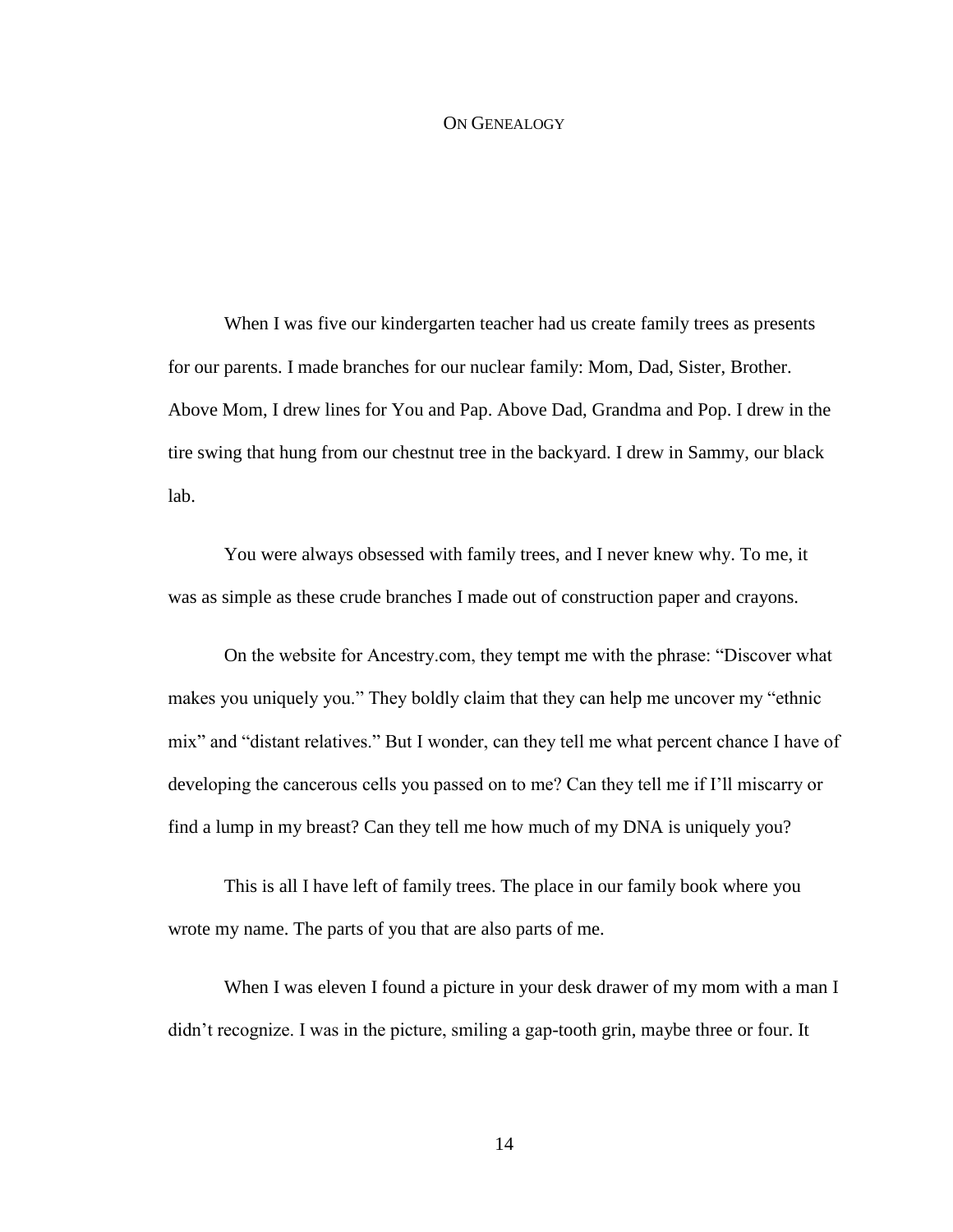was impossible to fathom a memory that I couldn't remember. I didn't know I was doing something wrong. Digging up things that were meant to be kept away.

That night, my mother explained that the man in the photos was my biological father. My "real" dad. The man I had been calling dad for six years was actually my stepfather. My mother explained that my "real" dad had wanted her to get an abortion. That he disappeared a few years after I was born.

When you are dead, we watch old Christmas videos on VHS tapes to hear your voice. In the video, both my "dads" are present. I call my biological father "dad" and my stepfather "Jim." I have no recollection of this. Freud would say I repressed these childhood memories.

After I write my first story, you let me know that my real dad was creative too. He wrote poems and painted murals in New York City. You tell me that I must get this from him. That this part of him is also part of me. But I can't even remember what he looks like. Can someone be a part of you if you wouldn't recognize them on the street? But that is what genealogy is, you tell me. Finding out every trace that someone may have left on you in hopes that it gives you some answers.

I wonder if I search my own DNA what it will tell me. I wonder if my genome can tell me why you never woke up that day. I wonder if my blood or skin cells or bone marrow can still detect a trace of what made you happy. If any air inside my lungs was every close enough to touch you.

I realize in Albuquerque that I could meet my biological father and never know it. When I am twenty-two, I move out of our tiny town in Pennsylvania and leave behind the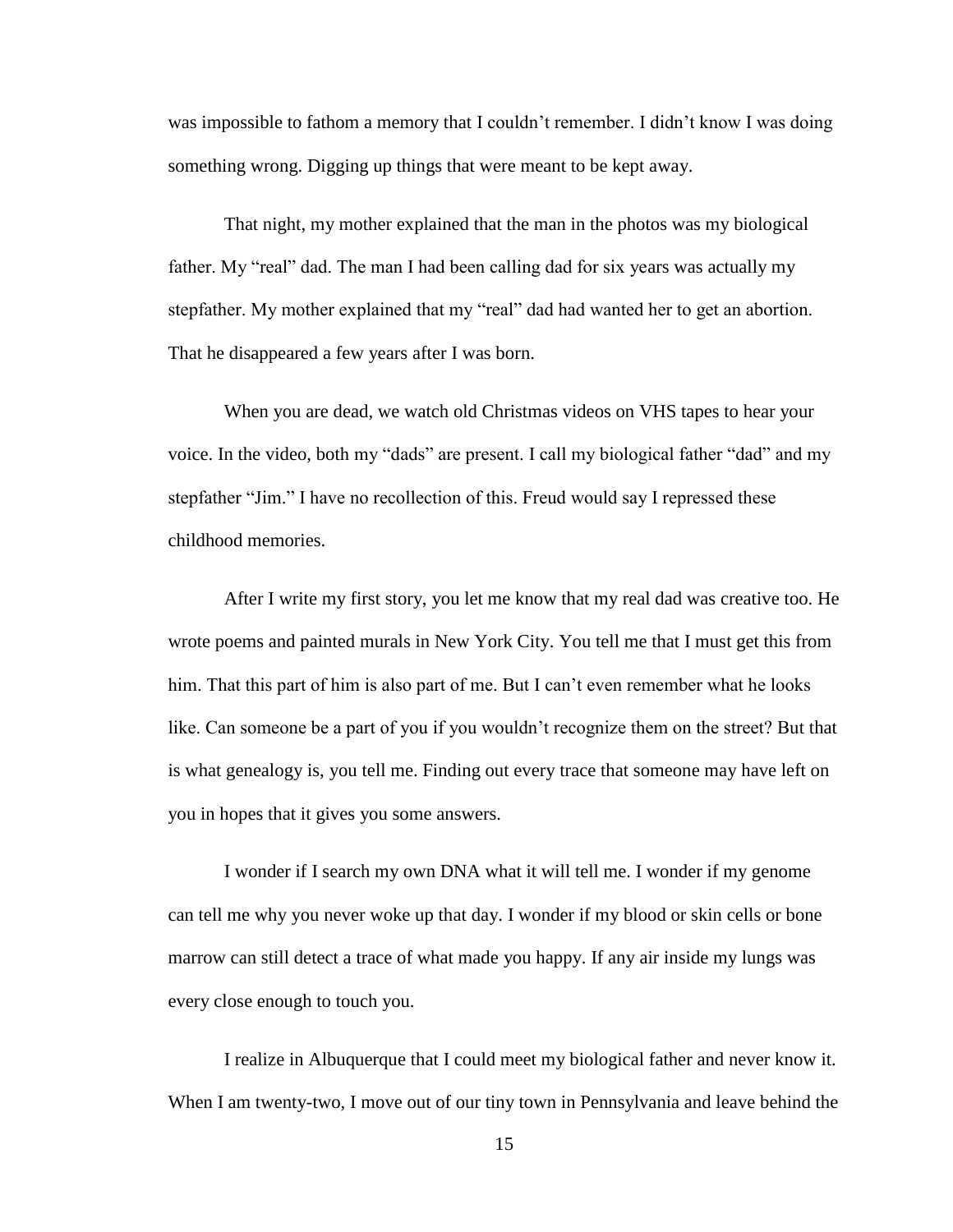house that you lived in for an apartment in Michigan. I travel like you always wanted to before you couldn't walk. I realize that on the streets of Savannah I could have passed a half-brother or half-sister that shares my DNA. A branch in my family tree that I would never recognize. I think that this should mean something to me. That I could be one of those viral posts on Facebook: "Like and Share this post so I can find my family." My mom doesn't know where he ended up, but she tells me that she will look for him if it will make me happy. I imagine what I might say to him if I saw him. Nothing comes to mind. These are the branches of a tree that should not be climbed.

When you are hemming my pants for me, your face down near my ankles, you tell me that I have my father's ass. You say it as a compliment: "He had a nice ass, a real bubble butt, just like yours." I don't know what to make of it. I am fourteen and uncomfortably aware of my body. "You might have those Newberry hips, but that's definitely not a Newberry ass."

For the first time, I am aware of my unbelonging. That my brother is only my half-brother, a product of my mother and stepfather. I am aware that you wish that my real dad was still around and I want to make you happy. I tell you that my stepdad is a jerk, that he yells, and throws things, and spanks me when I'm bad. You think me an angel and paint him as a monster. I let you. I sit on your couch and I listen to stories of first dates and Easter when my dad was still around. I start to believe that my stepdad is a monster. I manifest daddy issues in my adolescents based on the stories you tell me. I try to create memories where none exist.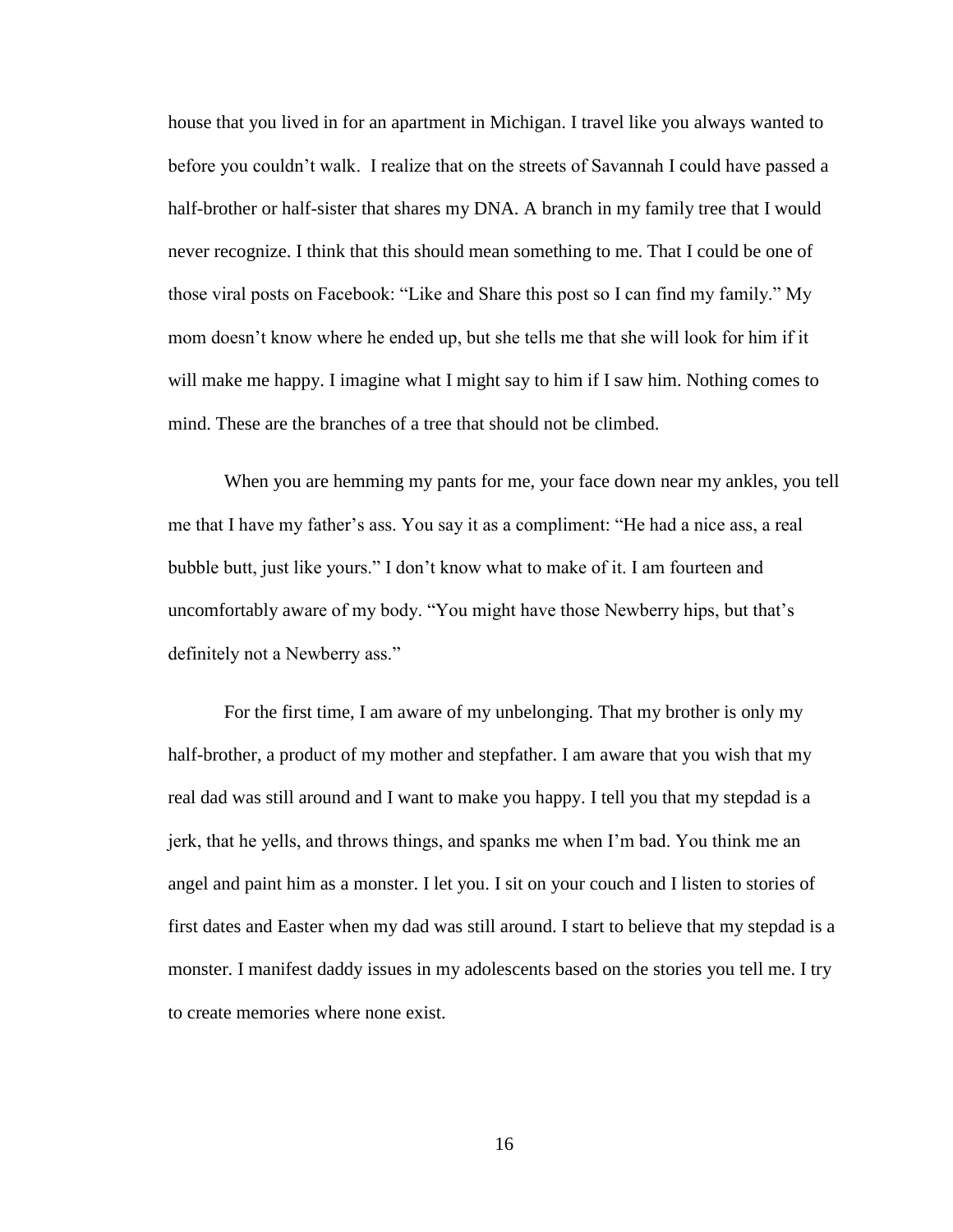When you are dead, I tell my mother about the stories you told me. I tell her about the Easter that my dad was supposed to be there and ask her why she wouldn't let him come visit me. I ask her why she tried so hard to keep my father out of my life. She tells me that he wrecked his car on the day he was supposed to pick me up for our Easter date. She tells me that he never called her back when she said she would drive me, if he wanted to see me. She tells me that she never heard from him again until the court dates and custody papers.

For the first time, I remember you clearly.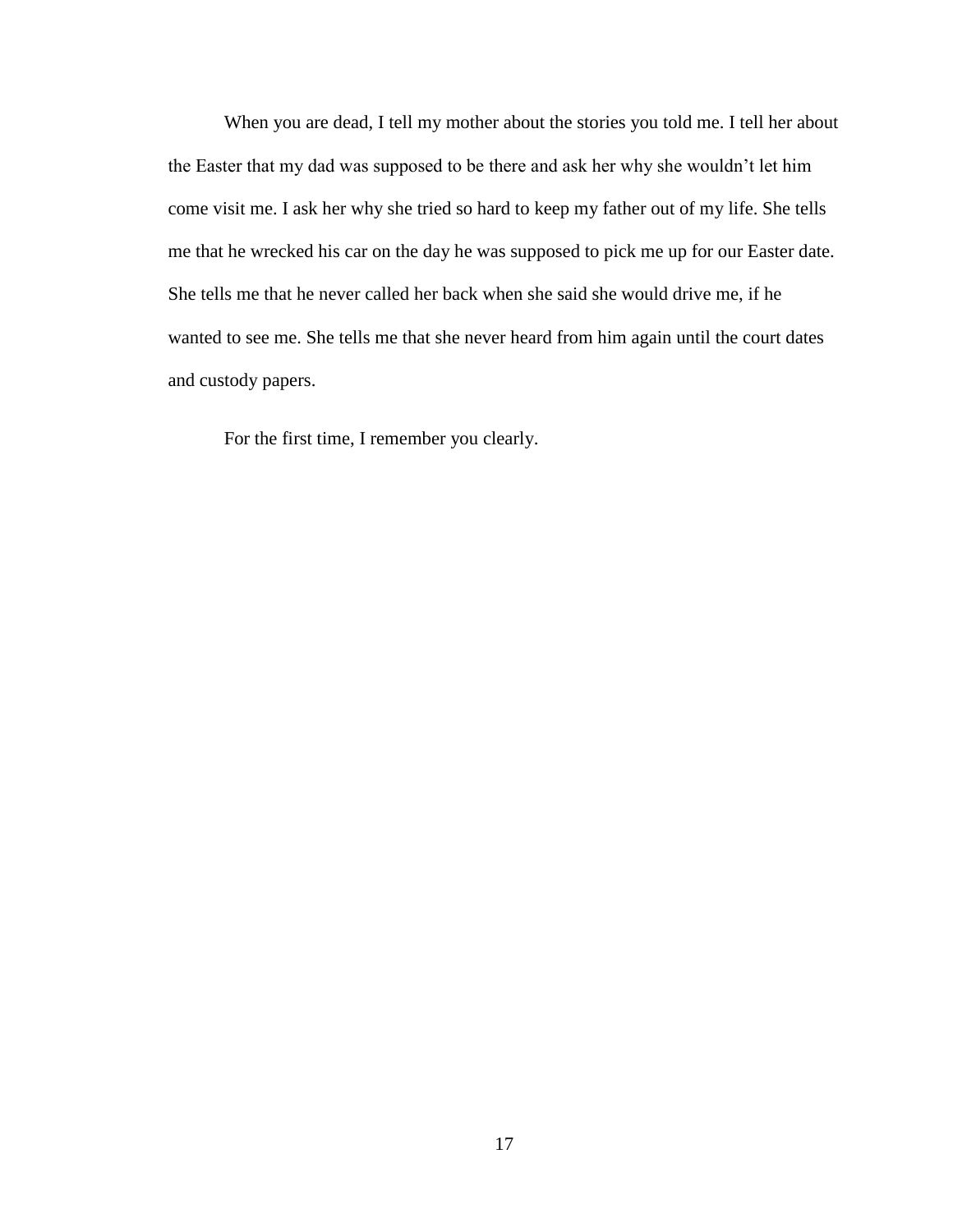#### THE NEWBERRY GIRL

The Susquehanna Fanny Float was an annual event that brought people from all over the county, sometimes even from neighboring counties, to the little town of Lock Haven. Though Lock Haven was small, it was split down the middle by the Susquehanna River, which brought to it a charm few other towns had to offer. Each year, people gathered at the edge of town with inner tubes and floating coolers, prepared to spend the day floating the length of the river. The float always ended with music, food, and celebration in Riverside Park. Judy had lived in Lock Haven her entire life, and so had her parents and grandparents. Among the Newberrys, the Fanny Float had become a rite of passage. Though the event was open to all ages, only those of legal age could imbibe in the beer tents that were floating along the way. Children and teens of Lock Haven anxiously awaited the year when they were old enough to partake. Judy had turned twenty-one in January, and though she drank occasionally on nights spent at the river lot with her best friend Barb, the float would be her first major adult outing.

The Newberry family was well-known in Lock Haven. Judy's father owned Newberry's Market, a small shop on Main St, and her grandfather had been a pastor. And while there were perks to being well-known, Judy sometimes felt like the town was always watching her.

As she walked down Main St. towards her father's shop, she waved at the people she passed. She stopped outside Addie's, the jewelers, to peak at the rings that were on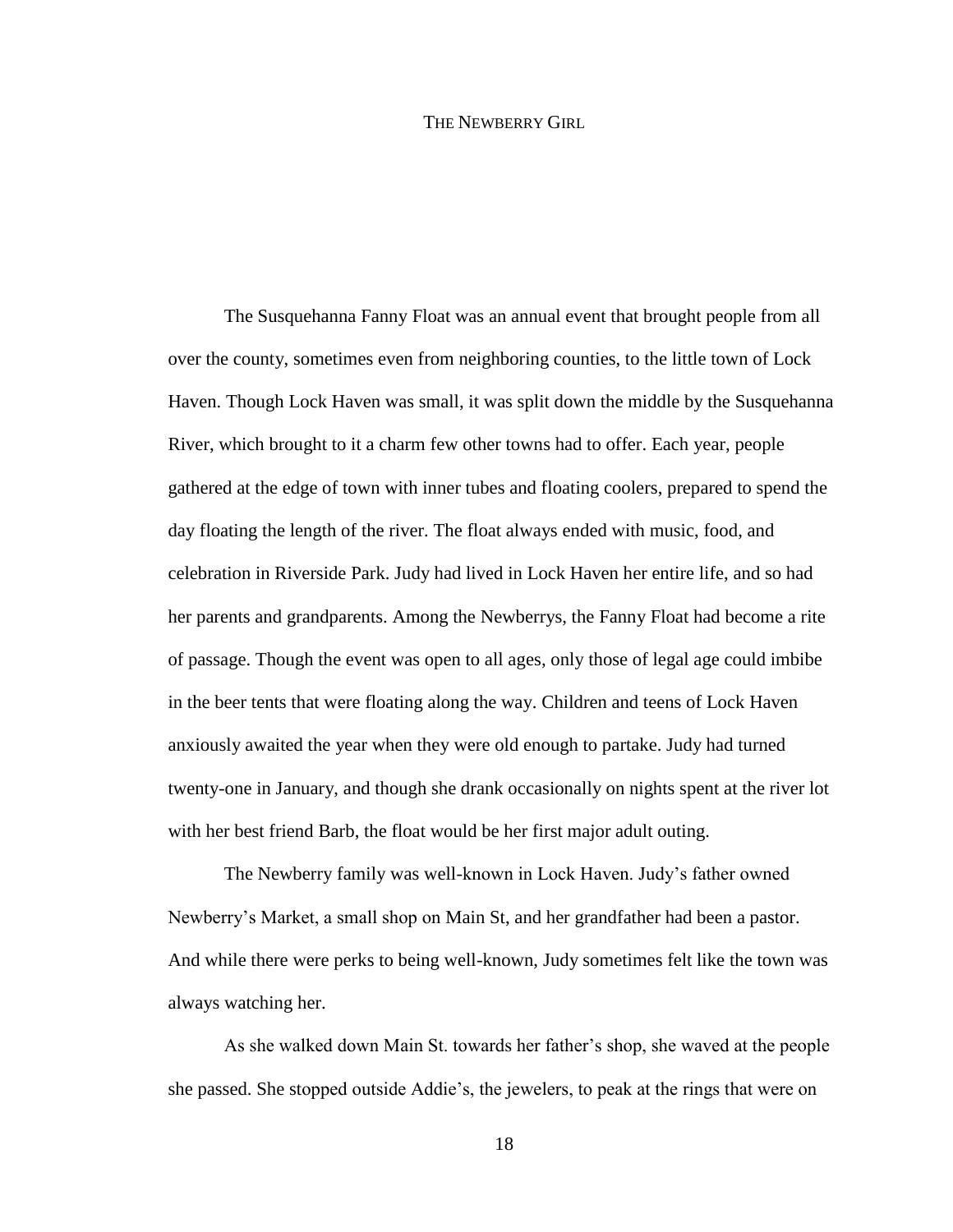display. Her wedding ring was in there somewhere, but Ed, her fiancé, wouldn't tell her which one. He wanted it to be a surprise, but Judy was impatient. She pressed her face a little closer to the glass and sighed. Taped next to her face was a flyer: *Float Your Fanny Down the Susquehanny.* She brushed her fingers over the words. Though the float was still weeks away, she could feel the excitement tingling in her toes. She kept walking, but now with a little pep in her step.

As she entered her father's shop, she saw Ed, waiting for her by the counter. He was in a deep argument with her father about football, but as she approached they seemed to call a truce.

"I can't believe I'm letting my little girl marry a Steelers man," her dad said, shaking his head. "Maybe we need to reconsider this whole ordeal.."

Their wedding was still almost a year away, but Judy knew her dad meant well. He and Ed often spent time together, working on cars or at the shop. Ed's father was a longtime friend of the Newberry family, so the engagement announcement in the Express came as a surprise to no one but Judy.

"Don't worry, daddy," Judy said, placing a hand on Ed's arm. "I'll always be an Eagles girl at heart."

Ed scoffed.

"There won't be any talk like that in *my* house."

The men both laughed as Judy crossed her arms defiantly.

"Oh, hush. Now let's go, we've got errands to run."

The couple left the store after Judy gave her father a swift kiss on the cheek. They headed for Ed's little red pickup that was parked on the corner.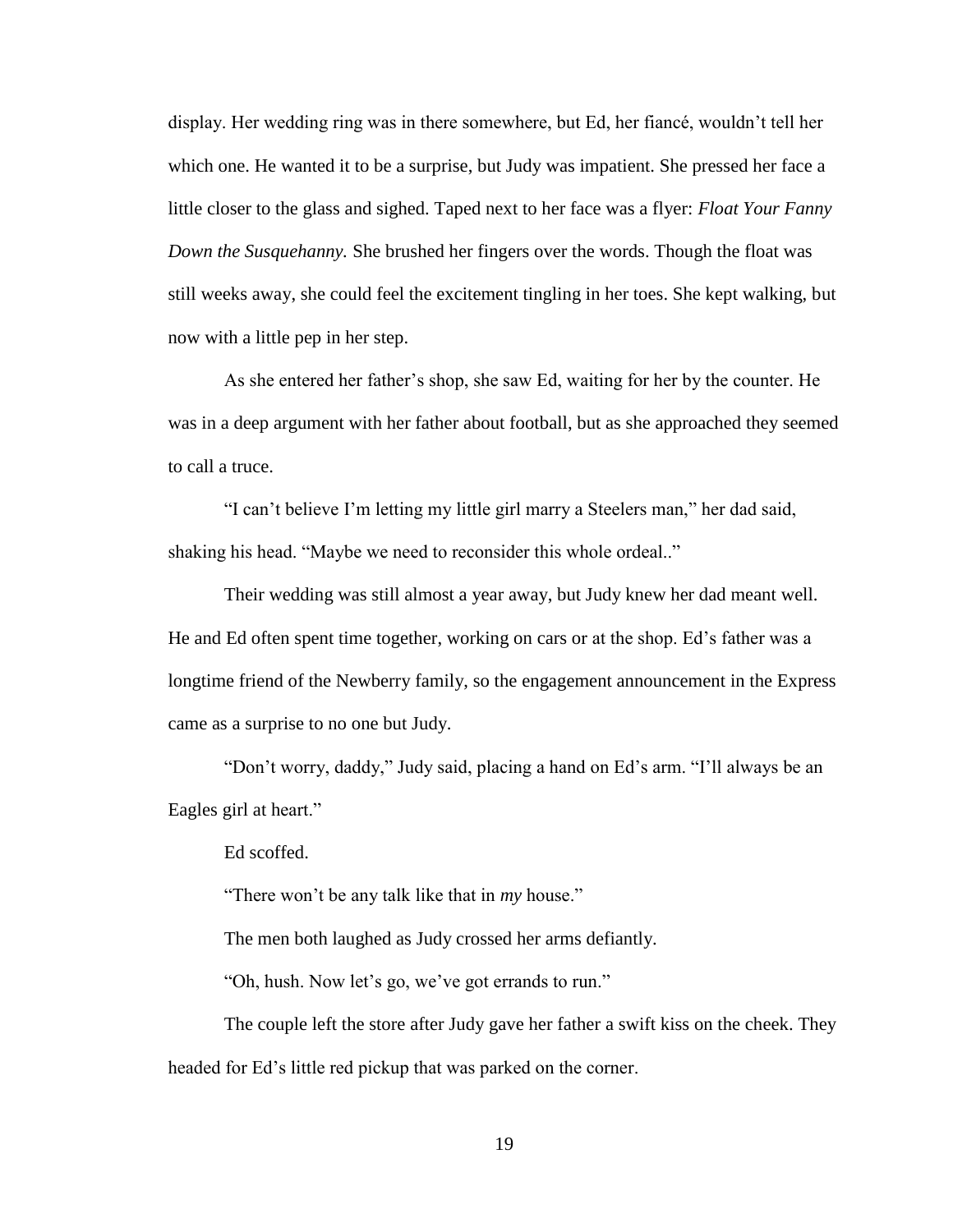"So what are we checking off the list today?" he said.

"We've got a showing at the pavilion," she said. "I think it'd be the perfect place for our wedding, with the river in the back?"

~

"Of course," he said. "Whatever you want."

At the pavilion, Judy saw nothing but river and trees. After their meeting, Judy and Ed decided to sit at the riverside. The Susquehanna was alive with excitement boats, swimmers, jetskis. Judy could see across the water and watch people walk the dike-levee, despite the width. She watched as runners sprinted past mile-markers and children swam at the makeshift beach. She watched as the foamy waves from boats licked the rocky water's edge. She watched, and for a moment it was just the river and her.

Ed stirred beside her, picking at the grass with his calloused hands. His father had helped build the dike that kept their town safe from floods. It had finally been built after the river wiped out Market Street several times. There was a fine line between livelihood and atrocity.

Judy pictured the two of them, floating side-by-side, hand-in-hand, down the river.

That night, Judy decided to cook dinner for Ed in their new house. Well, what would be their new house after they were married. Ed had been living in the small farmhouse right outside of town by himself for a few months. Occasionally, Judy would come over to clean or paint in the mornings, or sometimes they would eat dinner and

~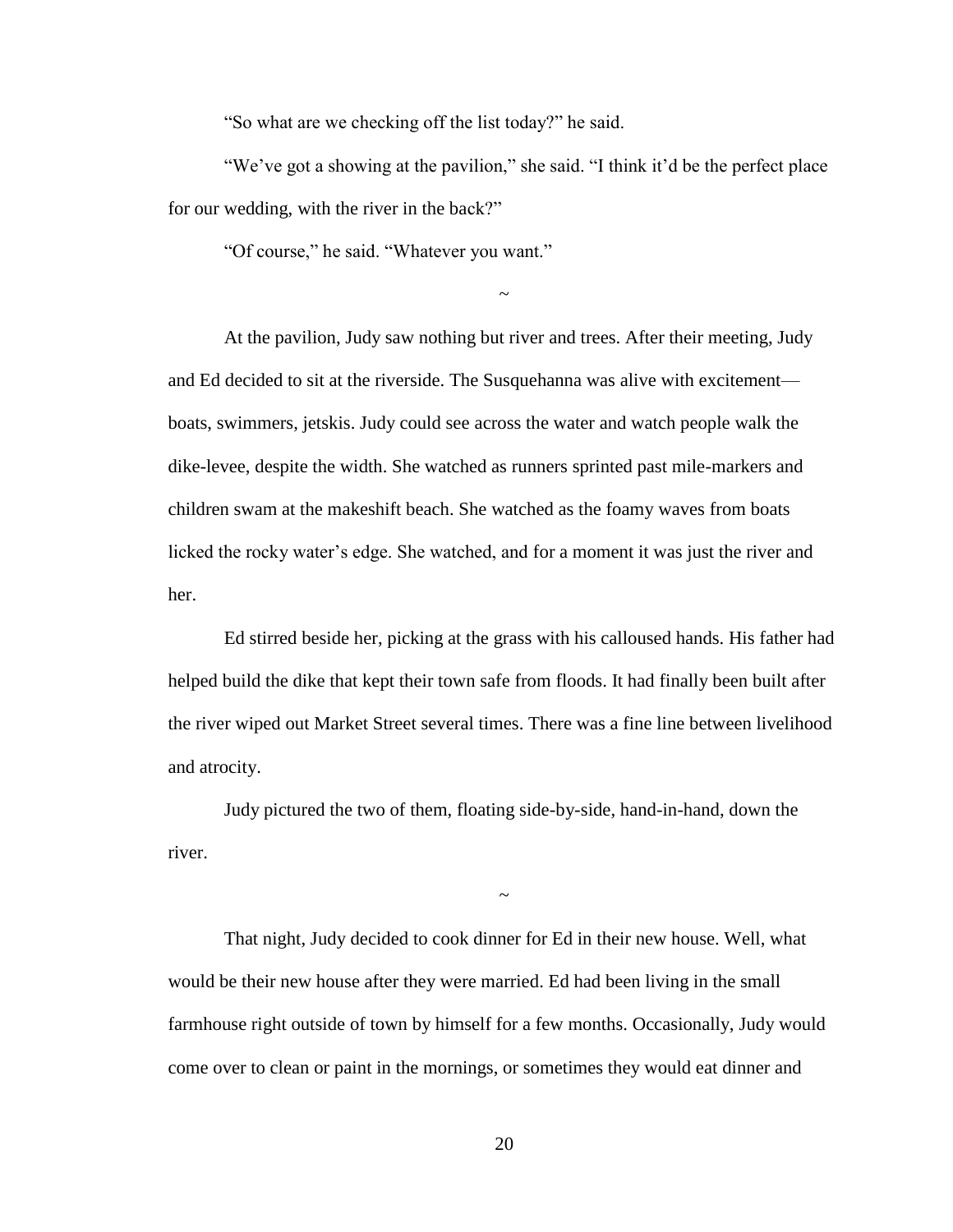watch some programs at night. She always left before it got too late though. She was a firm believer that couples shouldn't sleep together until they were married. There weren't a lot of things that stuck in her brain from Bible Camp or Sundays at church with her grandpa, but this was one of them. It was most definitely a sin.

After dinner, Judy stood at the sink scrubbing furiously at the grease that had burnt to the bottom of her pan. Ed was in the other room sipping a Yuengling that he held close to his chest.

"Hey, Jude, why don't you leave the mess for later?" he called into the kitchen. "Why not play the piano instead? I'll sing for ya."

Judy smiled, allowing the pan to fall forgotten in the soapy water. She had realized she loved Ed the first time he sang with her while she played the piano. She had been learning piano since she was a little girl, and Ed was the first person to really notice her talent. He told her, once, that she could go to college and become a music teacher. She had dreamt of this for a long time, learning instrument after instrument. She had even learned to play the accordion with ease, a feat no one else in the town had accomplished. They invited her to the grand opening of the Roxy Theater, where she had played excitedly for a small crowd. The thought seemed silly now, as she sat on the warped bench preparing to play. She would never be famous for her music, or be a music teacher. In this town, it was bad to be a working woman, especially if you were married. Instead, she would teach her own kids music, and fill the house with hymns.

She brought fingers to fake ivory and sighed into the rhythm. Ed perched behind her, sipping at his beer before he sang.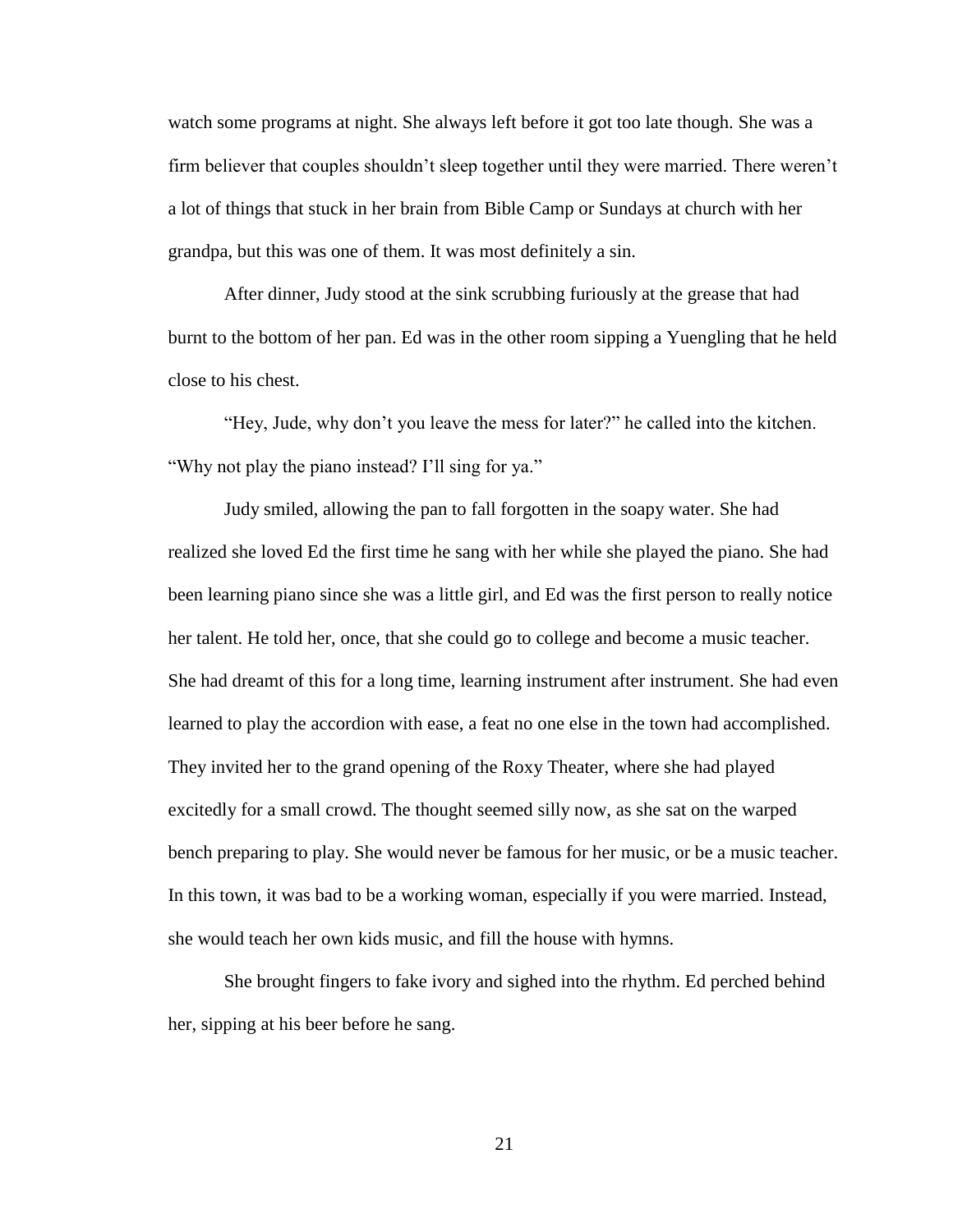*Will the circle be unbroken By and by, by and by? In a better home awaiting In the sky, in the sky?*

"You know," he whispered, placing a tender hand on her shoulder and pulling her back into his chest. "Since we're going to get married anyway, I don't see any reason why we couldn't take things to the next level a little early."

> *In the joyous days of childhood, Oft they told of wondrous love, Pointed to the dying Saviour; Now they dwell with Him above.*

She laughed, using her shoulders to push his body away from hers as she continued to fiddle with the keys.

"Very funny," she said. "But it's still not very proper, even if you get married afterwards."

He kissed her head.

"I know, baby, I know. But you're such a tease."

"At least I'm *your* tease."

She closed the piano and walked into the next room, so as to end the conversation.

Ed had been very understanding of her beliefs in the early stages of their relationship. He never questioned her or pushed her too far. But as the wedding loomed ahead of them, it seemed his patience was occasionally wearing thin.

"Where ya goin'?" Ed called after her.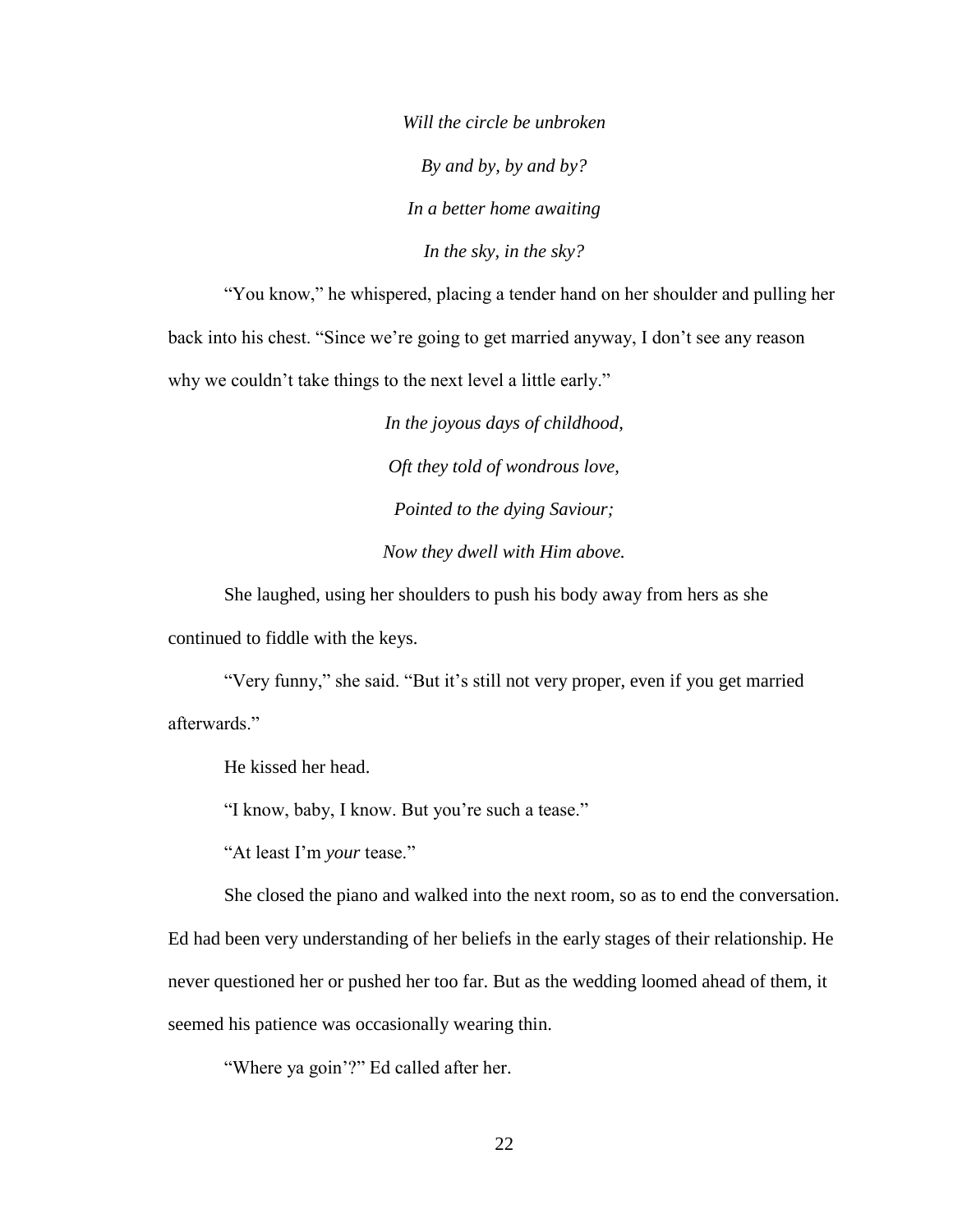"Barb wants to have us 'round at the river lot next week. A little fun before the float"

"You know you can't keep me waiting forever," he said sternly.

"I'm not," she said, clutching at her dress. All she could hear were hymns. "I'll see you tomorrow."

"Did you see the Express today?" Barb asked, looking up from the puzzle in front of her to meet Judy's eyes.

 $\sim$ 

The two girls were lounging in the basement of Barb's parent's house. This had been their prime hangout spot when they were teens, and occasionally they returned here to relax when they had time.

"No, why?" Judy asked, placing a puzzle piece on the table in front of her. She was focused on completing the picture of cats in bathing suits.

"It's one of the Klein girls," Barb said, pausing for dramatic effect. "Some sort of domestic dispute, apparently. Front page news."

 "Again?" Judy finally looked up from the puzzle. "This town is going to get a bad reputation if it keeps putting stuff like that on the front page."

"Well, she probably deserved it anyway," Barb said with smirk.

"Barb!" Judy squealed. "That's awful."

"Well!" Barb bit back. "What do you expect when you pop out three kids and then quit putting out?"

Judy's eyes fell back to the table in silence. Barb had always been more of a freespirit than Judy. She had taken up smoking at sixteen and all of the boys had always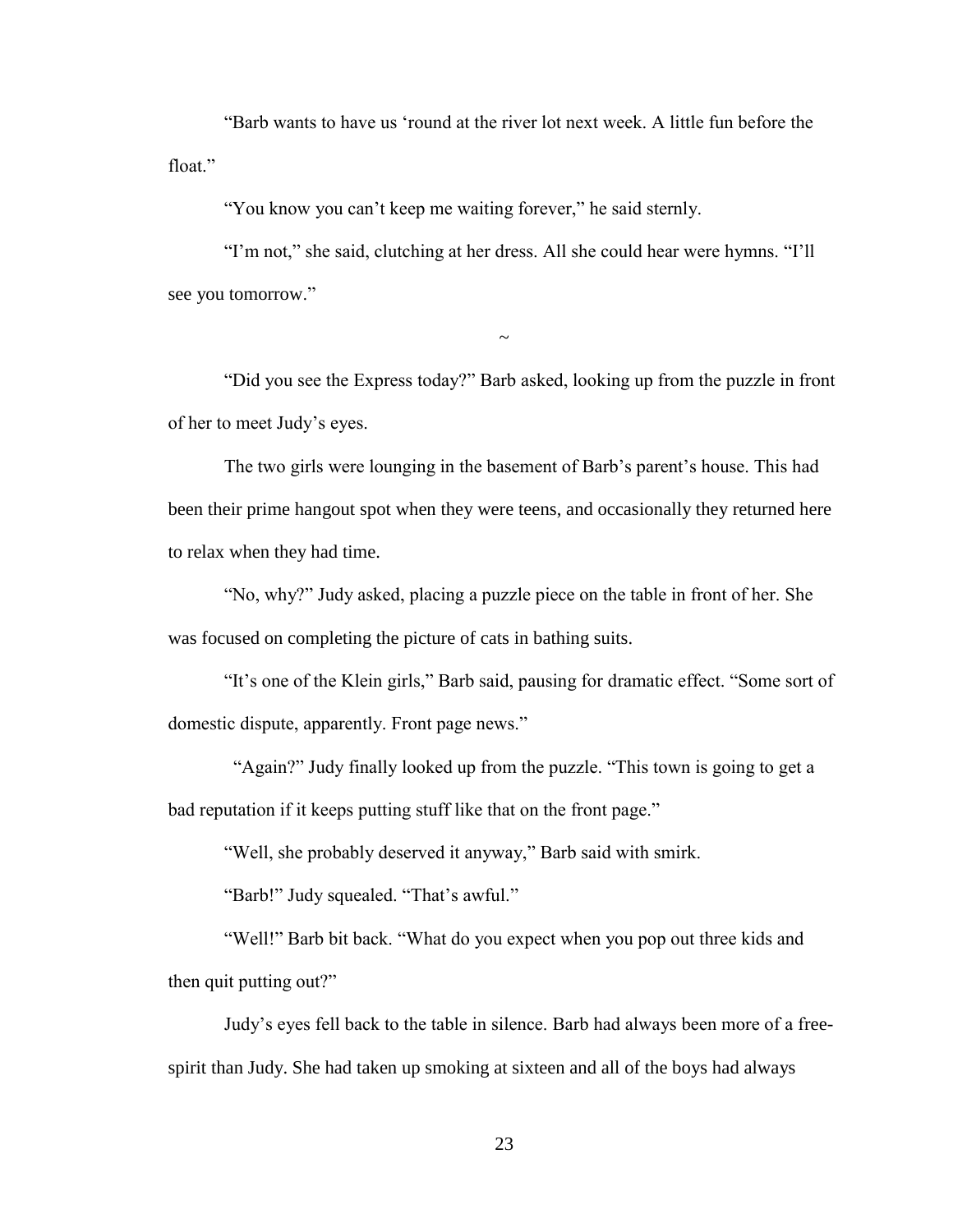thought that made her cool. She had never had much of an attachment to her virginity; she always claimed she was just trying to have fun.

"That's what Marla from down the street told me, anyway," Barb continued. "Said Lou had been drinking a lot since the kids and Karen was always getting in his way."

"That doesn't mean she deserved to be roughed up," Judy said defensively. "I mean, do you think Ed should rough me up?"

"Oh, don't be stupid. Of course not. But that doesn't mean I don't think he shouldn't be getting some!"

Barb's laughter filled the air, but Judy was unamused. Her friend nudged her with her elbow. Judy had heard these jokes and jabs for a long time, but they got worse the older she got. People talked in this little town, and everyone always knew Barb had been a bit of trouble. As soon as they found out that Judy Newberry, better known as the quiet girl tagging along with Barb, wasn't any fun, the snide remarks had started. She only hoped people shut up about it after she was married. But she had a feeling Barb would never stop. Between occasionally laughs, Barb continued to nudge and wink at Judy while she sat deep in thought.

"C'mon, Jude the prude, I'm only joking you."

A week later, as the humidity of July turned into the heat of August, Judy and Ed found themselves at Barb's river lot. Barb had invited them, as well as Thomas, her boyfriend, for a little pre-float fun. Judy and Ed had spent many summer nights at Barb's river lot. Barb and Judy had been friends since diapers; their mothers had been church

 $\sim$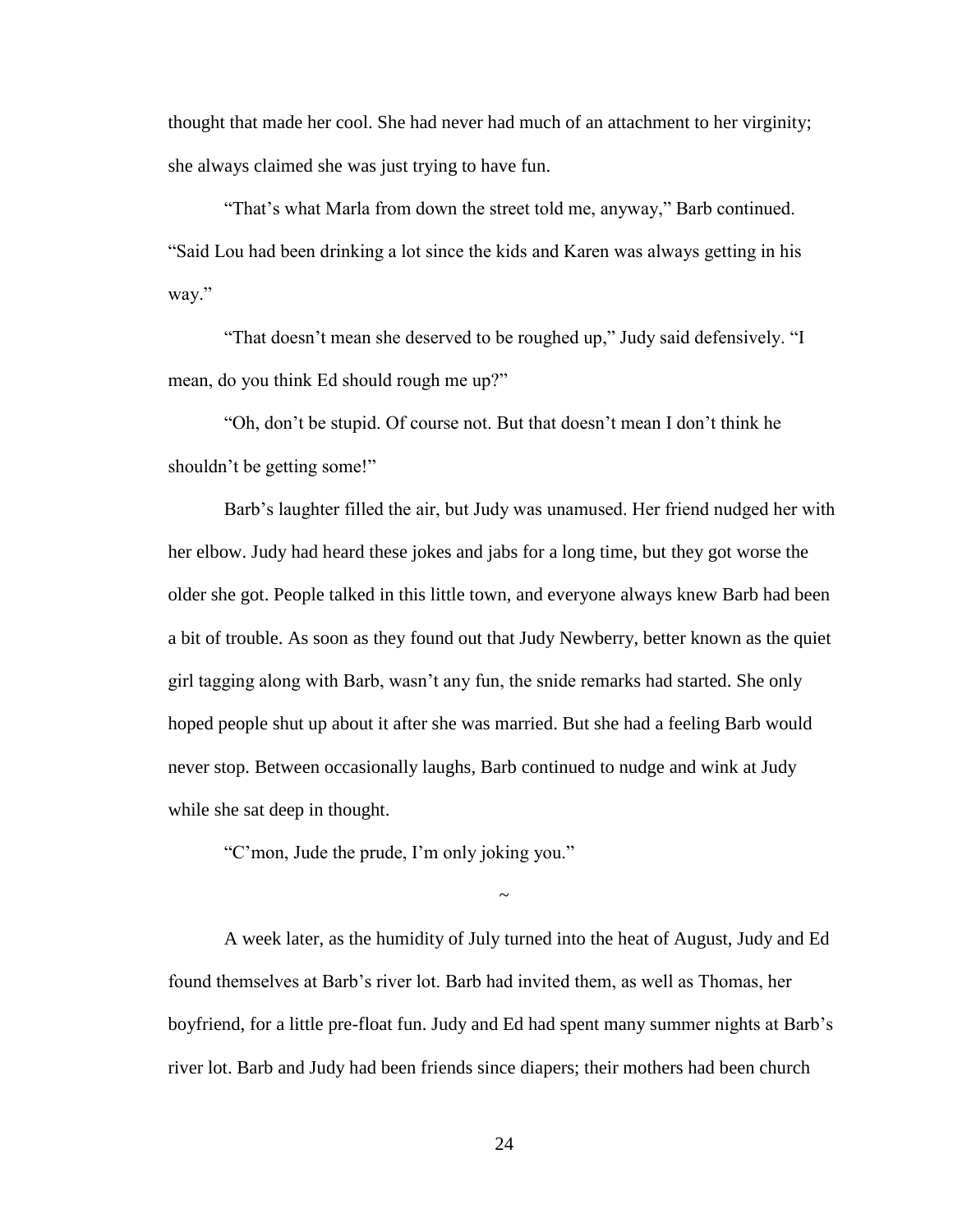pals until Barb's mom had a stroke last April. Barb was still recovering, but Judy thought that her frequent trips to the bar seemed to be helping.

The four of them were sat around a bonfire. The flames were high enough to lick at the branches of pine trees, but no one seemed to mind. Judy poked at the fire with a branch, mesmerized by the flames as they engulfed its tip. The heat burnt her cheeks, but it was soothing. Everyone was a little bit tipsy from the beer and the wine. Maybe the heat in her cheeks wasn't just from the fire.

"Do you want to hear a funny thing I heard today?" Barb said, her hands swishing through the air with her words.

"Sure, Nance," Thomas said. Barb was the kind of person who wouldn't tell a story unless you seemed like you really wanted to hear it.

"Someone said, you know what someone said? In Britain, or England, or

whatever, our Fanny Float would mean something quite different."

She couldn't keep herself from laughing. Judy chuckled a little.

"Oh, Barb, that's crude!"

"Can you imagine what *that* kind of fanny float might entail?"

Everyone laughed a little bit harder at this; the boys gulped at their beers between guffaws.

"At least maybe then you'd get a little action, eh Eddy-boy?"

Thomas smacked at Ed's arm playfully and Ed grimaced.

"When are you gonna give it up, Jude the prude?" Barb teased.

"Knock it off," Judy begged. "All of you."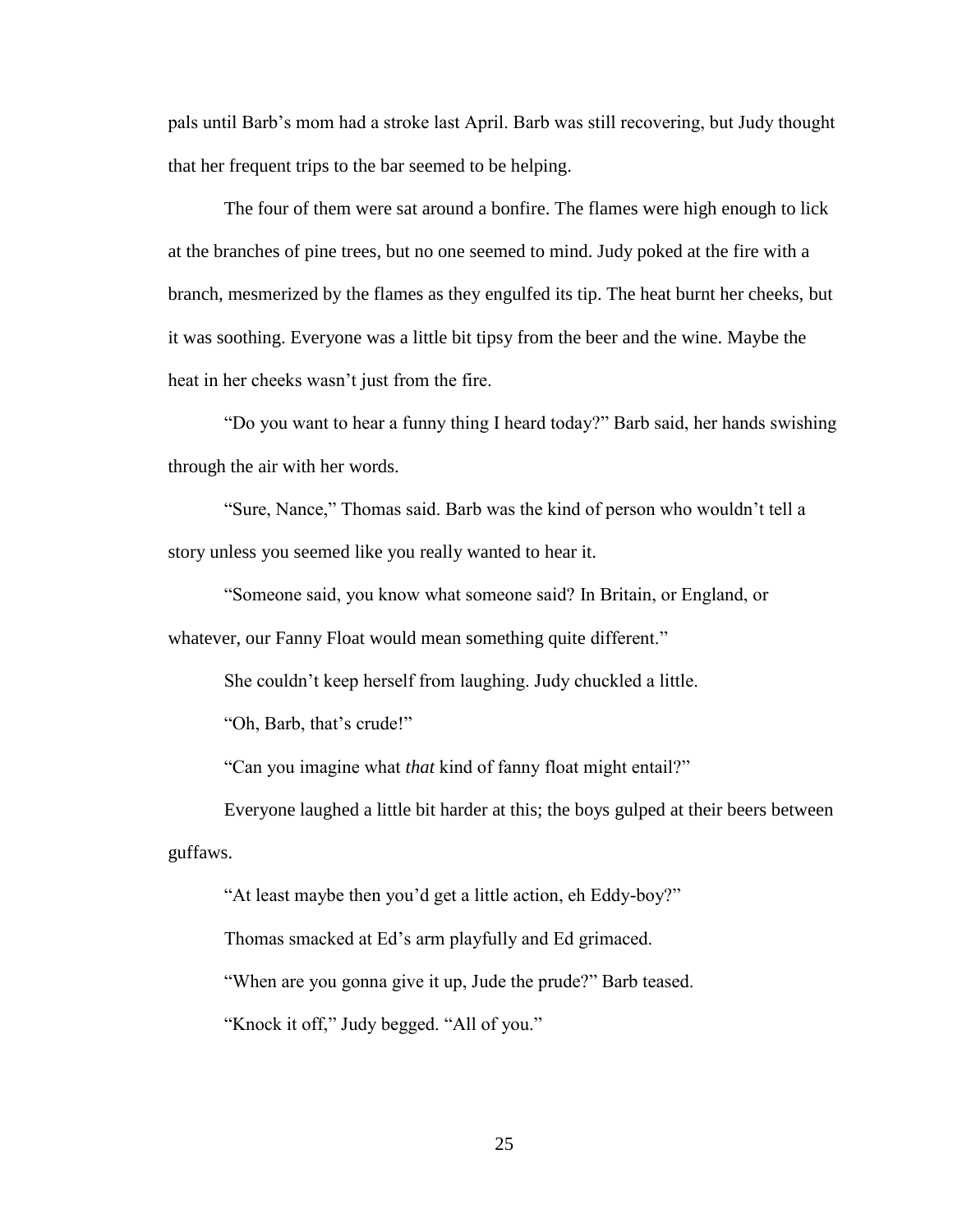"Oh, don't get butt hurt, Jude," Barb cooed. "Thomas and I have been doing it forever, it's no big deal."

"You're supposed to be married."

"We *will* be married a year from now," Ed chimed in, pulling at Judy's hands. "Sooner rather than later never hurt nobody."

Judy ran towards Barb's camper, needing to be away from these people at this moment. She could feel the Earth spinning around her. She climbed the creaking metal stairs and threw herself down onto the sofa-bed. Barb followed her, calling after her, feigning concern. She placed a comforting arm around Judy, but something wasn't right about it. Judy felt an intensity in Barb's grip, but she was a little too dizzy to fight it. Barb pushed her down, laughing menacingly and the sound hovered around Judy like a fog. Judy thought she heard someone say "I'll hold her down!" but she wasn't sure. She couldn't feel her toes. Her body felt like needles. Or was it bees? She felt someone climb on top of her, and it hurt, oh did it hurt. She held her breath, hoping to pass out, but all she heard were hymns.

The next day, at the Fanny Float, Judy floated alone. It was just her and the river and the crowds of people gathered for miles on the dike-levee to watch. She felt alien in her own skin. It no longer seemed to fit her right. She pinched at her forearms and thighs, hoping to find the hidden zipper that would release her. She submerged her head in the cold water, just long enough to feel the rushing pressure in her ears, just long enough to leave her gasping for breath. She continued the rhythm. Dip. *Gasp.* Dip. *Gasp!* Each time, she held her breath a little bit longer, as she floated along the Susquehanna. Each

~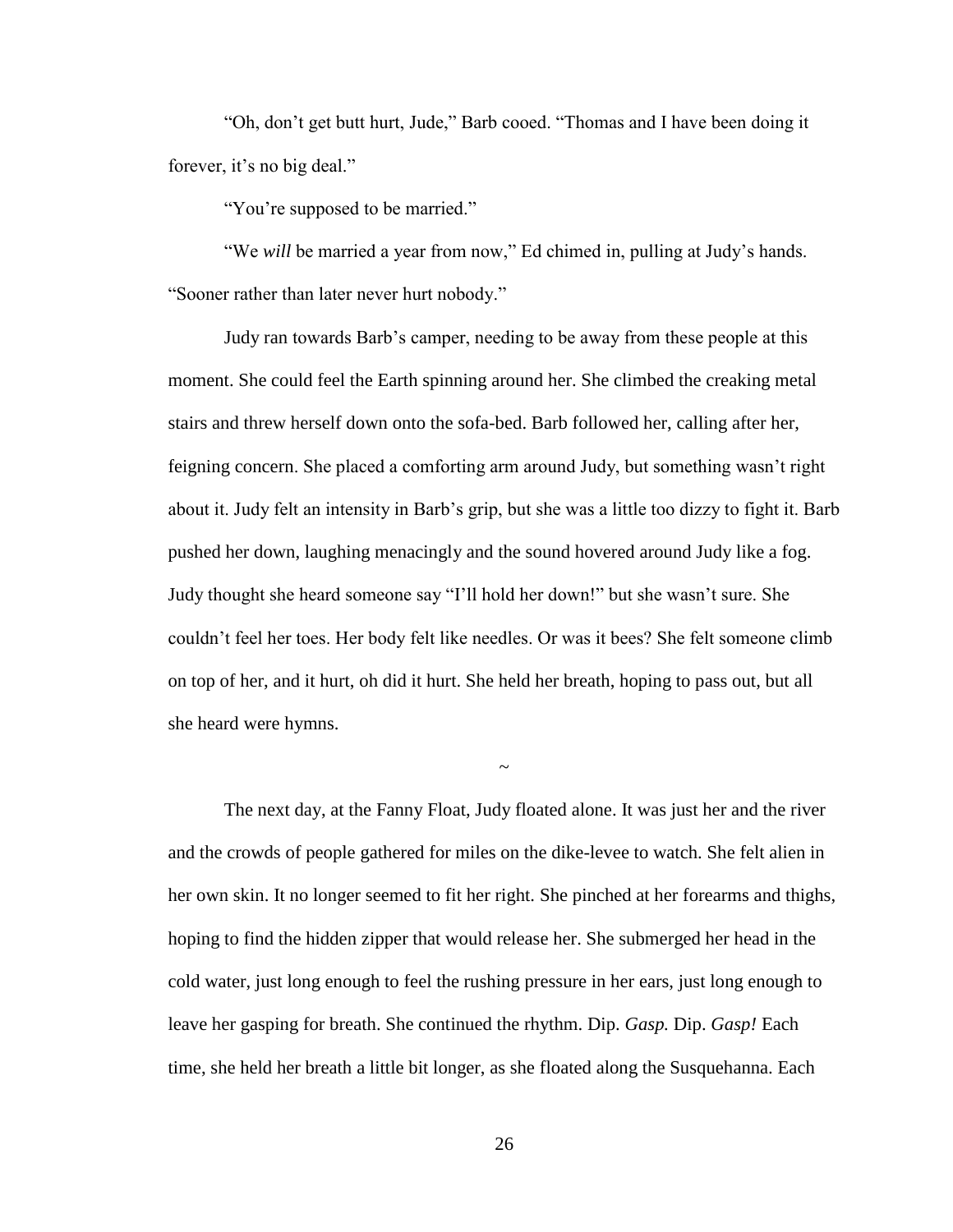time she held it longer and longer, and she wondered what the Express might say tomorrow about that Newberry girl.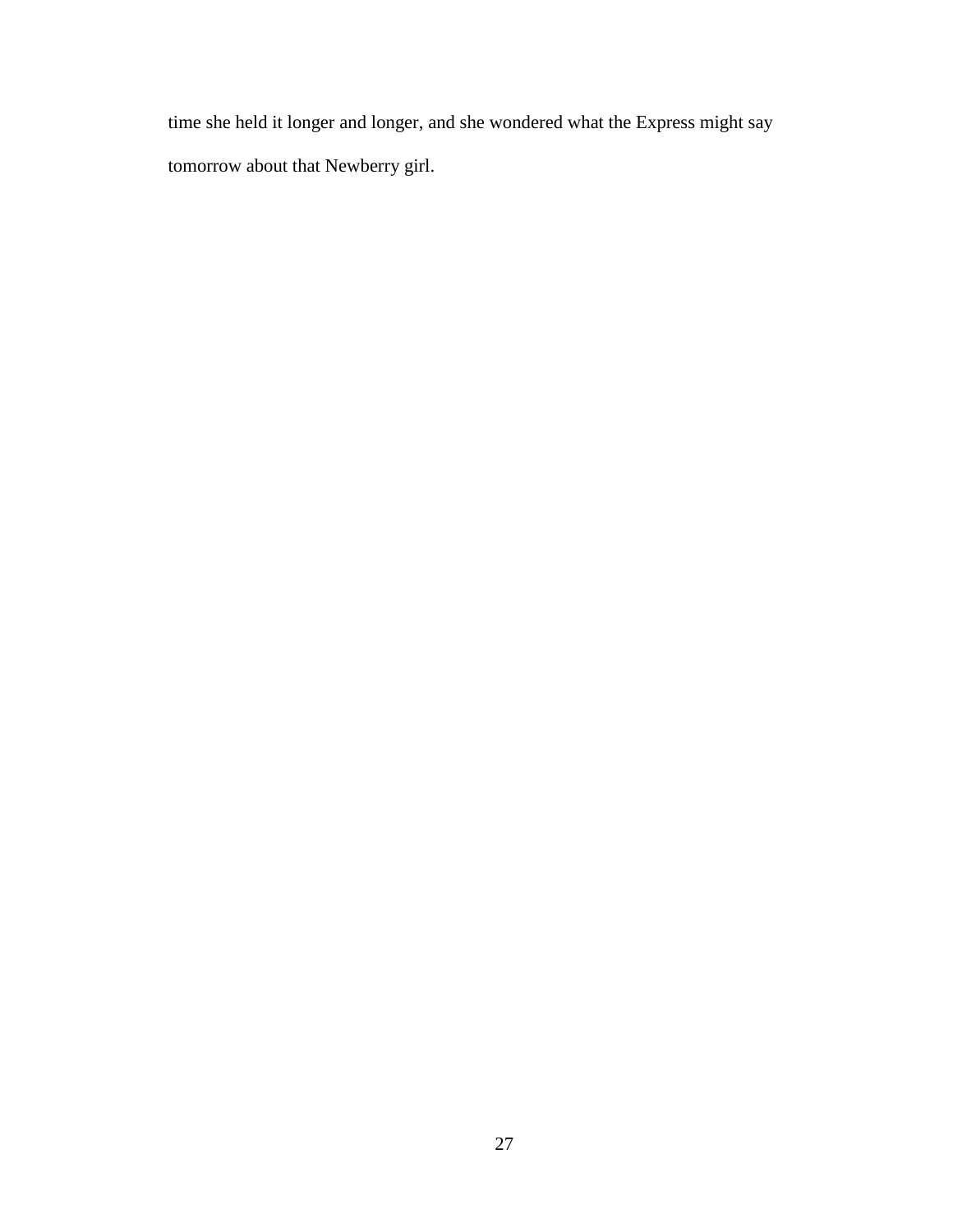#### GOD'S GUTTER BALL

When I came to your bedside that night, my lip quivering in a premature panic you taught me a secret. "Just count the seconds between the thunder and the strike," so I did—one, two, three.

"God is just bowling," you said with a cup of tea in your hand coaxing me into bed and hushing my tears.

When the thunder barrels down the clouded lanes illuminating the somber sky with God's strikes I think only of you in your silk nightgown On that Wednesday night.

And as the storm moves closer I am not frightened by it. I count the seconds, one, two, three. You have gone so far I cannot count the distance.

The thought hits me like a perfect strike to the chest for God has no gutter balls— I am frightened only of losing you.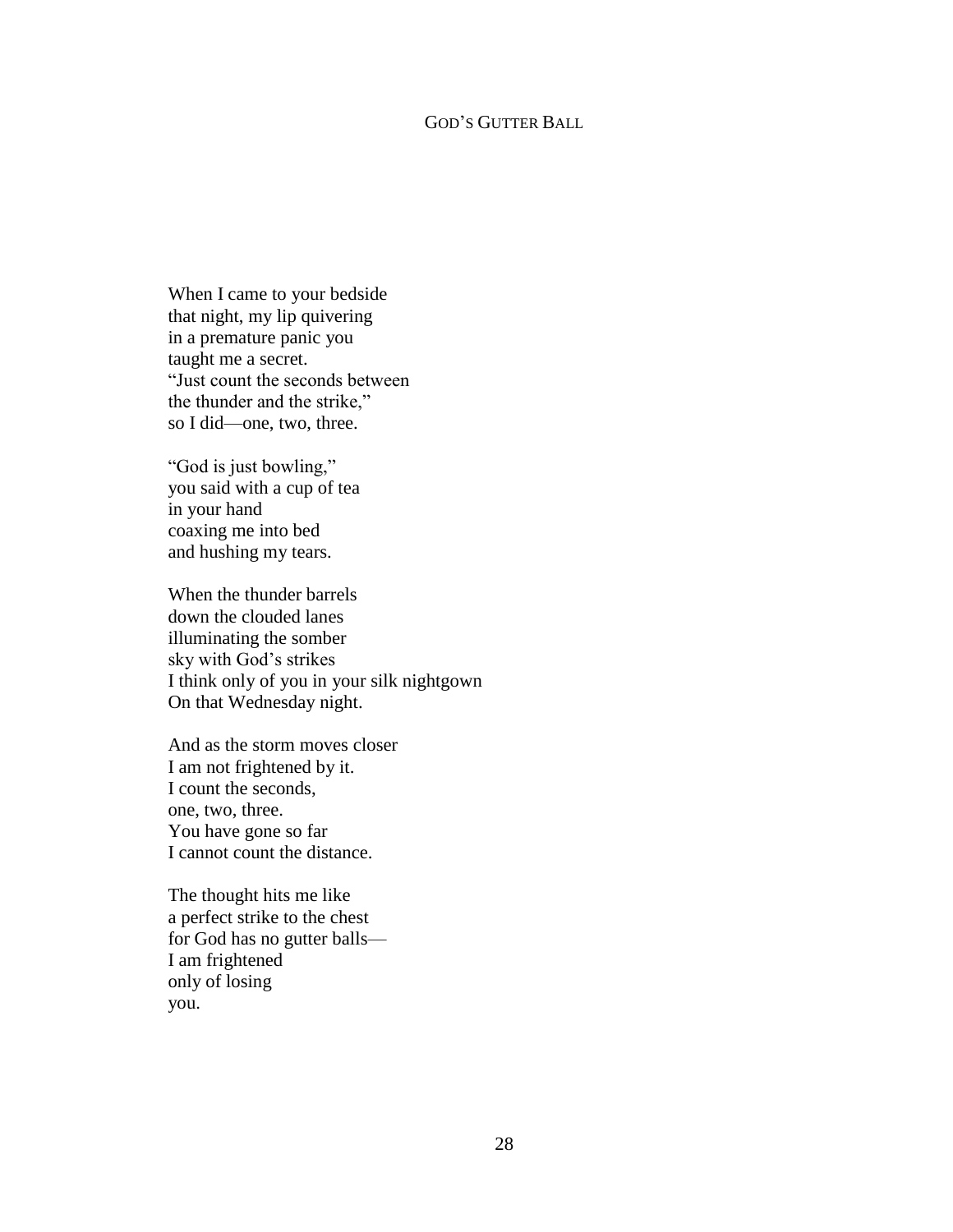#### NEVER LET ME GO

I stepped out of the shower, goose bumps automatically forming on my damp skin. I tightened the fraying towel around my chest as I scrunched my toes in the rug. I placed a hand on the bathroom door, glancing briefly at the steamed mirror, unable to see my reflection. I opened the door slowly, fearing the cold rush of air as I walked towards my bedroom. I hurried across the hall and shut my door behind me. I dropped my towel on the floor, feeling safe within the confines of my room. I stood in front of my full length mirror. I examined my body, squeezing my breasts, running my hands over my less than flat stomach. I hope that tonight would be the night that he would see my body for the first time. We were going to his niece's first birthday party together, which made me feel dirty for even thinking it. But all I could think about was the after. When it would be just him and I spending the night at his house. For the first time, I would wake up with someone at my side.

It was January  $22<sup>nd</sup>$ , so in the small central Pennsylvanian town of Lock Haven, that meant that thick, wet snow still covered the ground. I opened my dresser to search for the kind of outfit that would make him want me but was still appropriate for a oneyear-old's party. There was a rapid knock on my door and my heart jumped in to my throat. I grabbed my towel, quickly covering up my body.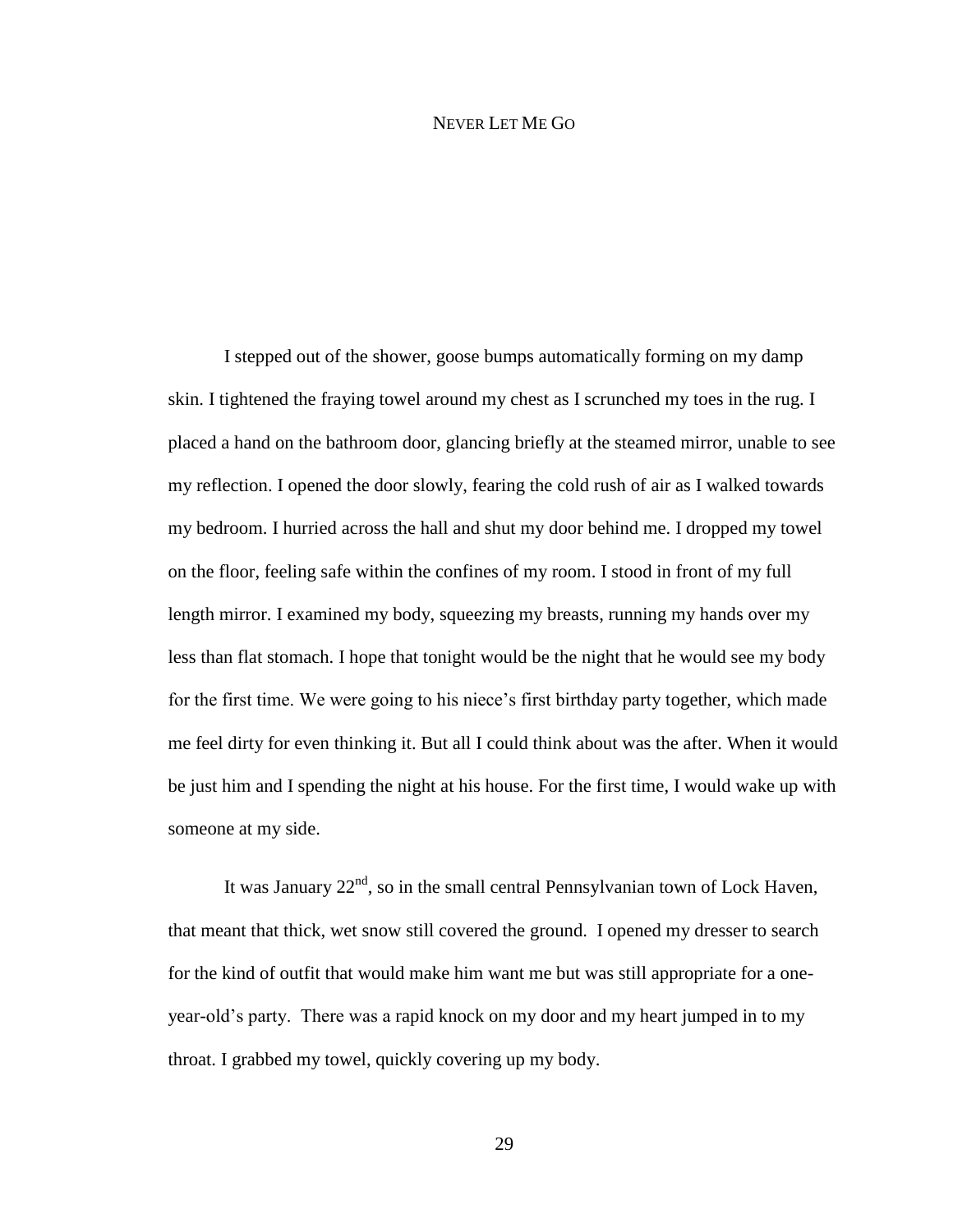"What?" I said nastily as I opened my door with one hand, holding the towel in place with the other.

My younger brother stood before me, tears pouring from his eyes. His red hair was still mussed from bed, sticking out Alfalfa-style all over. I was instantly softened by this display.

"What's wrong?" I asked, assuming that my father had yelled at him again.

"Mom went down to check on Nan—" he stammered, rubbing the tears from his eyes. "She won't wake up. Nan won't wake up."

My entire body went numb. I shut the door, unsure of how else to react. I heard my brother's sobs carry downstairs as I collapsed onto my bed, the towel falling away. I had an absence of emotion. My lungs felt like they could no longer take in air. I reached for my phone without looking. I could do nothing but stare at the door which had been the bearer of the worst news of my life. I dialed Torrin. The rings lasted for what seemed like a lifetime. He finally answered, sounding only half awake.

"I can't go to Emma's birthday party anymore," I said.

"Why not?" he asked with a yawn. "Everyone is expecting you."

"My nan," I said, the need to scream welling up inside of me. Tears came to me now, the reality of what I was about to say sinking in.

"Connor said my nan won't wake up."

"Courtney," he said softly. It was meant to comfort me.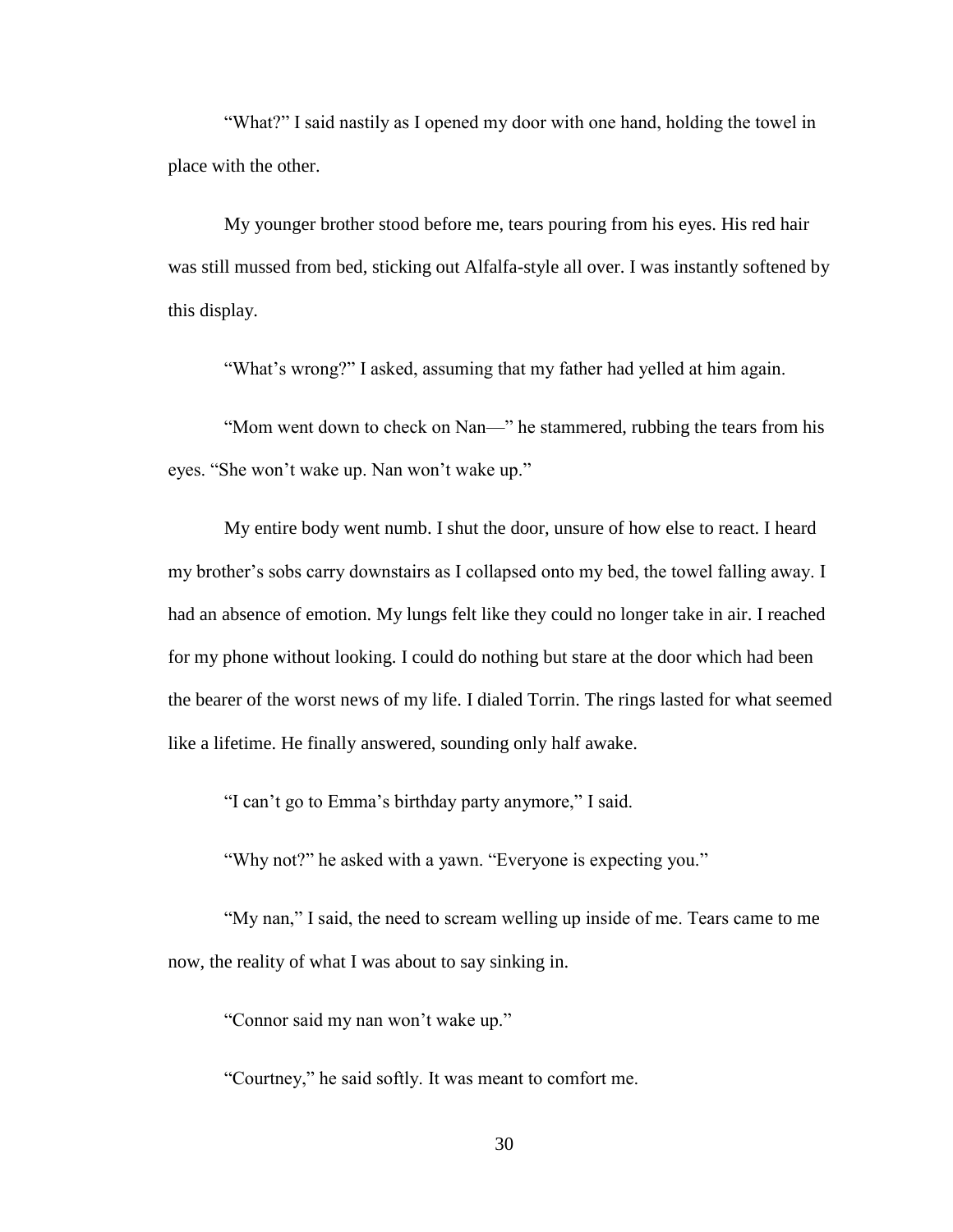I cried into the phone, curling into the fetal position on my bed, unaware that I was still naked.

"I'm sorry," he said with the same sickeningly sympathetic tone.

"Can you come over?" I asked.

"Right now?"

"Please"

"I'll be there," he said. "I love you."

I hung up the phone without responding.

I could see the flash of ambulance lights outside my window. Why was the world moving forward without me? As the lights continued to flash, I sense of hope sprung up inside of me. I was suddenly positive that the paramedics would solve everything. They could revive her or take her to the hospital. She was okay. My brother had just overreacted. It was all going to be okay.

I put some sweatpants and a t-shirt on before walking back over to the bathroom. If I looked through the small window in there, I would get a clearer view of my Nan's house. I climbed onto the edge of the bathtub to peak through. What I saw would haunt my dreams for many nights to come. I watched as they wheeled my Nan out on a stretcher, her familiar form barely visible from the white sheet that covered her. Just like that my budding hope was crushed by the heavy foot of reality.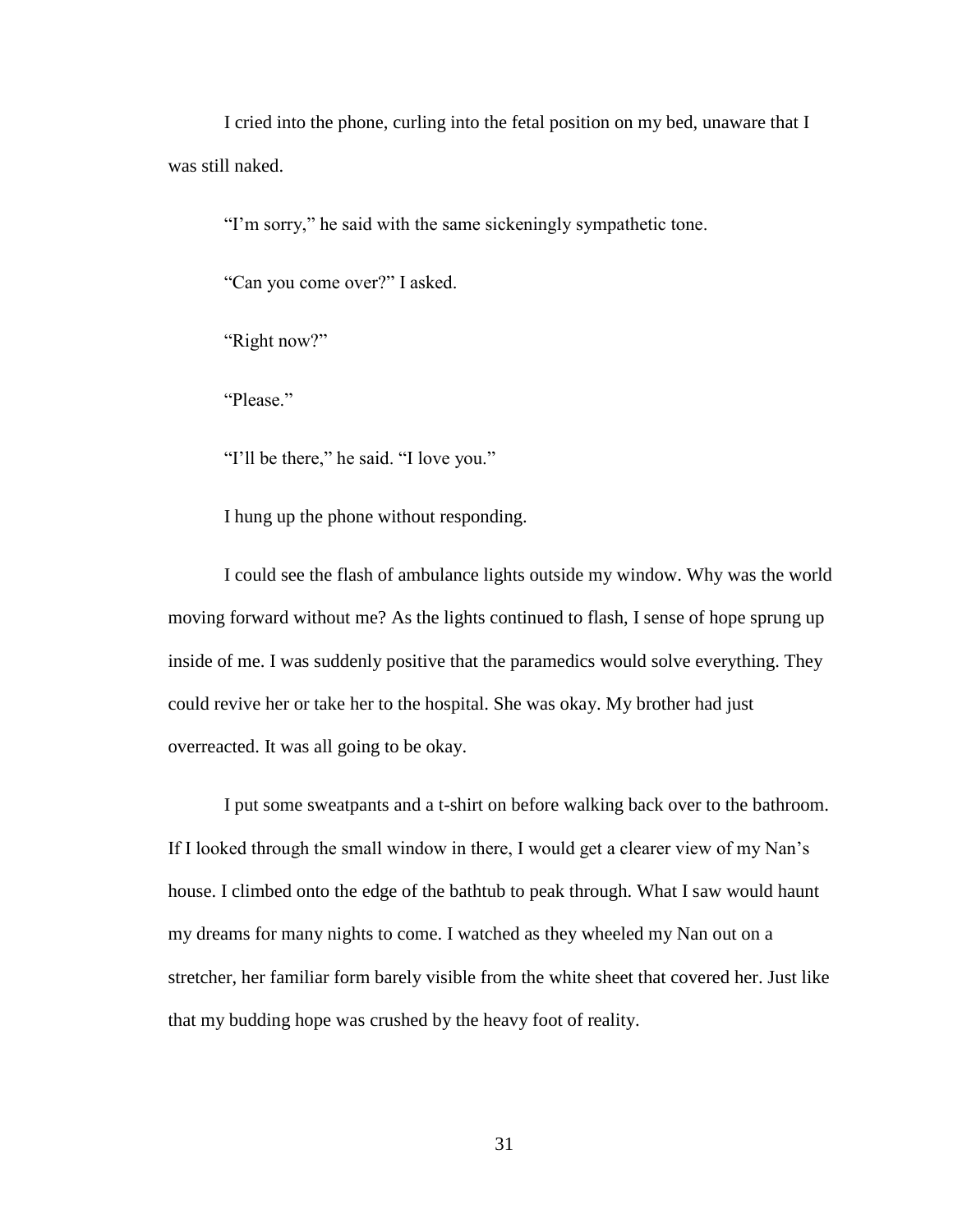I darted back to my room and launched myself into my bed. I pulled the covers up over my head and trembled. I lay there motionless for as long as I can remember, unable to comprehend that something like this could happen in my senior year of high school. At some point Torrin entered the room and crawled into bed with me. I cried into his chest, allowing his thin cotton shirt to mop up my tears. She wouldn't be there for senior ball, to see me in the dress I always needed her approval on. She wouldn't be there for graduation, the first major milestone in my lifetime. But more importantly, she wouldn't be there for my wedding—the one thing she said she wanted to live to see.

I had failed her.

 $///$ 

I was positive that I could have prevented my Nan's death. The previous night I had passed on the opportunity to walk the short distance from our porch to hers in order to visit her. She had wanted to see the new clothes that I had bought, but the sidewalk was too icy for her to walk to our house. I had promised earlier that day, before I went to school, that I would be down to visit that night. After the exhausting school day and backpack full of homework I had to do, I decided I was too tired to walk down and visit

her. *She can wait until tomorrow*, I had thought. I was wrong.

I did not know how to explain to anyone that it was my fault she was gone. Had I been there with her, I could have called 911. I could have detected the inner workings of her organs just by being present, sensed their urgency to fail. I could have given her CPR, restarted her heart. I knew that no one would believe me. I did not want them to tell me that there was nothing we could've done, that she just went peacefully in her sleep. So I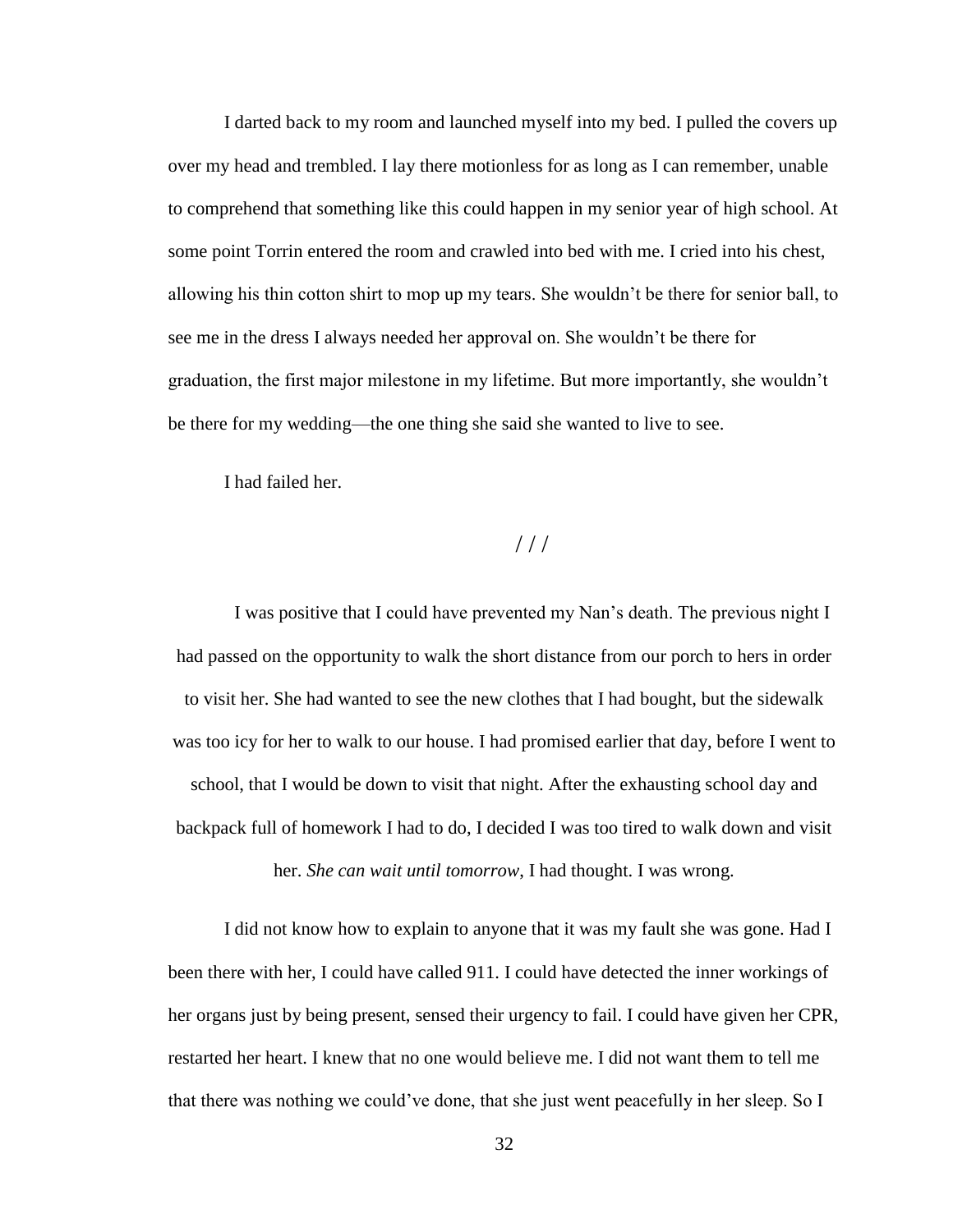kept it inside of me, allowing the feeling to eat up my insides, to burn my throat and lungs. I knew, deep inside, that she may never forgive me.

# / / /

At the funeral I tried my hardest to stay in the room farthest away from her body. The funeral home was designed like a house, with uncomfortably vibrant floral patterns plastering the inside. I knew this was a tactic of deception. If we pretend that everything is okay inside this house of death, maybe people will actually start to believe it. I stayed by the door, acting as an impromptu greeter. As people I had never seen before walked in to look at my Nan's body, I hugged them or shook their hand. Oftentimes they would hold me, tears in their eyes, and assure me, "Your Nan loved you so much. You were her little girl." I always nodded, but this unsettled me. Did they think I would forget that she loved me after only two days? Did they not understand that I loved her too?

When the funeral began, I sat in the second row so that my uncles could have a better view. Torrin sat on my right side, tightly gripping my hand as I stared at my Nan's lifeless hands posed on her chest. My family took turns speaking. First my mom, then Uncle Kevin, then Uncle Keith. It was hard to focus on what they were saying with all the crying and the flower arrangements surrounding them. My cousin, a pastor, was asked to speak on behalf on my Nan. I didn't like that. He talked about Jesus more than he talked about my Nan. This bothered me more than anything that day. As the pastor stuttered over his Bible, mentioning Jesus over and over again, I wanted to scream. *This*  is Judith Anne Newberry-Englert's funeral, you fucking moron, not Jesus's. But I sat there silently, the mandatory tears sliding quietly down my cheeks.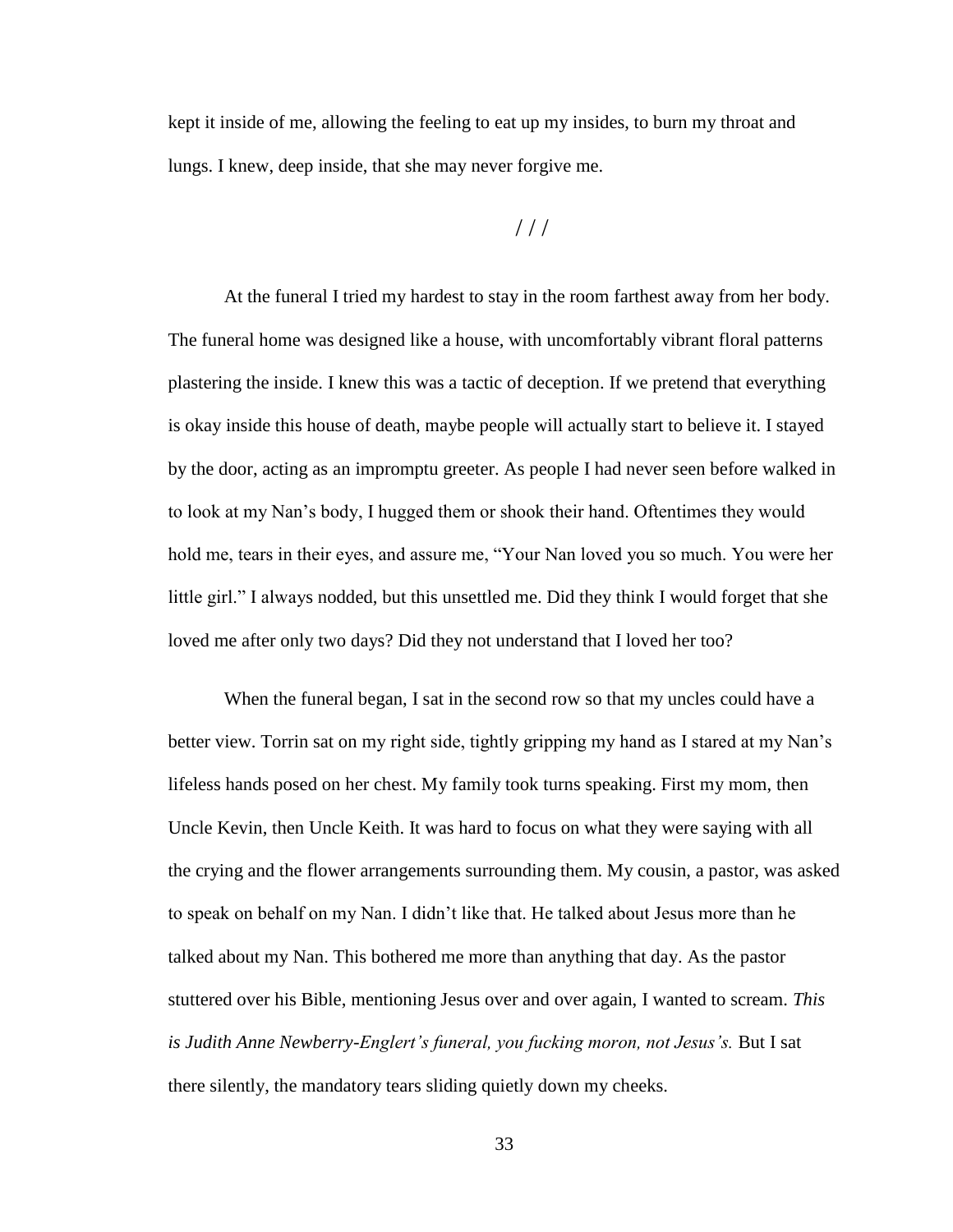After everyone was done talking, the owner of the funeral home came up to the podium to announce the reception and tell everyone to leave. He walked up to us, my family, with his fake sadness painted on. He told us we could have our last goodbyes before they took her away to put her in the ground. I couldn't understand being in the business of death. How could he tell a family they had a time limit on their last goodbyes? He was getting paid for our family's sorrow. My mom decided it would be appropriate for us to take turns saying goodbye. That way we could each have a moment alone with her, while everyone watched us from a distance.

My dad walked up with my brother who, at twelve, was still too little to fully grasp everything that was happening. I decided to go last. As I walked towards her casket, I heard the music from her viewing playing. It was her favorite song by the love of her life, Elvis Presley.

> *Love me tender, love me sweet, never let me go. You have made my life complete, and I love you so.*

This, more than anything, represented my Nan. Not Jesus, or that stupid thing about ashes and dust. I approached her slowly, as if I might startle her. I placed my hand on her cold one, giving a one sided squeeze. I leaned in and kissed her forehead, ignoring the scent of makeup. My tears dripped on to her skin as I apologized to her.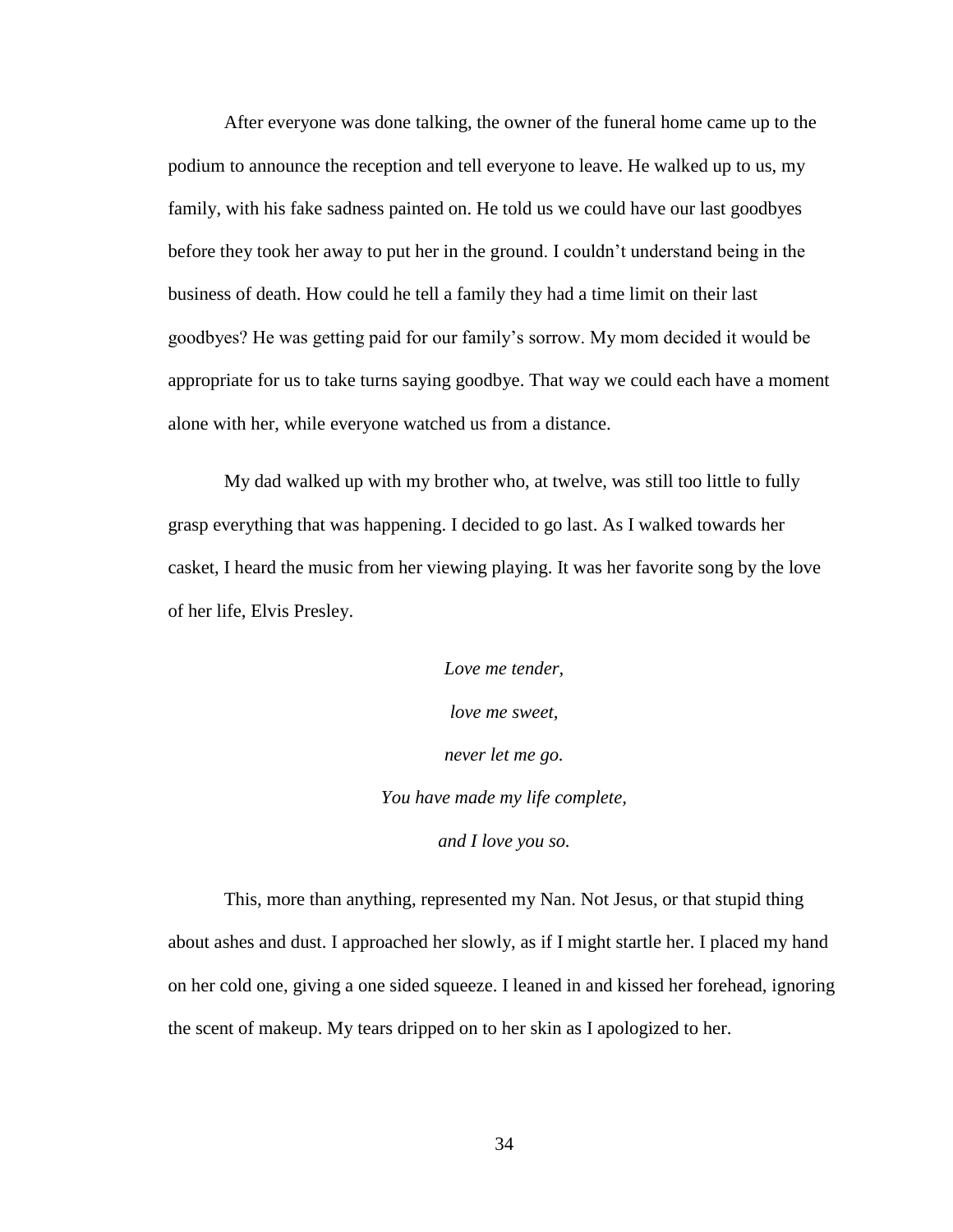"I'm sorry," I whispered. "I'm sorry that I let this happen to you. Please forgive me some day. I love you so much, and I wish you could be there for everything that you wanted to be there for. I hate myself for letting this happen to you, and I will never forgive myself. I'm so sorry. I love you."

I gave her hand one last squeeze as I turned to walk away. Torrin met me half way down the aisle and caught me as I collapsed. I sobbed gently into his chest, wishing more than ever that time was something that could be purchased because at that moment I would have given all the money in the world to hear my Nan say that she loved me too.

# $//$

*I walked into the living room and saw my Nan sleeping motionless on the couch. I knew she was gone. What was she doing there on the couch? I approached her, placing a gentle hand on her shoulder to shake her awake. She sat up calmly, as if she had never really been asleep. She looked at me sadly, tears welling up in her eyes.*

I love you so much, *she said.* You're my little girl.

*She embraced me in one of her famous bear hugs, and I felt something stir inside me.*

I forgive you, *she said, kissing me on the forehead.* Don't ever blame yourself for what happened.

*I became aware that this wasn't really happening. That my Nan was still dead. We had buried her yesterday. This wasn't real. So what was it?*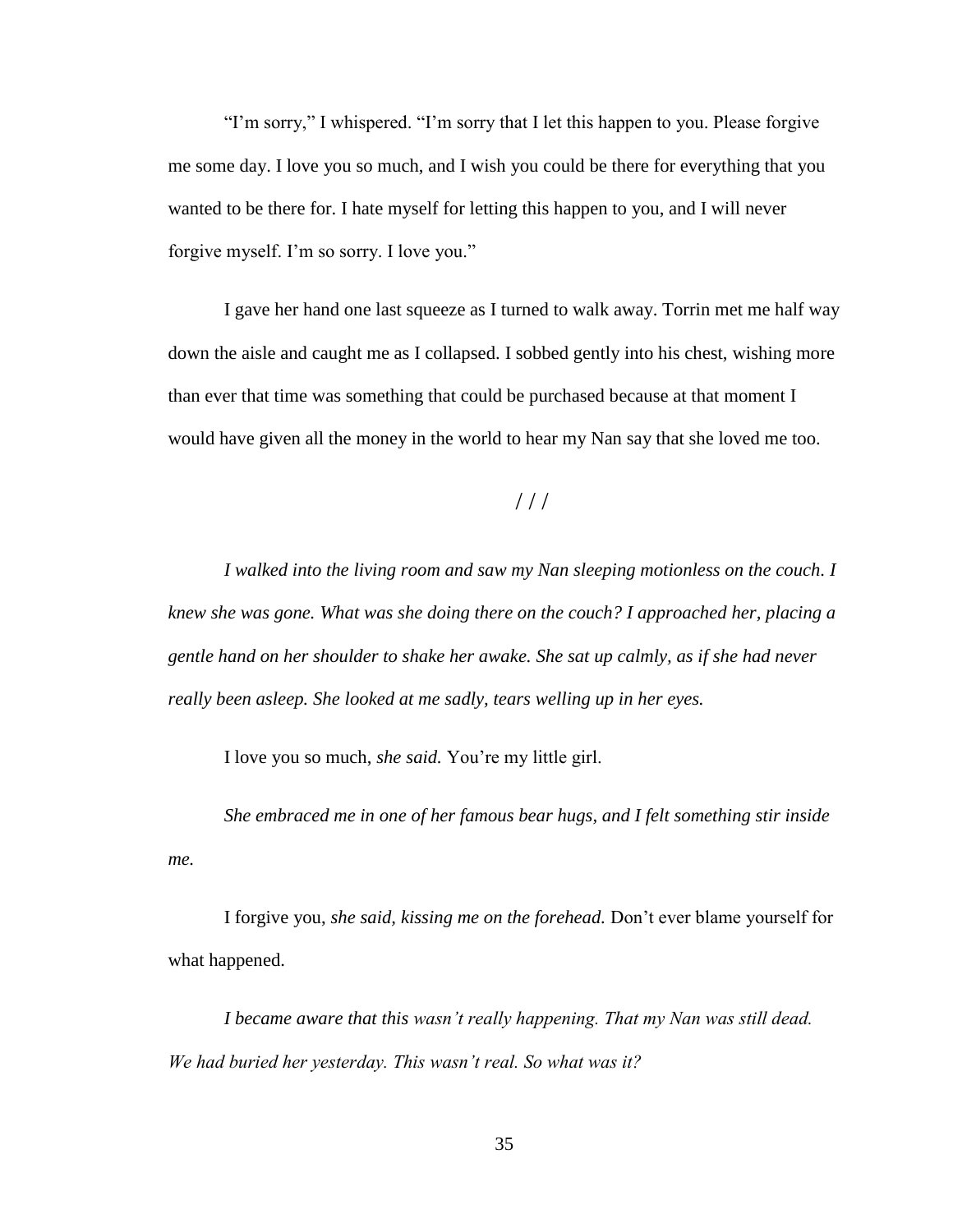Just remember that I love you, *she said.* Never let me go.

As I tried to respond, I woke suddenly from my dream. Torrin stirred next to me, his hand resting limply on the curve of my back.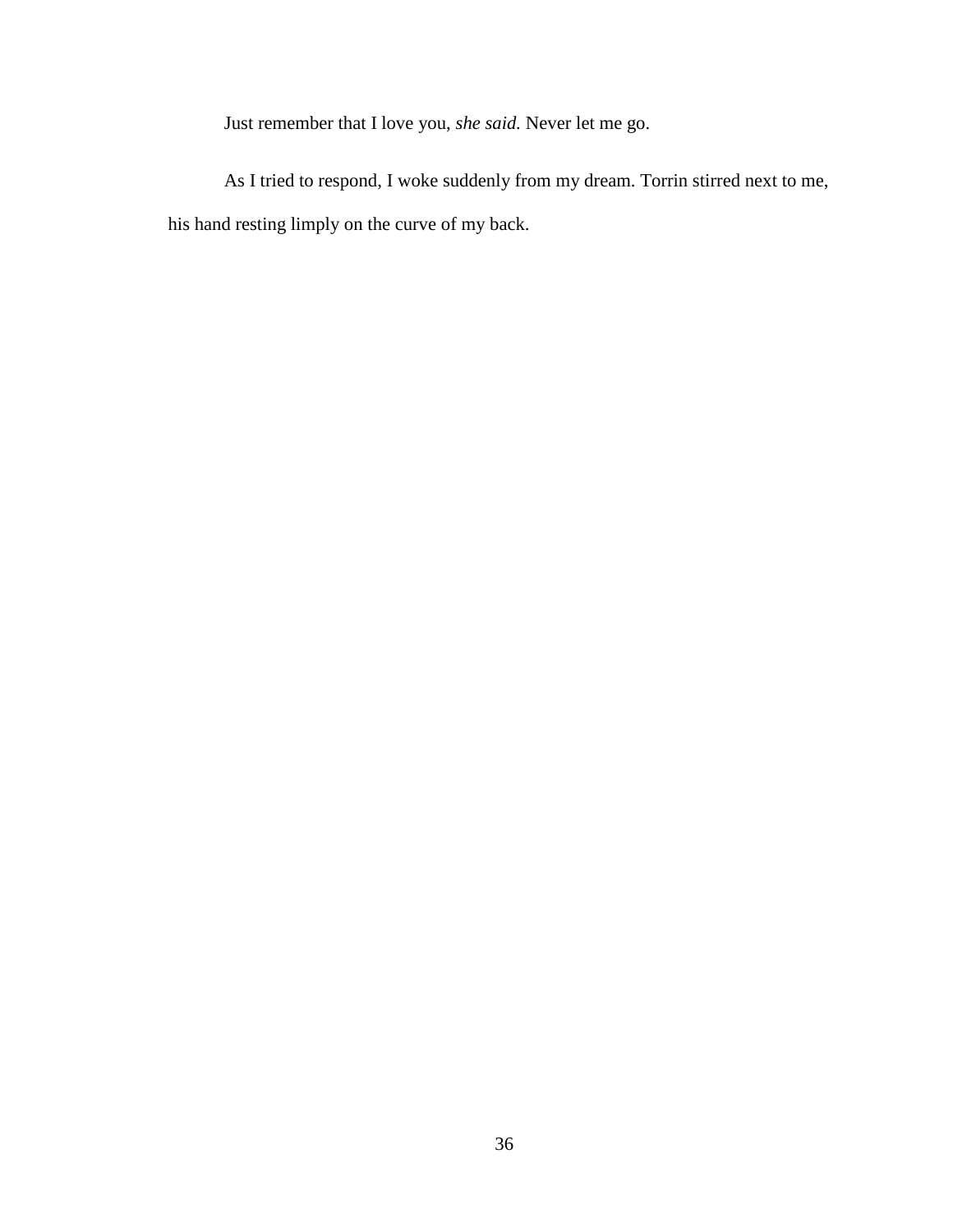#### HOW TO MEND

When you are twenty-two a man will say hello at the Weis Supermarket and it will take you a moment to realize he's talking to you because you still feel damaged. When you pause before responding he will introduce himself as a banker and smile. He saw you from over the cantaloupes, he'll say, and couldn't help but notice your eyes. It's January, and the Pennsylvania winters are harsh, so you are dressed modestly in a thick coat and scarves. You will wonder what he sees in you, but when he asks you on a date standing next to cans of peas and carrots, you will still say yes.

By February you will be in love with him, but you won't want to be. You will spend every spare moment with him without wondering if he loves you too. It will snow nonstop for five days and then it will thaw. The temperatures will drop and he will ask you if you want to go ice skating. You'll go even though you hate the cold and would rather not embarrass yourself in this way. After you fall a few times, he will ask you if you want to get some hot cocoa and he'll get you extra marshmallows without asking. He'll wrap you in a tartan blanket while you sip on the warmth and next to the fire you will expect him to kiss your lips or try to touch your breast. When he kisses your icy hand, you will know that he is the one.

He will pull you out of your comfort zone by taking you to bars like The Old Corner and the Fire Hall. You won't want to drink, but the feeling of his hand on your hip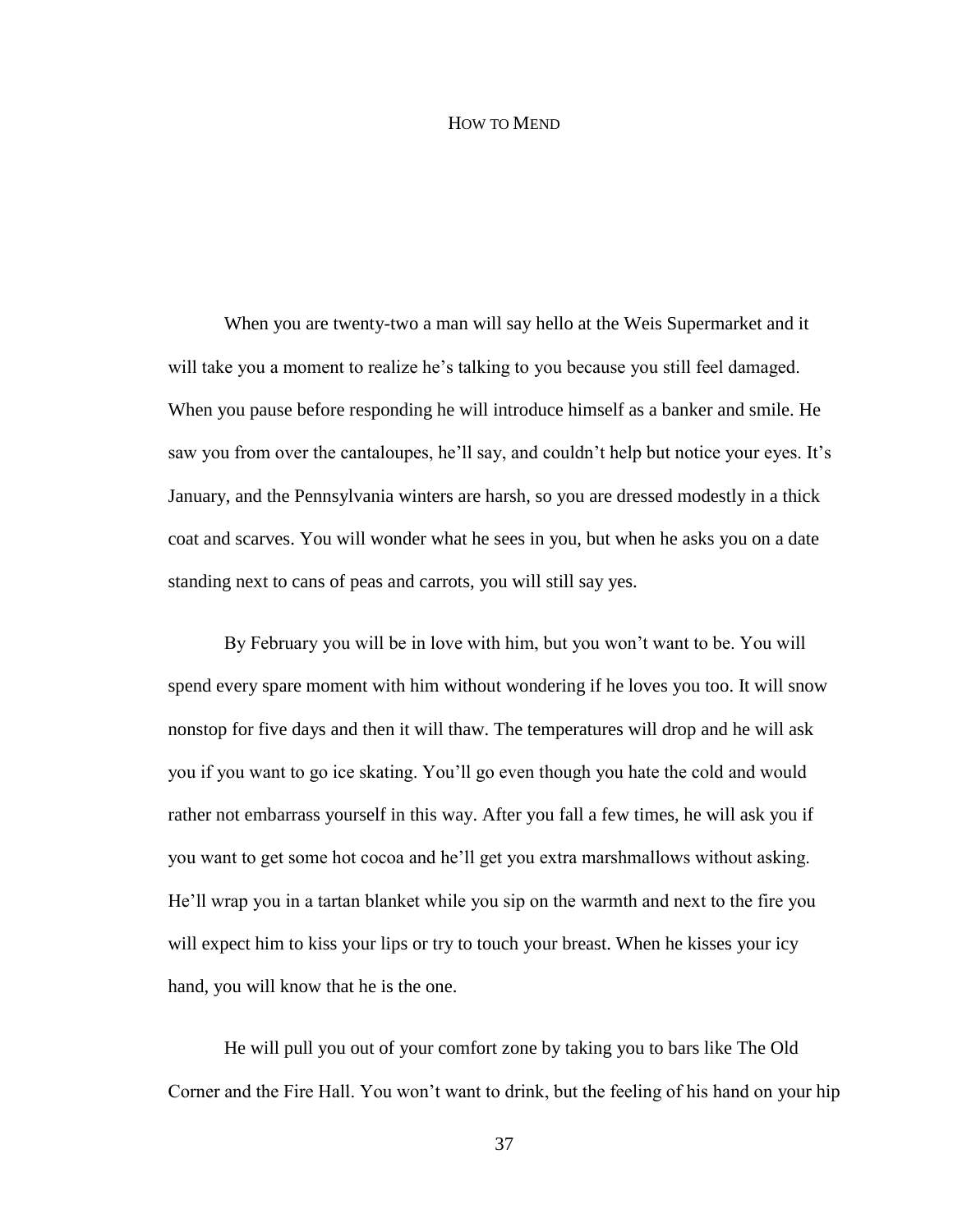and the smooth way he says "Scotch, neat," will make you give in. You'll let him order you drinks that taste too strong, that smell like cleaning products, and you'll pretend that you like the feeling of being tipsy. When he calls you *his* girl, you'll think that it means something. You'll hope. He will ask you to dance and the alcohol will make you say yes. The lights will shine copper against the walls and the room will feel like static. He will pet your hair and twirl you. He will tell you that you're the most beautiful woman he's ever seen and you will believe him. You'll hope the alcohol won't lead you to his bedroom, and when he walks you to your front porch steps you'll say the words "I love you" and you won't expect a response. He'll say, "I know."

Your youngest sister will say, "So what is he like? He must be pretty great if he keeps you out all night."

Your oldest brother will say, "I wouldn't trust him. Men can be real pigs."

This is what you'll tell your piano students: Discipline and sacrifice is what it takes to make something of yourself.

When he asks you if you want to marry him, you will want to tell him that you are not a virgin. It will feel like a knot in your throat, like a flame in your stomach, like a secret that is begging not to be kept. You won't tell him because it is 1964 and you are a religious woman living in a small rural town and you know what that would do to your reputation. You'll say yes. He'll kiss you on the cheek and you'll feel whole.

Your sisters will all want to be a part of the wedding. There are six of them. You will compromise until the wedding is more about everyone else than about you. The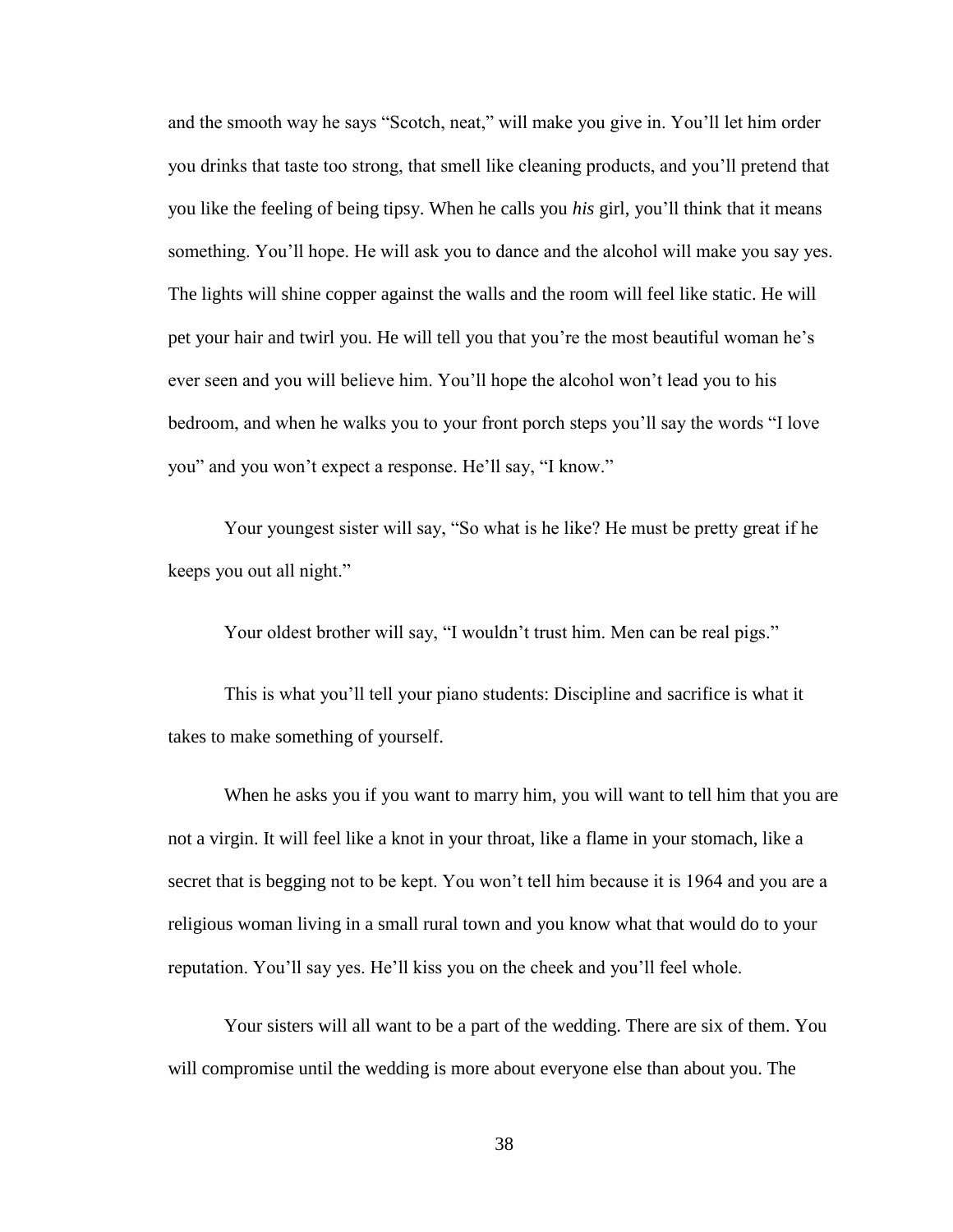ceremony will be small and at your church, but there will be lilacs. You will remember the smell of lilacs for the rest of your life. Later that year, you will birth your first child. A son. You will name him Keith and feel joy. He will tell you he wants a big family, too, and you will believe him. You will try not to question why he never comes home from the bar some nights.

When you are twenty-nine, you will miscarry your fourth child, Karen. The doctors will discover that you have ovarian cancer and will schedule a full hysterectomy. You will feel nothing and everything at the same time. You will question your choices. You will question God. He will start drinking more and claim that this is somehow his burden. His loss. You will stop teaching piano lessons so you can take on a *real* job to pay for all the drinking.

When he asks you if his friend Gene can move in, you will think nothing of it because Harvey Milk hasn't been shot yet and you are a religious woman living in a small rural town. You will offer Gene the spare room or the couch, whichever he prefers, and the extra afghan from the closet that you crocheted last year. Gene will fit in like a part of the family; he will make the kids laugh when he helps put them to bed. Eventually, no one will even question Gene's place at the dinner table.

One day, you'll come home early from your factory job and you'll catch him and Gene making love. They will be tangled in your favorite bedsheets, the ones you picked out from Sears before they closed down. You will stare at them there, in your bed, sheets pulled up to their chins, fear in their eyes, and you will forget how to breathe. This is how you'll react: First, you'll scream and throw whatever is within reach. It might be a lamp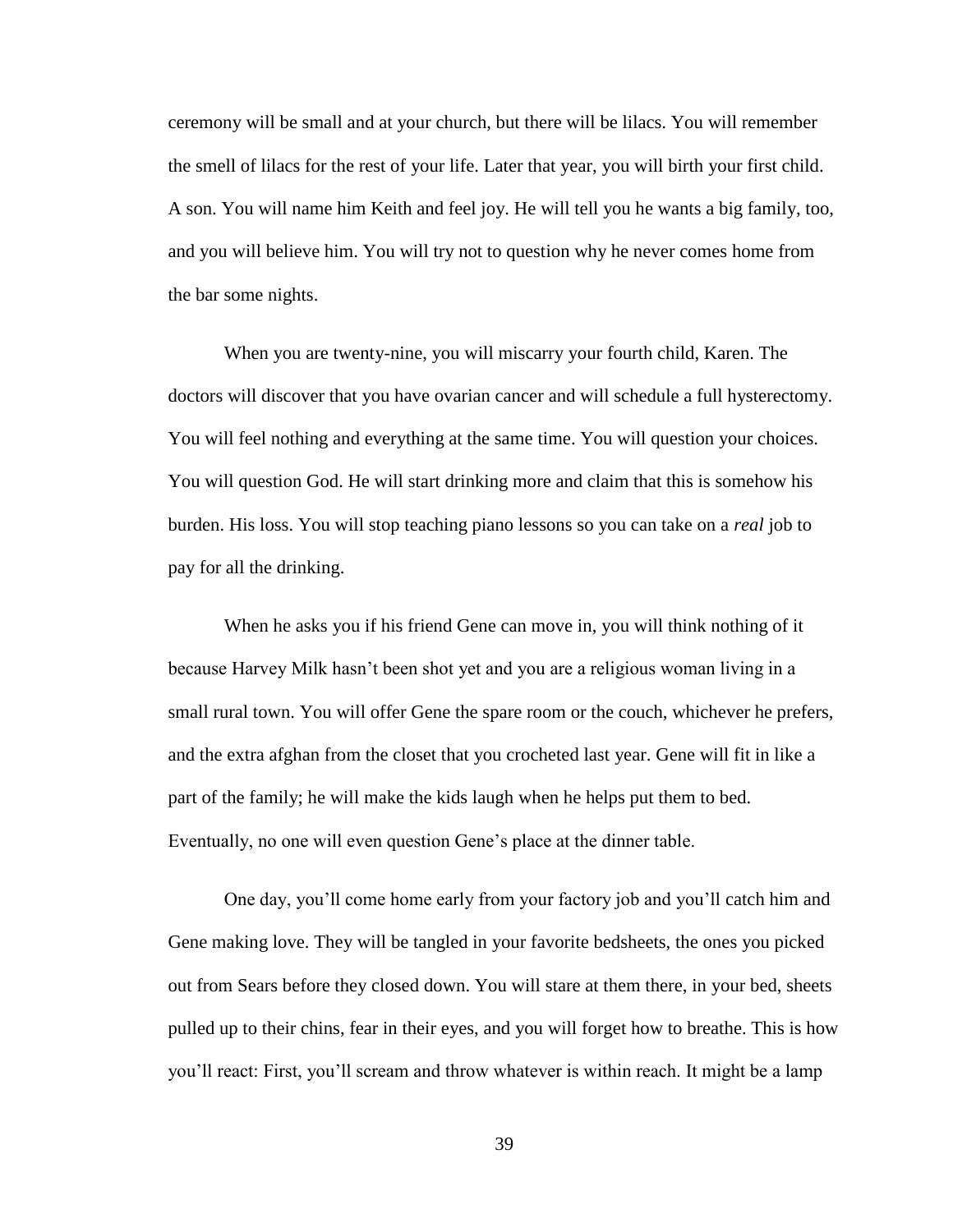or maybe a book. Second, you'll be thankful the kids aren't home yet. For a moment, you'll be thankful for the miscarriage. Thankful that there are only three kids.

In your kitchen, he'll promise it won't happen again. He'll beg you to stay. He will cry. Don't give in. He'll keep begging. He'll tell you to think of the kids. He'll say that he never meant for this to happen. That he'll kick Gene out. That he'll stop drinking. That he'll start going to church more. Realize that this is not something that can be changed no matter how much you wish it could. You'll wonder what you are supposed to tell people, if you are even supposed to tell people.

Get in the car. Think about what it means to be a gracious woman. Think about what the Bible means by "honor." Remind yourself that maybe he loved you at one point. Pick up the kids from school. Don't explain why they are sleeping at grandma's house tonight. When they close the doors, try not to scream.

Your youngest sister will say, "I always suspected there was something a little *off*  about him."

Your oldest brother will say, "Do you want me to kick his faggot ass?"

When you file the divorce papers, you will feel that knot in your throat again, that same fire in your belly. You'll keep his last name because it's less paperwork and less money and fewer people will ask questions about the kids. You'll try not to hate him. You'll try not to harbor a grudge, but you are a religious woman living in a small rural town and it is hard because people talk. You will wonder why he didn't feel whole. You will wonder if you weren't enough.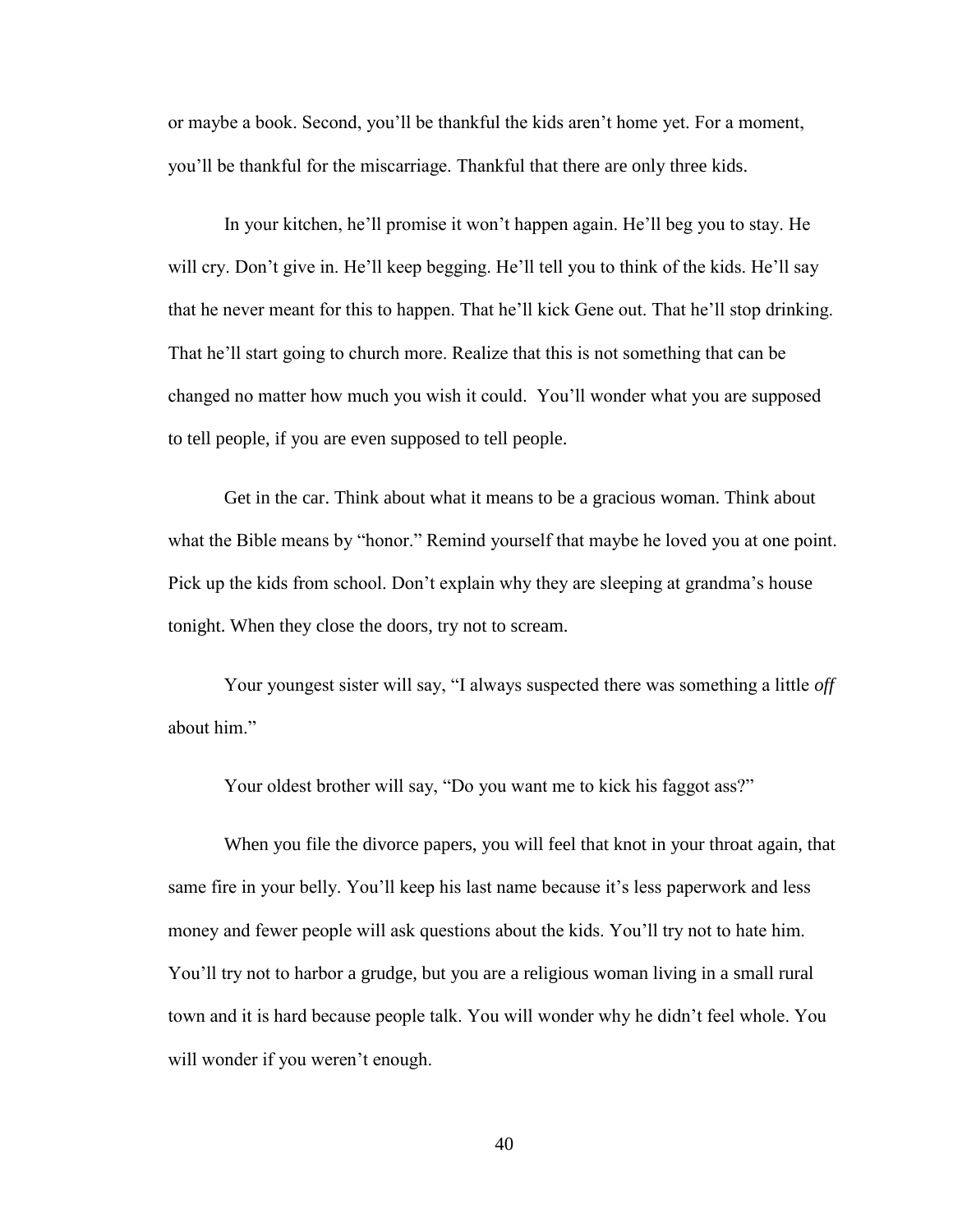You will take on three jobs to support your three kids without thinking. Your two sons and daughter will question the structural change of the family. They will get picked on at school because it is a small rural town. They will blame you. You will remind them that there is always food on the table and that they still go to church on Sundays.

If you can, go to church and remind yourself about forgiveness. Read passages from Matthew about forgiveness and sin. Say the words "sin" and "forgiveness" out loud. Whisper them through clenched teeth and tear drops. Remind yourself of the heavenly Father. Think about what sins of your own need forgiving.

But don't forgive him. Not yet.

You will take him to court over child support and he will spend some time in jail. You'll think about feeling sorry for him but you won't. Give your children everything that they need without his help. Go to all their games, performances, and parent teacher conferences. Remind the world that you are a single woman raising three children. Start playing piano again.

Your youngest sister will say, "Did you hear that he's out of jail? He moved in with Gene above the hair salon downtown."

But that doesn't matter. You'll remind her how far you've come. That you pay all your bills.

One day, when you are nearing forty, your two sons will tell you that they are gay. You will see the fear in their eyes as they give you this secret. You'll wonder how long they have known, how long they have held this secret inside them unable to tell you.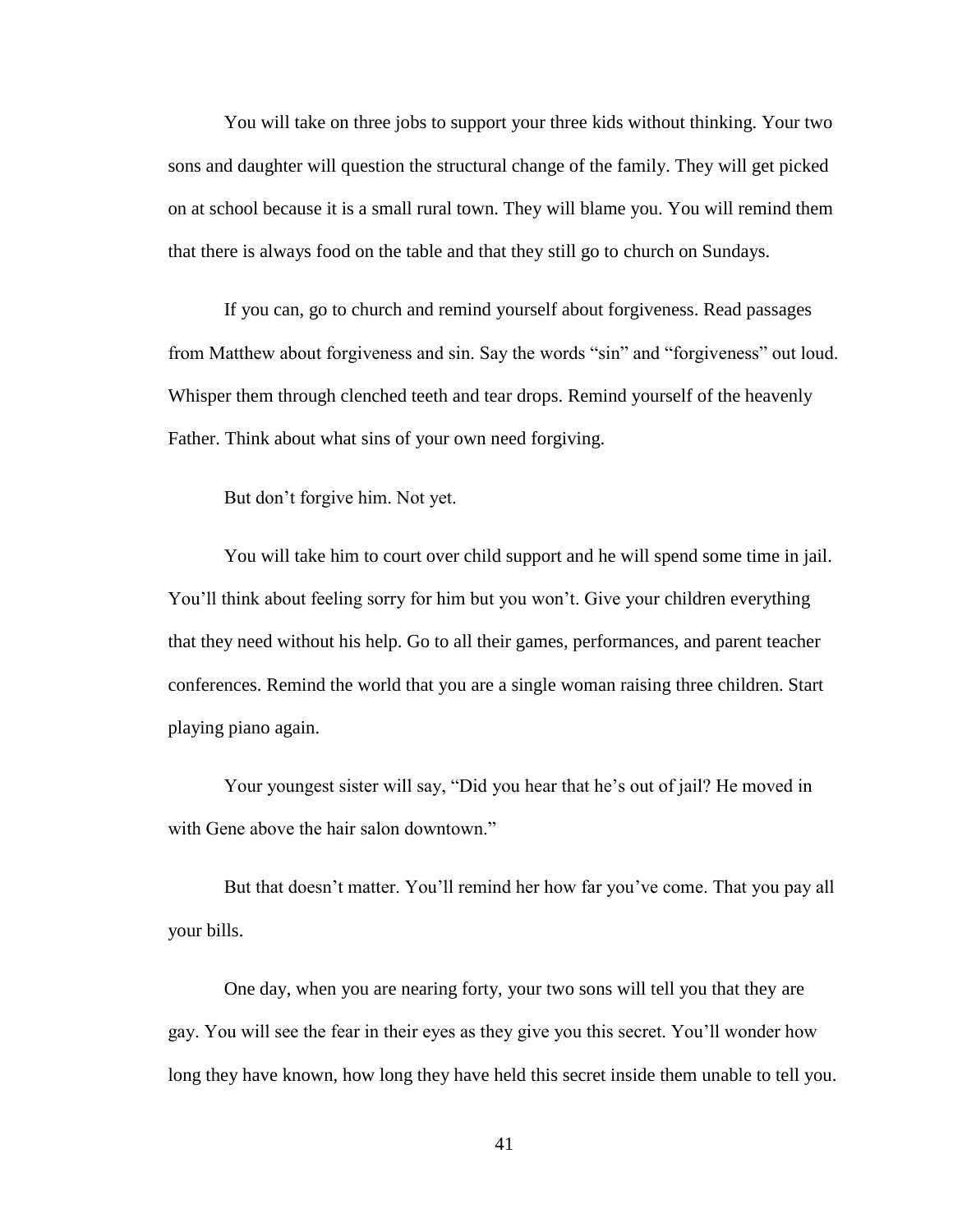This is when you forgive him. Not with a knot in your throat or a fire in your belly. Just forgiveness.

You'll tell them something you should've told your piano students: we need passion to survive.

They will hug you with tears in their eyes and you will feel whole.

Play them your favorite Elvis songs on the piano. Sing them "Love Me Tender" and "Blue Suede Shoes." They will sing along and you will keep playing. Move on to Christmas carols when you run out of songs they know. Play "White Christmas" and "Sleigh Bells" even if your arthritic fingers struggle to find the keys. Through the window above the couch, the sun will shine on your faces. For a moment, you won't hear the music but you will feel it at your fingertips. In that moment, you will glance there, at the window. In that moment, you will be looking for something.

This is what you'll see: a small robin landing on the limp branch of a lilac bush in the backyard.

And you'll wonder if he'll smell them for the rest of his life.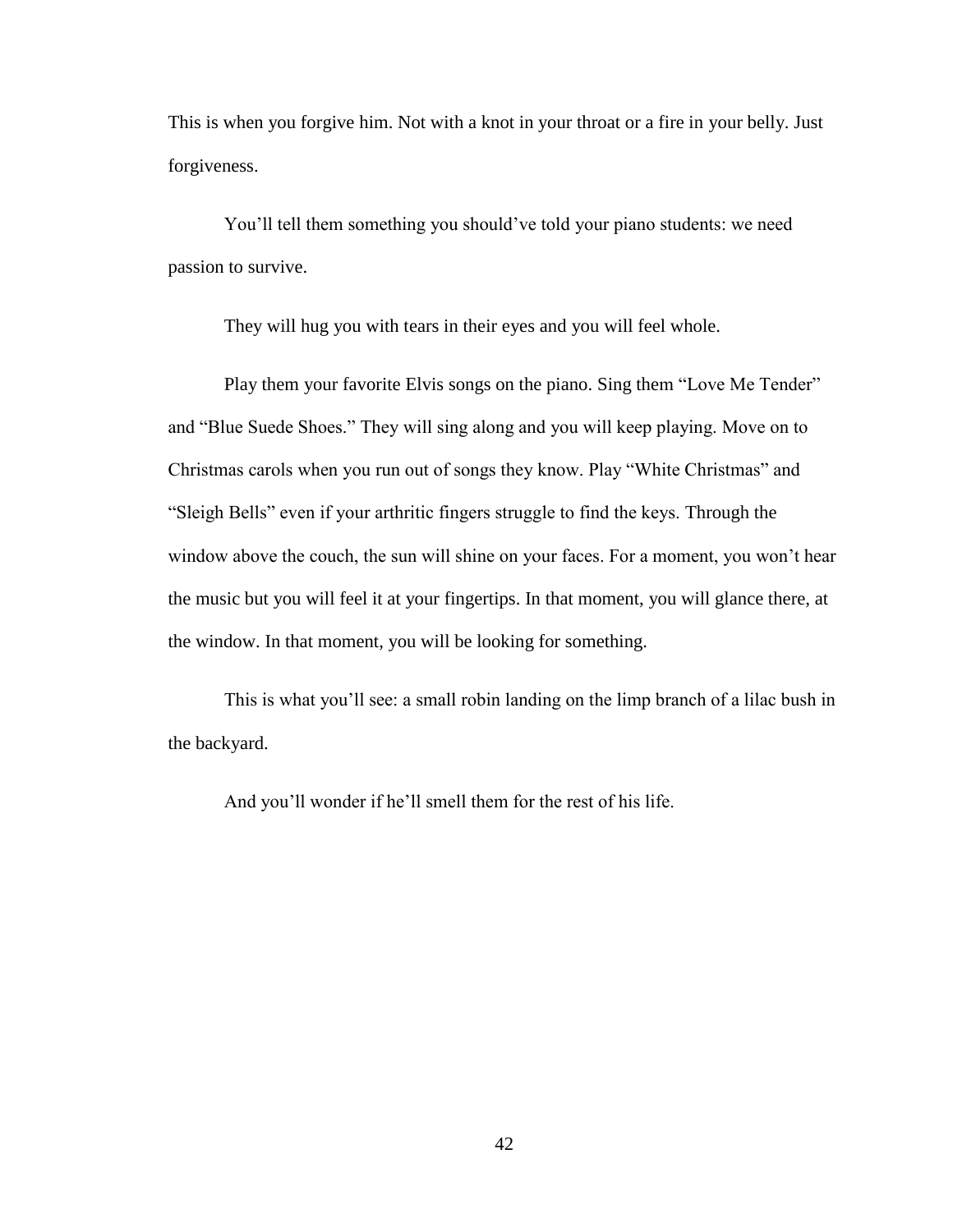#### BROKEN EGGS

In Mrs. Dickey's second grade classroom an incubator shed its flickering light over six dull eggs. Each day I rushed in to stare at the unmoving white masses penciled with Xs and Os. I would press my nose against the plastic to feel the radiating heat. I would try to get there early, before the other students, before Tyler Bennett would inevitably make Jake Renner cry, before Levi Bortoff again tried to steal gel pens from Krista McIntosh. I would stand beneath the alphabet banner, and paper chains, hundreds of handpainted turkeys dancing overhead, and I would stare and stare into the warmth. Mrs. Dickey told us it was meant to feel like the underside of a mother chicken's belly. The place in their nests where they felt safest and warm. I wondered why these eggs didn't have a mother.

Humans have been eating eggs since humans constructed time. In 1420 BCE, in Thebes, Egypt, Haremhab's tomb depicts a man carrying a bowl of eggs as an offering. In Ancient Rome, the Romans crush egg shells into their plates to prevent evil spirits from hiding there. But when I explain to my mom that the yellow orb she calls a dippy egg is a chicken embryo, she tells me not to ruin breakfast. I pick at scratches in the oak table to avoid eye contact. She places left over pieces of burnt toast on my Disney Princess plate before she passes to the corner of the room to dump her eggs in the trash.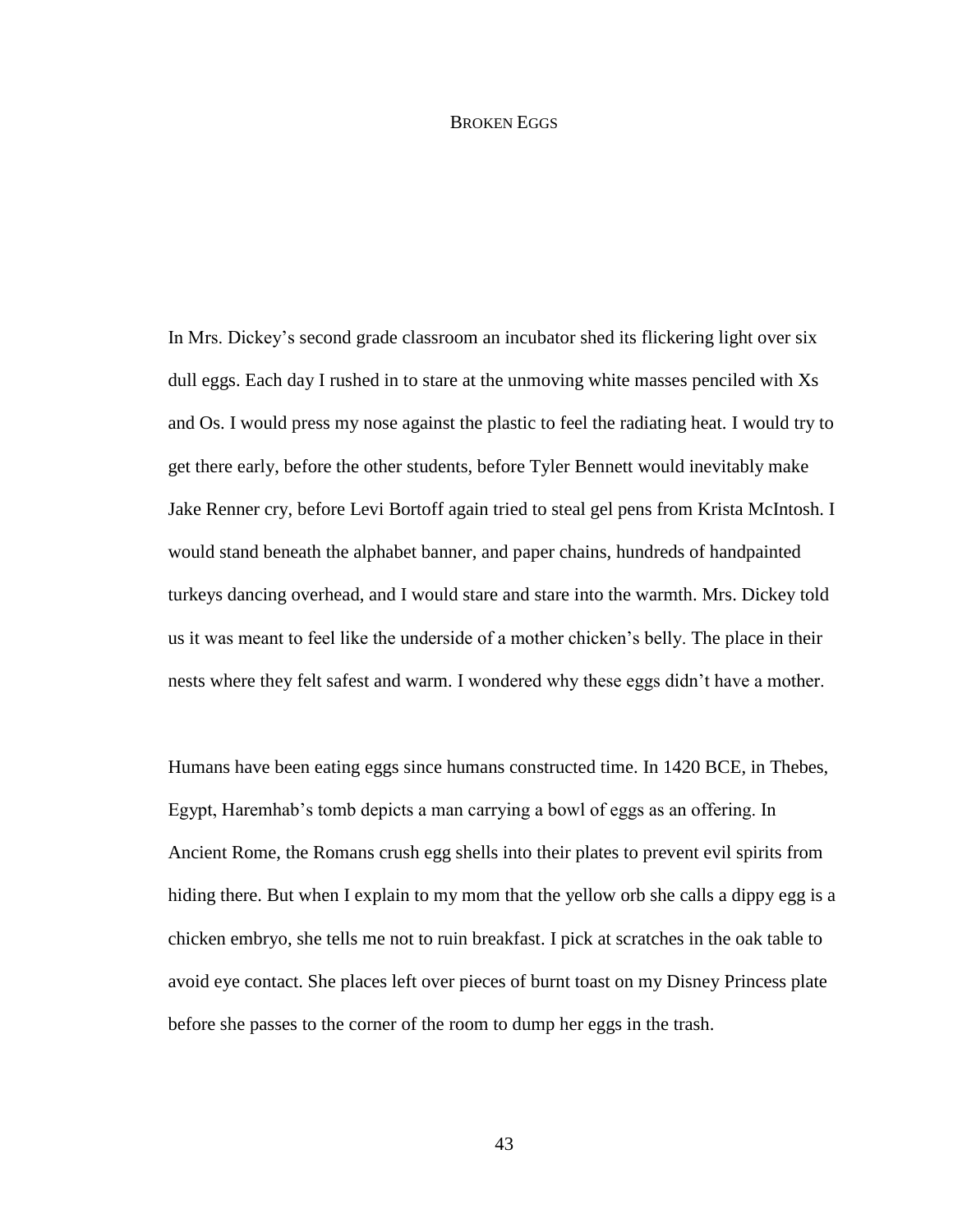I am staring at the paper cranes dangling from the ceiling when the doctor tells me I am a high risk for ovarian cancer. I absorb the information without any impact, I am unmoving, but I watch the cranes bounce and twirl, though the air in the room is still. I imagine them breaking free from the fishing line that holds them, taking flight, soaring past pregnancy test posters and 3D diagrams of vaginas. *Ovarian cancer.* The words are the sensation of grabbing a hot pan from the oven with your bare hands. It's that second of disbelief, the second where I don't think I'm going to die, but I know that it's coming, the second before you feel the 400 degrees of pain.

On a factory farm in Jackson, Mississippi, 100 million chickens are laying eggs. Each chicken will produce 300 eggs a year. All 300 eggs find themselves in cartons and grocery store shelves. During fetal life, a human body harbors up to 7 million eggs. I will only ever ovulate 300 of them. None of them will ever produce a child.

My body is a failing egg farm.

We learned a lot about eggs that month in second grade science class. We candled the eggs to identify their parts. The class was mystified by the orange glow and the red veins spread like misshapen spider webs under the thin shell. Even Levi Bortoff, who went by Levi Leone now, was quiet with his hands shoved deep in jeans pockets. Mrs. Dickey, in her plaid collared dress, frizzy curls in a tight bun, explained that the dark spot in the center was the eye of the embryo and the lighter spot was the air cell. Farmers grade this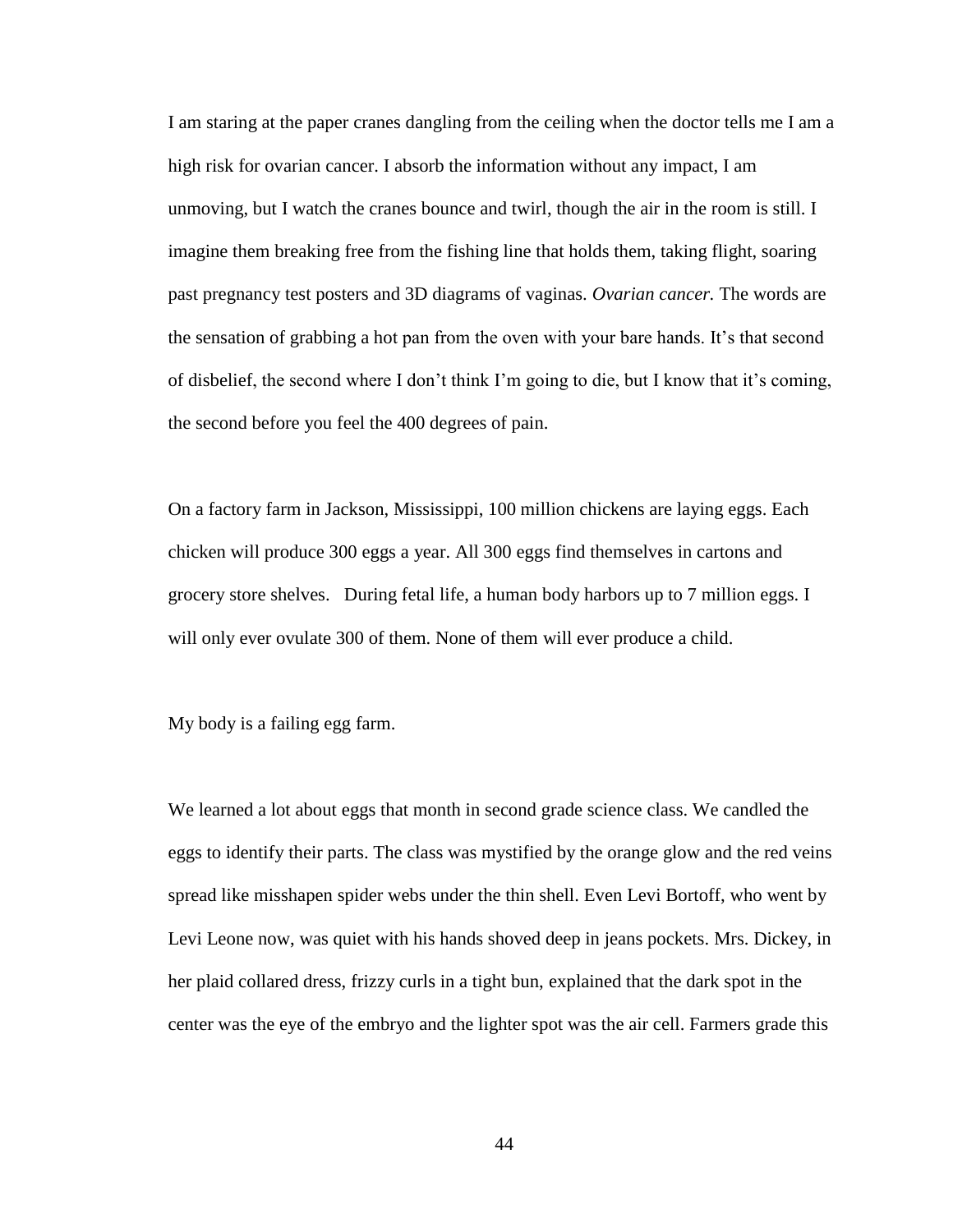cell—AA, A, B—and I wonder if somewhere, someone, maybe some kind of God, grades our cells too.

When we move into our first apartment, I am scared of the chickens. It has something to do with the way their heads move, or maybe their dark and beady eyes, or their beaks, hooked and ready to kill, or maybe, none of these things. He tells me they are harmless, just there for the neighbor's breakfast. But as I watch their bobbing heads from the window I see *The Birds.* That summer I tell him I want to become a vegetarian. He laughs, his fingers curled tightly around a Yuengling, so I never do.

On a factory farm in Okeboji, Iowa, hens are shoved into cages the size of file-drawers under artificial light. They are tricked into thinking it always time to lay eggs, like the way you tell me I have to be a mom. If they don't lay an egg a day, they will be left to rot. Katharine Hepburn says she would have been a terrible mother but did she hear the ghostly cry of an infant in her sleep? Did she hear the squeak of a stroller never opened? Is being a terrible mother better than not being a mother at all?

In Egypt, eggs are hung in temples to encourage fertility. I don't believe in magic and mythology but I start eating eggs for breakfast anyway. I begin to measure my years in increases and decreases. Increased chance of cancer. Decreased chance of conception. *Now that you're married, when are you going to have kids?*

I wonder which thing is worse.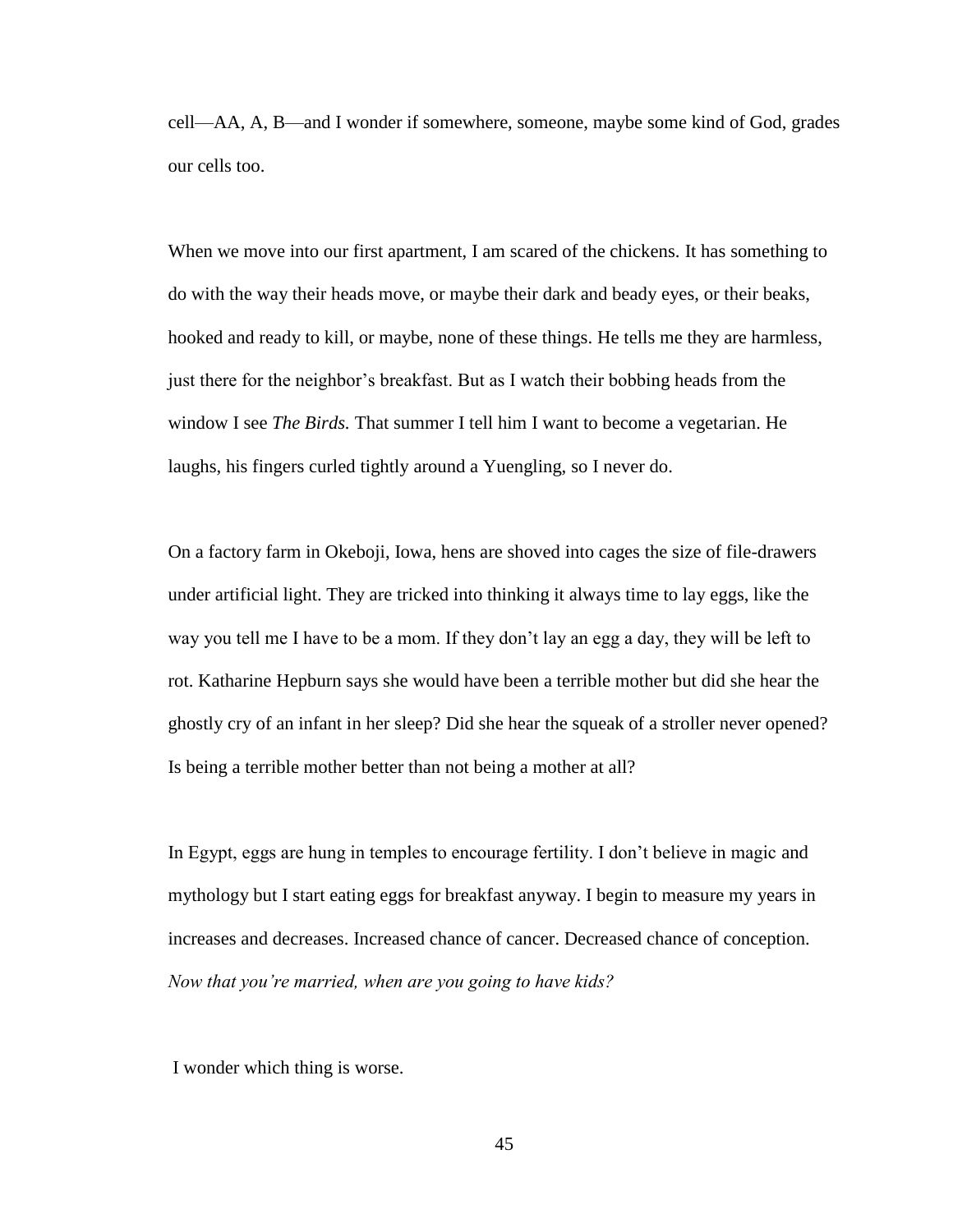In fifth grade health class, they teach us about the birds and the bees. They tell us about egg cells and sperm cells but they use words like *ovum* and *ejaculate*. They show us diagrams of fallopian tubes and microscopic images of STDs. Tyler Bennett has since moved to Robb Elementary. Something about his mom going to jail. Whispers of the Bennett family losing their home fill the air but when the teacher, Mrs. York, shows us the slide of chlamydia, they fall silent. I can feel the eggs inside of me and my stomach rolls into knots that I'll never untangle. I swear it.

In Dubois County, Indiana there is an outbreak of avian influenza. 155,000 hens are depopulated; over 250,000 birds are deemed unsafe. *You're wasting your womanhood*. I wonder where the infected birds go. Do they realize that they are a victim to their cells?

I carry the dormant cancer inside of me, an interminable guilt. I imagine it waiting inside me like a patient customer at Denny's. I imagine it will eat my eggs for breakfast. Some sort of twisted Grand Slam. I remember telling you out of spite that I never wanted to have kids.

#### *You'll change your mind.*

The Hindu's described the beginning of the world as an egg. First there was non-being and then non-being became existent and that existence was an egg. When it split open,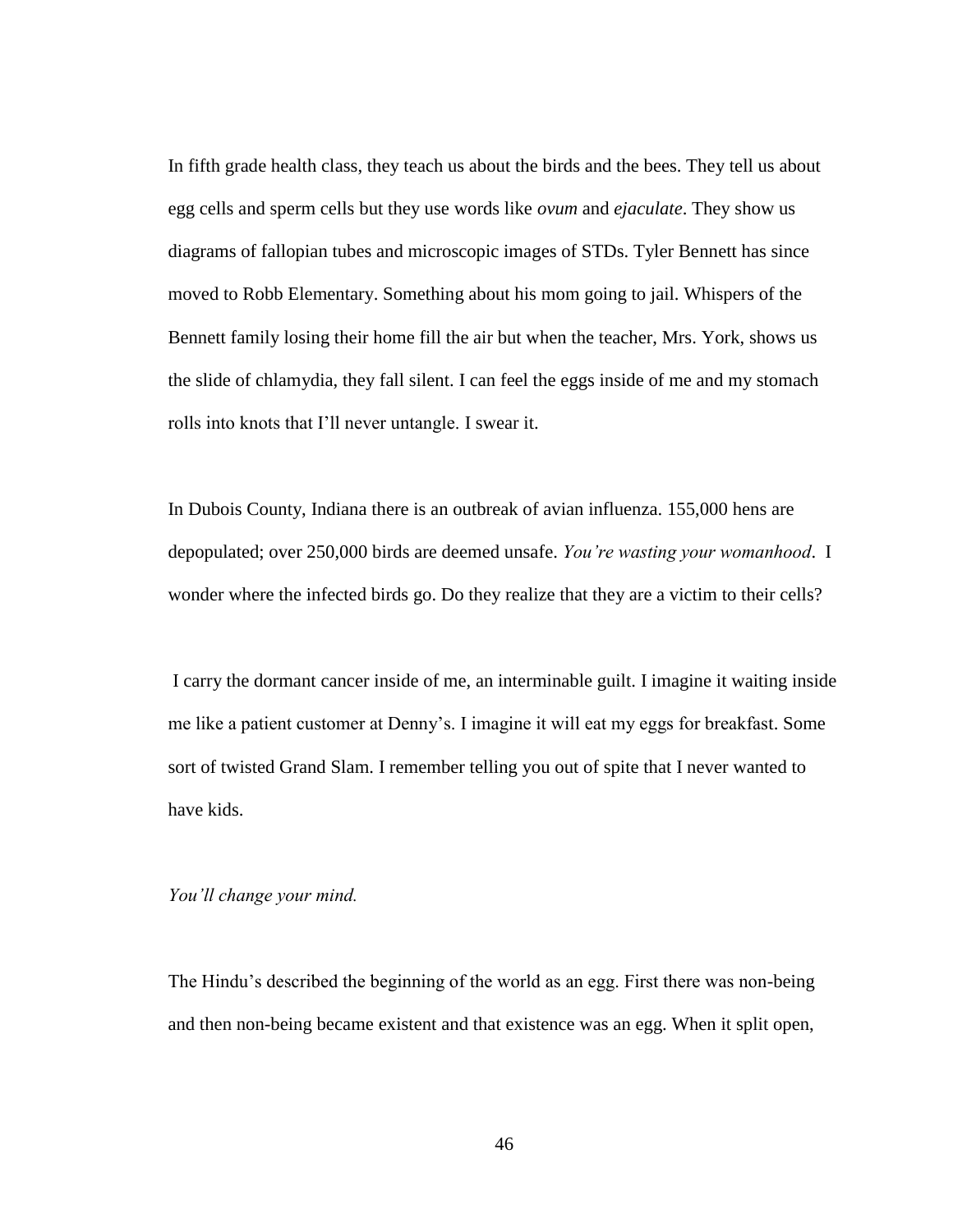one half was silver and the other gold, our earth and our sky. But I am apathetic at best and my baskets are empty of egg shells to walk on.

When he tells me that he'll love me even if we never have kids, I break like the shell of the robin's egg I delicately crushed in my palm when I was eleven. My cousin, Jennifer, wanted to keep the egg, so specific in color that Crayola couldn't come up with another name. She wanted to be its new mom. As the gooey insides dripped over my fingers, I knew, even then, as the wind stirred the leaves and the tire swing swayed before us, that my maternal instinct was tainted.

Side effects of ovarian cancer include: vomiting, pelvic pain, hearing loss, kidney failure, removal of one or both ovaries. I wonder if the vacancy in my gut will feel anything like the blank space you left when you died. I imagine my eggs looking for the next uninhabited womb. I think, maybe, if my ovaries are gone, no one can say that it's my fault.

On a factory farm in Abbeville, Alabama, chickens are held hostage from motherhood. 642 eggs in their lifetime, but these chickens are not mothers; they are machines. I wonder if the chicken notices that no fruits are bore from her labor. I wonder if she feels on her shoulders the crushing weight of every unborn chick.

In Southern China, they use the egg for divination. They boil painted eggs to read the patterns in their cracks. I picture painted pastel Easter eggs abandoned in woven baskets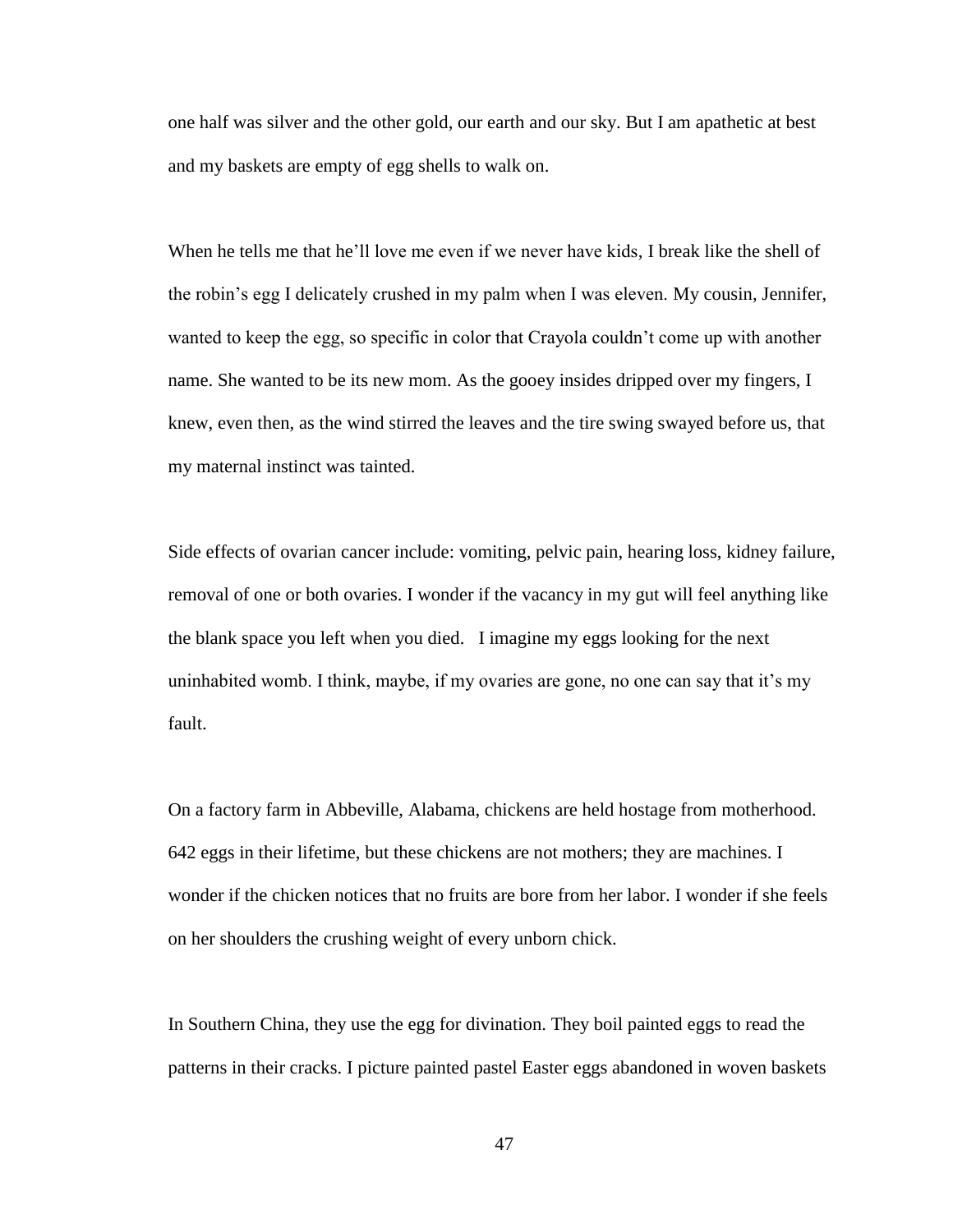for Cadbury's and think maybe they would have predicted my future if I'd bothered to look.

When we moved to Michigan as newlyweds, I didn't break an egg when we entered our apartment and I wonder if that's the universe's inappropriate but well-timed fertility joke. Something I should have read in the cracks. I wonder which is less believable: magic or God. Supposedly, Christ rose from a sealed tomb like a bird from an egg shell. Which came first: the chicken or God? The wand or the puff of smoke?

On a factory farm in Salisbury, Maryland, "cage-free" becomes the buzzword. But "cagefree" is just a nicer way to say "less caged than before." My doctor tells me not to worry because the mass is just a cyst and not a tumor. The cranes have been replaced with a poster of a puppy. I search for answers in its stupid pink tongue, and I blame the heat in my face on its infuriating cuteness. I wonder if, like the male chicks, the cranes have been macerated.

Is motherhood still a blessing if it's shrouded in needles? Do they make Hallmark cards congratulating the tubes and the pills? I see my failed future in blurry ultrasounds on Facebook; the millennial ink blot. I picture his blue eyes on a baby boy and I think maybe I could do it for you. *For him.* For the cage-free birds too fat to escape the syringes.

In Macedonia they crack eggs and smear them on their hoes in hopes of creating fertile soil. When I mention being a vegetarian again he tells me that more chickens are raised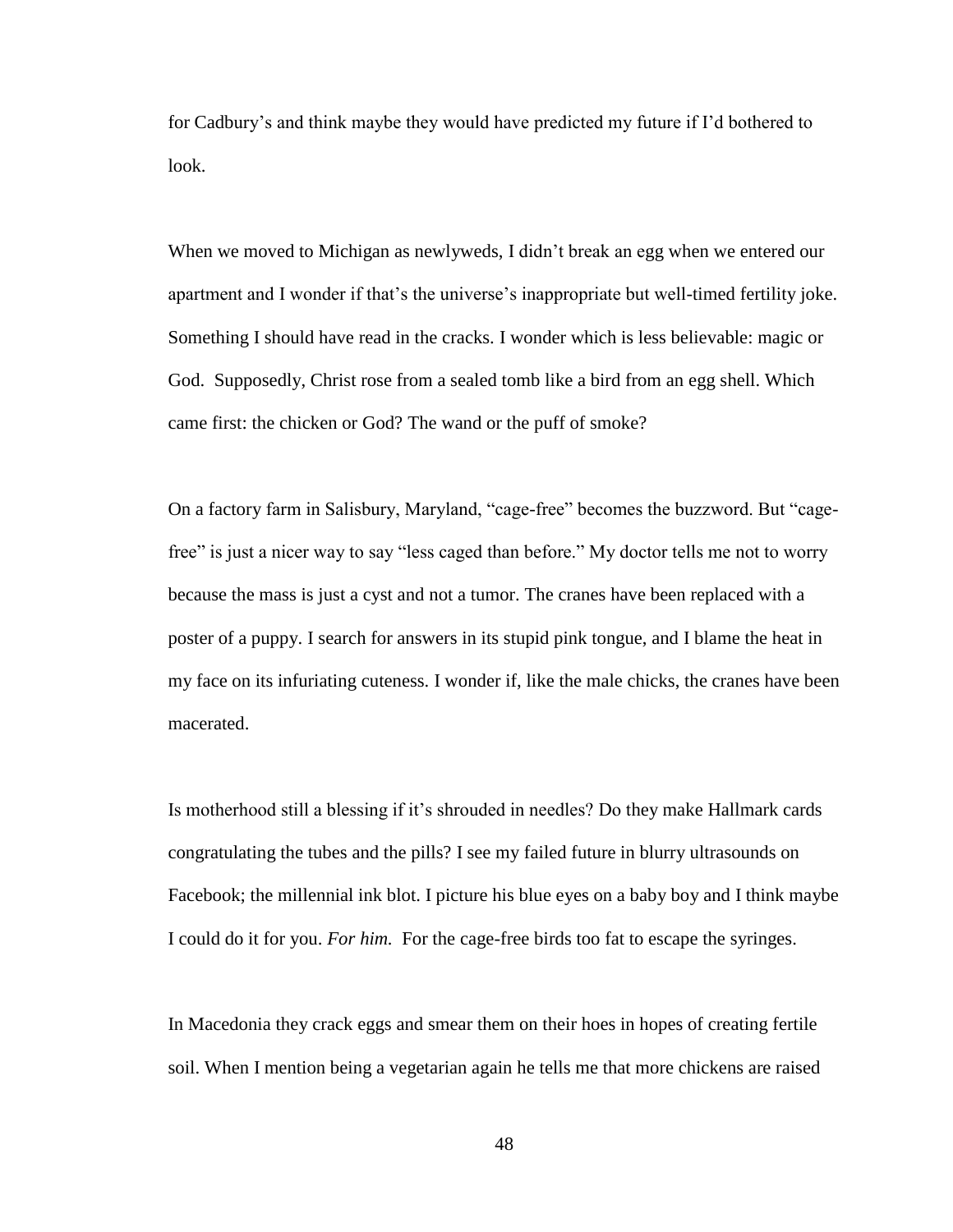and killed than any other land mammal and that less meat on my plate won't stop that. I watch *Food Inc.* again and I think maybe cancer is saving my body from something worse.

On a factory farm in Mount Joy, Pennsylvania, a chicken is pumped full of hormones. Her breasts grow at such a rapid rate that she can no longer walk or eat and she dies without ever being touched.

I dream of her on bedsheets the color of yolk. When I wake, I watch the spider pace along the ceiling. She tethers silk from curtain to door, and as it leaves her body, I swear I can see it, every millimeter, still wet and glistening from its hiding place inside her. I imagine her eggs; I imagine hundreds arranged delicately on her back, I imagine them hatching, black specs flooding my wall as they run free. I watch her, but this tells me nothing about the origin of the earth, the original body. This is not the same as laying an egg.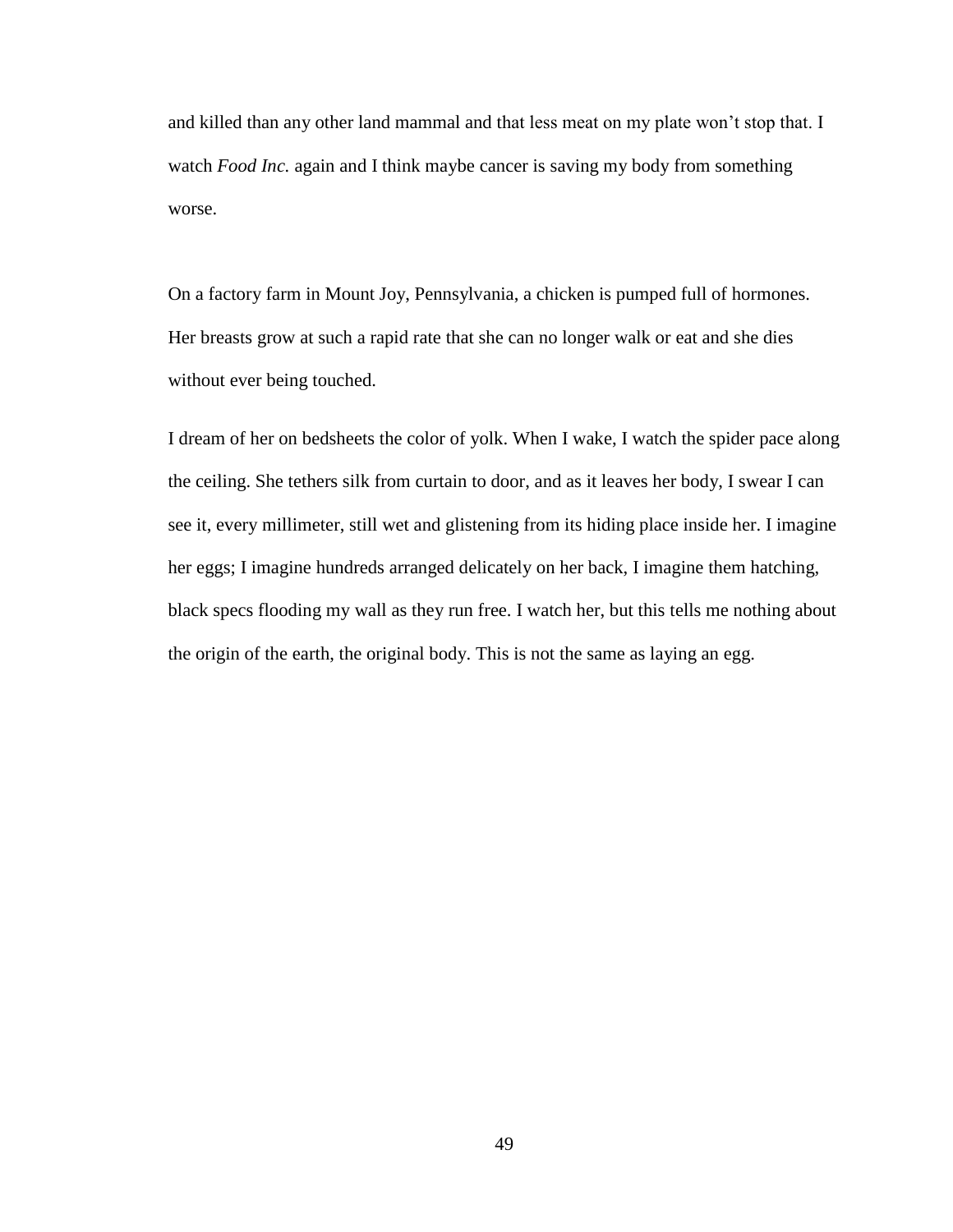#### THE COLOR OF GRIEVING

When I heard that a goat jumped into the ocean to his death, I considered jumping with him. He died while onlookers took photos. After 33 years in captivity for the sake of our pleasure, Tilikum died far from his home in Hafnarfjörður. Harambe was shot dead after a young boy fell into his enclosure at the Cincinnati Zoo. They call it animal magnetism, the way humans are so obsessed with viewing other species. They think it is some manifestation of existential crisis that forces us to seek the crossing of these barriers. That zoos are just living monuments.

I wonder if this phenomenon bleeds into the human experience of social media. If the way we track people in likes and photos is the same way we observe animals. I wonder if this is why I stare at my grandmother's Facebook page long after she is dead, unable to delete or unfriend her. Unable to stop staring at the last comment she ever posted.

*Did Kelly tell you that Courtney's a senior this year? She's going to college next year. She turned out to be a really good kid. I just love her so much.*

I read once, in Yellowstone, a man and his son saw a newborn bison. They thought it looked lost, so they put it in their car and drove. What the man and the boy didn't understand is that bison are protective and when a calf is taken away from his mother he can never return. He is rejected. The bison calf never saw its family again, and eventually, the park rangers had to euthanize him. With no home to call his own, the little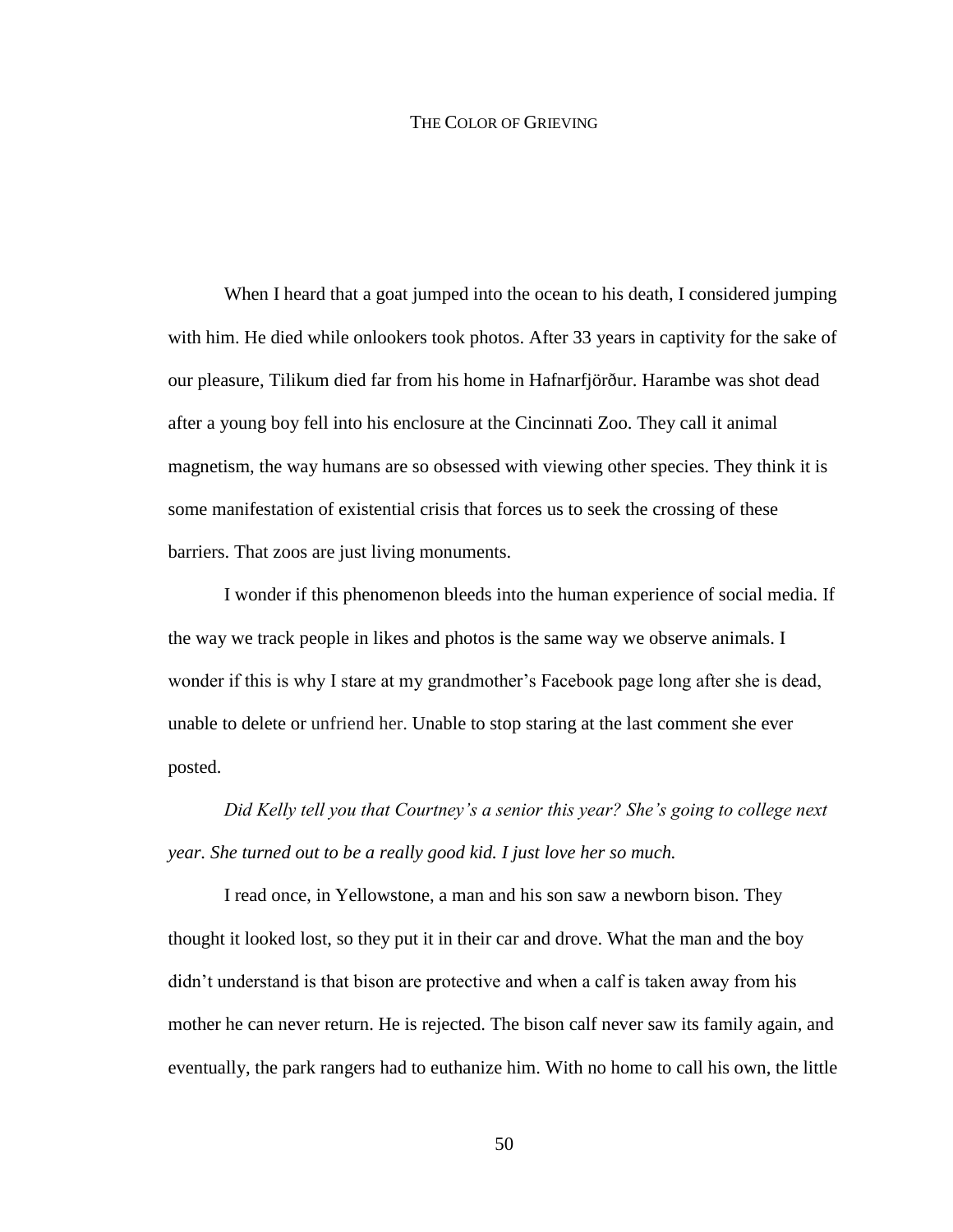bison greeted every person and car that entered the park. He might not have even known he was dangerous. But the park rangers did.

Seward, Alaska is considered especially scenic because of its age. The community has a lot to offer, but it thrives on the money of tourists. Brochures, maps, and pamphlets lurk in every shop. "Best of Seward," "Alaska Starts Here," "10 Things to Do in Seward." When people visit, they want to see and do everything. Sail the fjords, experience the wildlife, taste the food. The problem is that sometimes visitors are just parasites. The come to take, and they don't care what they leave behind once they are gone.

When I move to a city on the coast of Lake Superior, I get a job at a hotel that faces the water. Here, we charge an extra 10% in taxes for being a tourist town. I memorize fun things to do, places to eat, where people can take their children. When someone asks me, "What is your favorite thing to eat there?" I realize I have not eaten at any of the restaurants I recommend. I have not been to any of the places I claim to love.

I tell them that I hear the whitefish is really good. Whitefish is a big thing when you're living next to the largest of the Great Lakes. I tell my husband we need to make a list of things to do in Marquette before we move on to the next place. I write:

- 1. Climb Sugarloaf
- 2. Jump off Blackrocks
- 3. *Stop grieving.*
- 4. Bike through Presque Isle
- 5. See the UP 200
- 6. Go to Beer Fest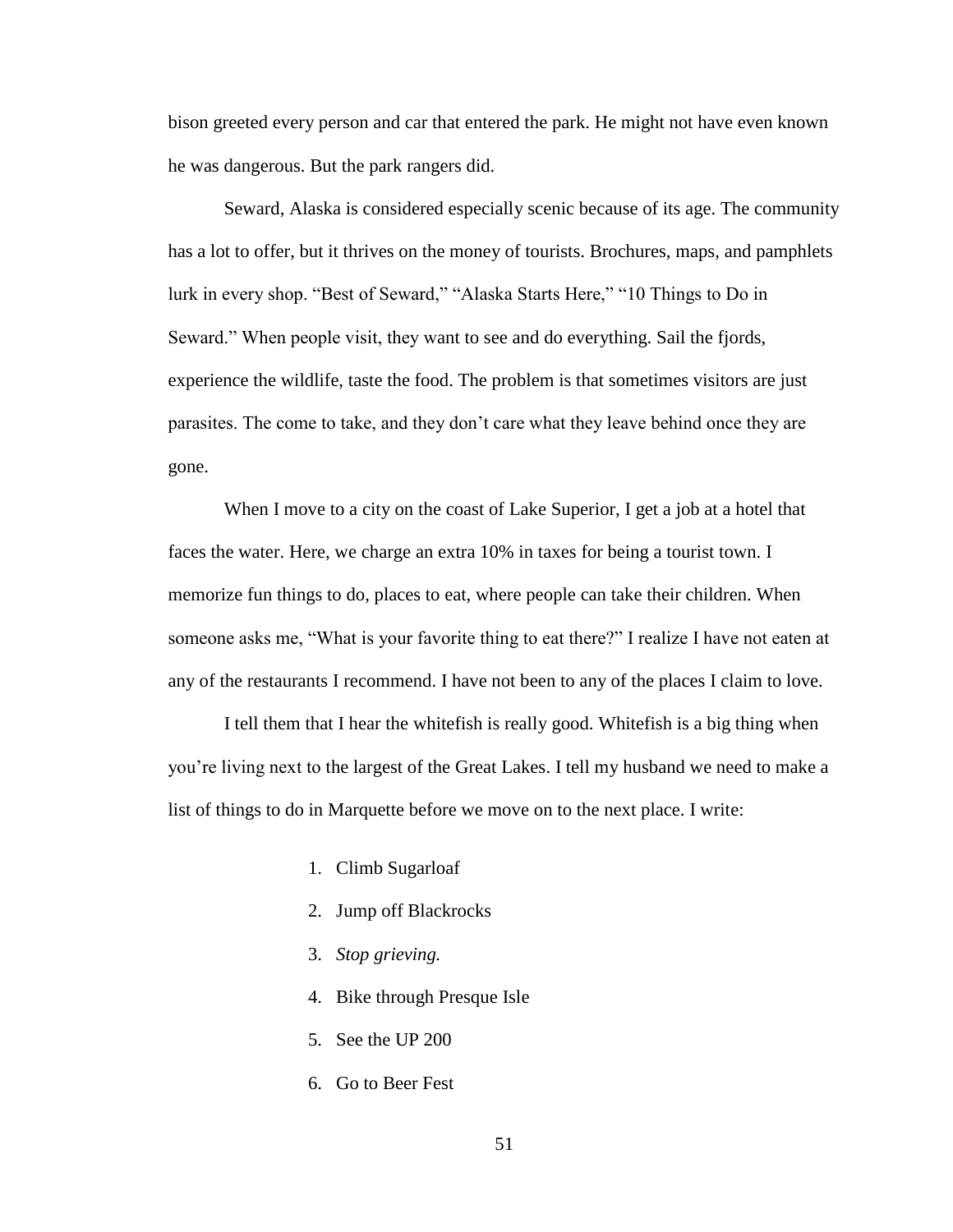On the south end of the Seward Harbor breakwater dike in Alaska, a goat jumped to his death. While trying to get a good picture for Instagram, onlookers chased the goat for the best shot until he jumped into the ocean out of fear. Park rangers couldn't get to him in time. In the headlines, it sounds like a joke because goats aren't like people and can't be depressed or suicidal. But I know that goats are like people because we all share that fight or flight response that reminds us when we need to get out. To run. To jump.

There are other instincts we have though. To rubberneck. To stare. *Don't blink or you might miss it.* The news reports said that had the crowds not stood on the shore watching the goat try to swim, he might have been able to return to shore and would still be alive.

I never saw the goat, except in news photos and Facebook shares. But I felt a connection to him as something running for its life. I wondered, perhaps too often, about his goat family. Mountain goats can have loose-knit herds of up to fifty. I wondered if they noticed that he is gone. If he had offspring that he'll never return to. I wonder how he even got separated and lost in the south side of Seward in the first place. Many people believe that only humans have feelings. That to think that goats grieve is just some form of anthropomorphism. I wonder if, maybe, goats just grieve in different colors. If they feel the loss in a different way.

For goats, compassion is killing the members of your herd that aren't viable. It's merciful. Sacrificial. It's possible that the herd of goats will never even notice that one of their fifty is missing. It's possible that he was a weak link and the crowds of people taking pictures as he drowned just enacted the inevitable. That somehow our parasitic desire to consume and document is just another part of the circle of life.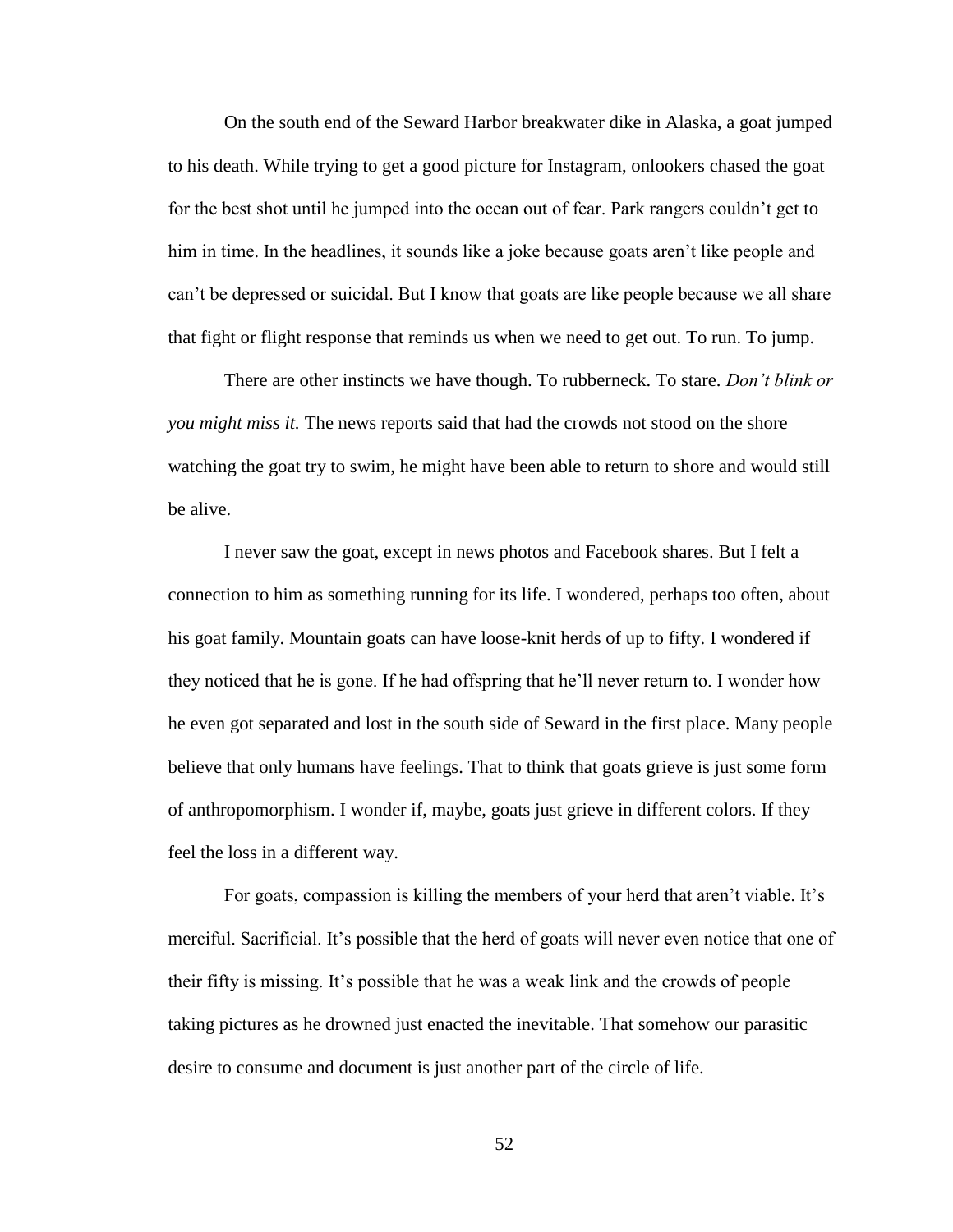I wonder if that is what my father-in-law felt like as he struggled to remain afloat in his own personal demons. My husband says it was inevitable that he would go out this way. That he was always already prepared for his father to shoot himself in the chest. The moment when the phone rang was not a shock, but a relief. Maybe this is how goats grieve, too. In reds and oranges instead of blacks and greys.

In the evening, I visit the rocky shore of Lake Superior and stand where someone probably stood with their iPhone pointed towards the water. I let my hands touch the cool waves as they lap gently against the rocks. I think of the goat and the bison. I think of the whales and gorillas condemned, put down, for mauling people who got too close. I pick up the smoothest rocks I can find and toss one in for the animals that have died at the stupidity of our hands. I grieve for all of them, in every color, incase no one is grieving at all.